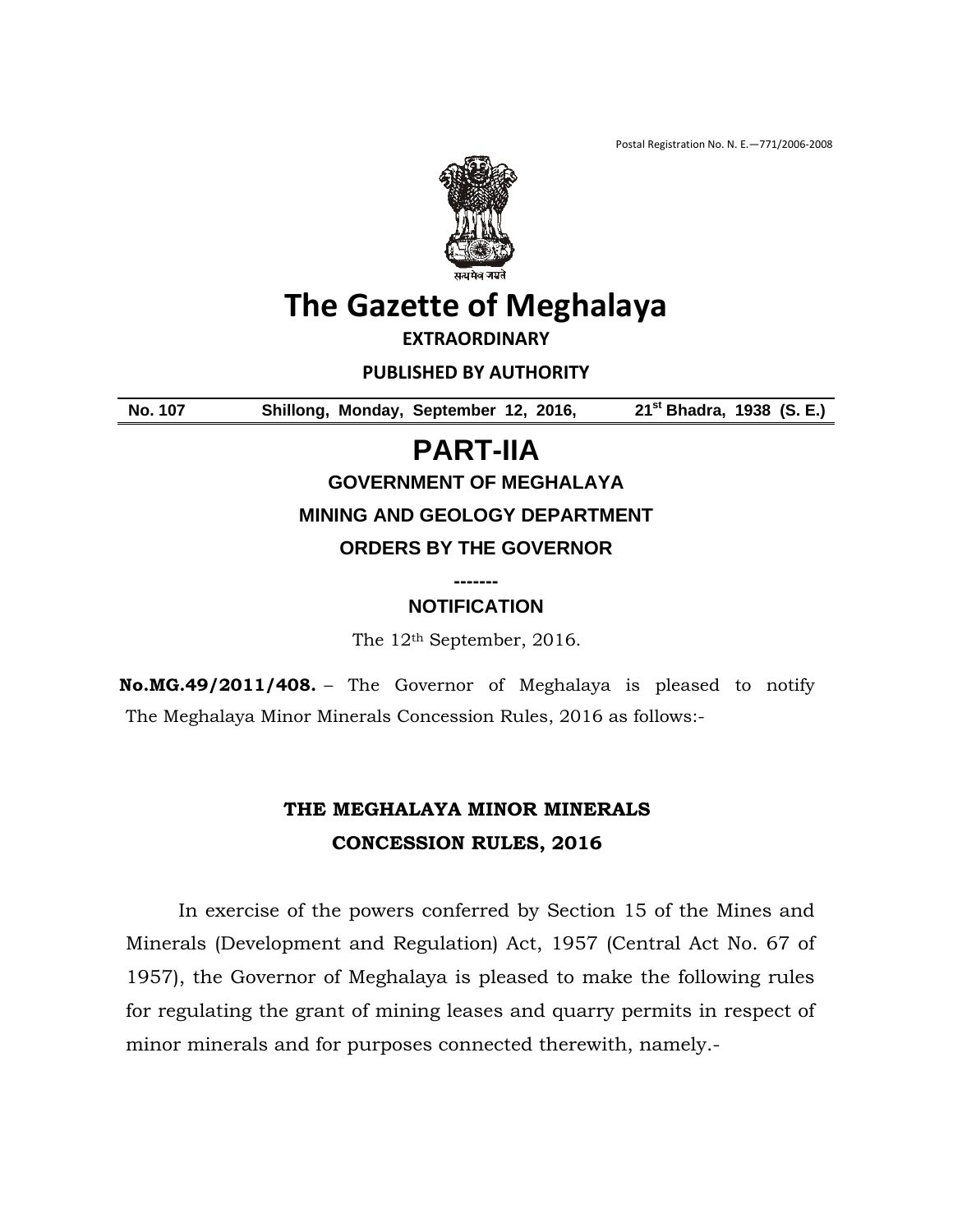#### **CHAPTER-I**

#### **1. Short title, extent and commencement. –**

- (1) These rules may be called the Meghalaya Minor Mineral Concession Rules, 2016.
- (2) These rules shall extend to the whole of Meghalaya.
- (3) These rules shall come into force from the date of their notification in the Official Gazette.
- **2. Definitions.** In these rules, unless the context otherwise requires,-
	- (a) "Act" means the Mines and Minerals (Development and Regulation) Act, 1957 (Central Act No. 67 of 1957);
	- (b) "benami transaction" means a benami transaction as defined under clause (a) of Section 2 of the Meghalaya (Benami Transaction Prohibition) Act 1980;
	- (c) "competent authority" includes Director, PCCF & HOFF and competent officer;
	- (d) "competent officer" means such officer as the State Government may, by notification published in the Official Gazette, appoint to perform the function of the competent officer under these rules ;
	- (e) "Director" means the Director of Mineral Resources, Meghalaya;
	- (f) "Forms" means the Forms appended to these rules as specified in Schedule I;
	- (g) "minor minerals" means a mineral defined as such in clause (e) of Section 3 of the Mines and Minerals (Development and Regulation) Act, 1957 and also set out in Schedule II and Schedule III as appended to these rules and in subsequent notifications of the Central Government declaring such minerals as 'minor minerals';
	- (h) "mining lease" means a lease to mine, quarry, bore, dig and search for, winning, working and carrying away any minor mineral;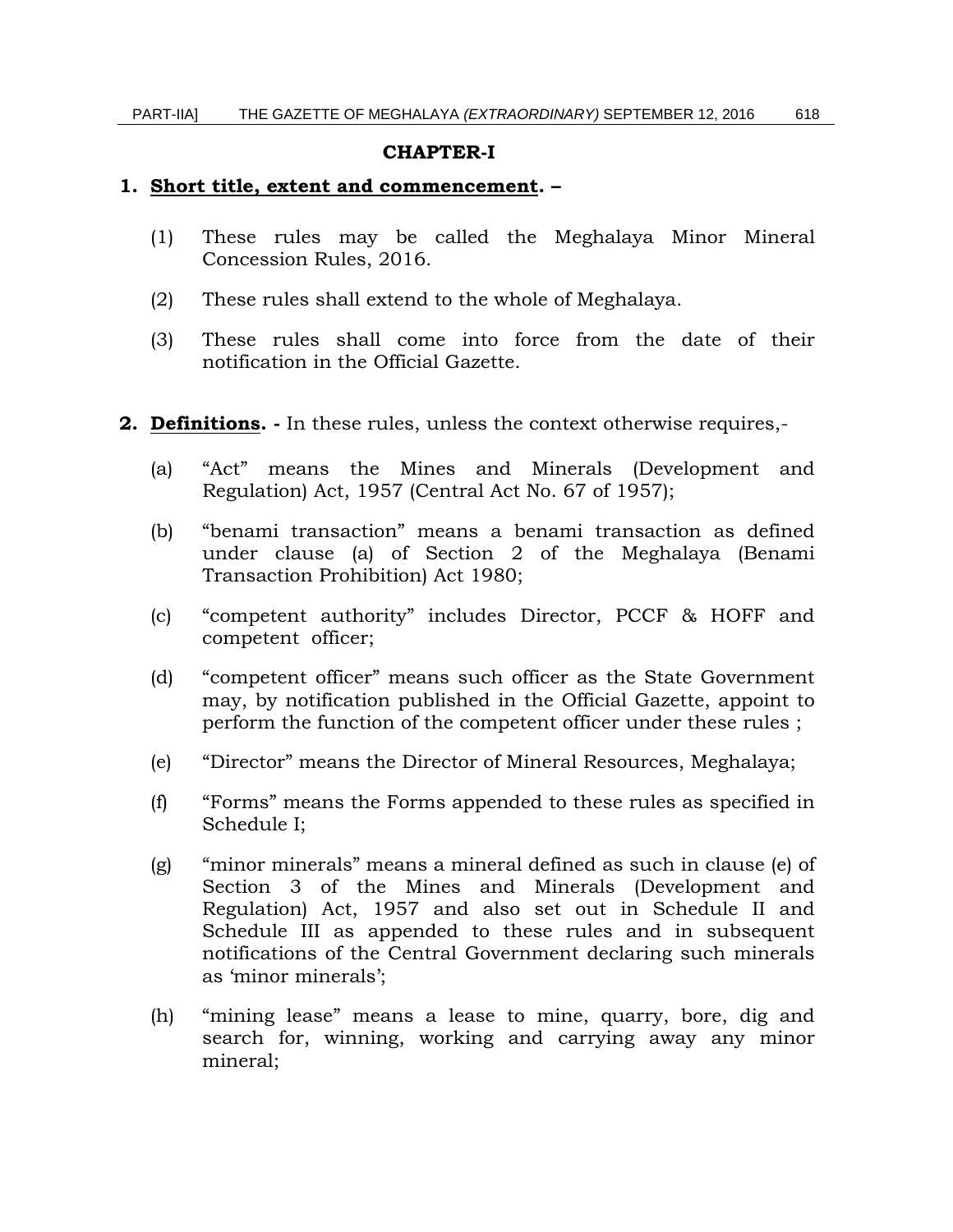- (i) "Official Gazette" means the Gazette of Meghalaya;
- (j) "PCCF & HOFF" means the Principal Chief Conservator of Forest & Head of Forest Force, Meghalaya;
- (k) "person" means an individual, a company, a cooperative society, a private firm or partnership firm;
- (l) "quarry permit" means a permit for quarrying and removal of any specified quantity of minor minerals within a specified time;
- (m) "Rules" means the Meghalaya Minor Mineral Concession Rules, 2016;
- (n) "Schedule" means Schedules appended to these rules;
- (o) "State" means the State of Meghalaya;
- (p) "State Government" means the Government of the State of Meghalaya;
- (q) "water source" means river, stream, spring or natural water body;
- (r) "royalty" means payment of royalty as defined under Rule 27 in respect of any minerals at the rate for the time being specified in the Schedule IV;
- (s) "deadrent" means payment of deadrent as defined under Rule 28 in respect of the area covered by the mining lease at the rate for the time being specified in Schedule-V.
- **3. Exemption. -** Nothing in these rules shall apply to,
	- (i) extraction of minor minerals from agriculture fields for betterment of the agricultural land by the agriculturists or for their bonafide agricultural purposes; or
	- (ii) any extraction of minor minerals which is incidental in nature.

 Provided that exemption certificate is obtained from competent authority.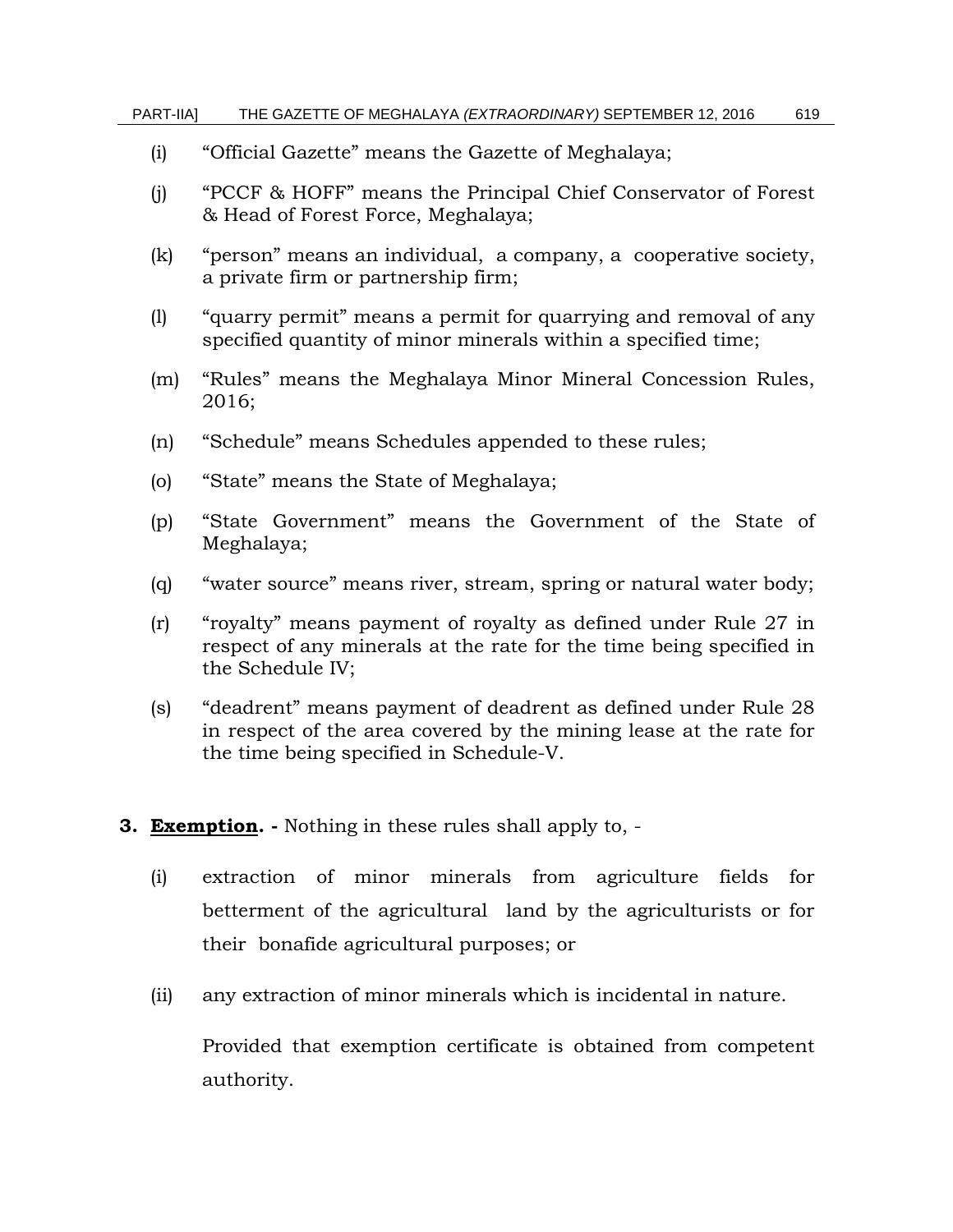#### **CHAPTER II**

#### **GRANT OF MINING LEASE & QUARRY PERMIT – GENERAL**

#### **3. Restriction on the grant of mining lease and quarry permit.-**

- (1) No mining lease and quarry permit shall be granted in respect of any land within a distance of 50 meters from any village, bridge, national highway or water source except with the prior approval of the State Government.
- (2) No mining lease and quarry permit shall be granted in respect of any land,-
	- (a) notified by the State Government as reserved for use by the State Government or for any public or special purposes;
	- (b) falling within 'forest' as identified by Forest & Environment Department according to its dictionary meaning except after obtaining clearance under the Forest Conservation Act, 1980;
	- (c) falling within catchment area as defined under the provisions of the Meghalaya Protection of Catchment Areas Act,1990;
	- (d) falling within protected areas, such as national parks, sanctuaries, community reserves and wild life corridors;
	- (e) falling within bio-diversity heritage sites as defined under the provisions of the Biological Diversity Act, 2002 (Central Act No.18 of 2003); and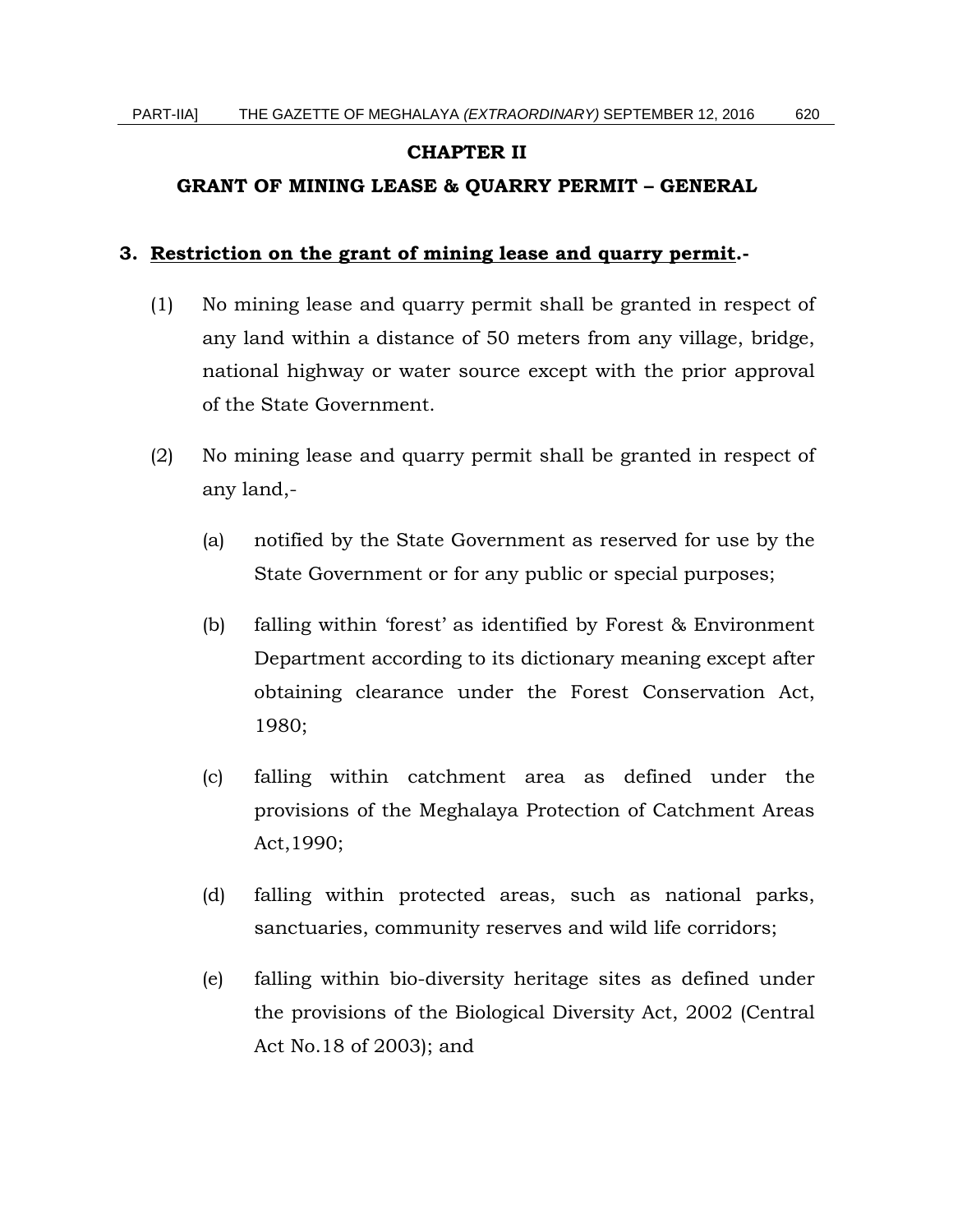- (f) notified by the State Government from time to time as no mining zone.
- (3) No mining lease and quarry permit shall be granted without prior environmental clearance granted by the competent authority under the Environmental (Protection) Act, 1986.
- (4) No mining lease and quarry permit shall be granted for any such minor minerals as the State Government may notify in this behalf:

 Provided that such notification may be for the whole State or any part thereof.

- (5) No mining lease or quarry permit shall be granted to any person who carries out any transaction which is benami in nature as specified in the provisions of the Meghalaya (Benami Transaction Prohibition) Act, 1980.
- (6) No mining lease or quarry permit shall be granted which is in contravention of the provision under the Meghalaya Land Transfer (Regulation) Act, 1972.

## **5**. **Power to grant mining lease and quarry permit.-**

- (1) A mining lease or a quarry permit or any other concession under these Rules shall be granted by :-
	- (a) the Director or competent officer in respect of minor minerals for industrial and specific uses as specified in Schedule II;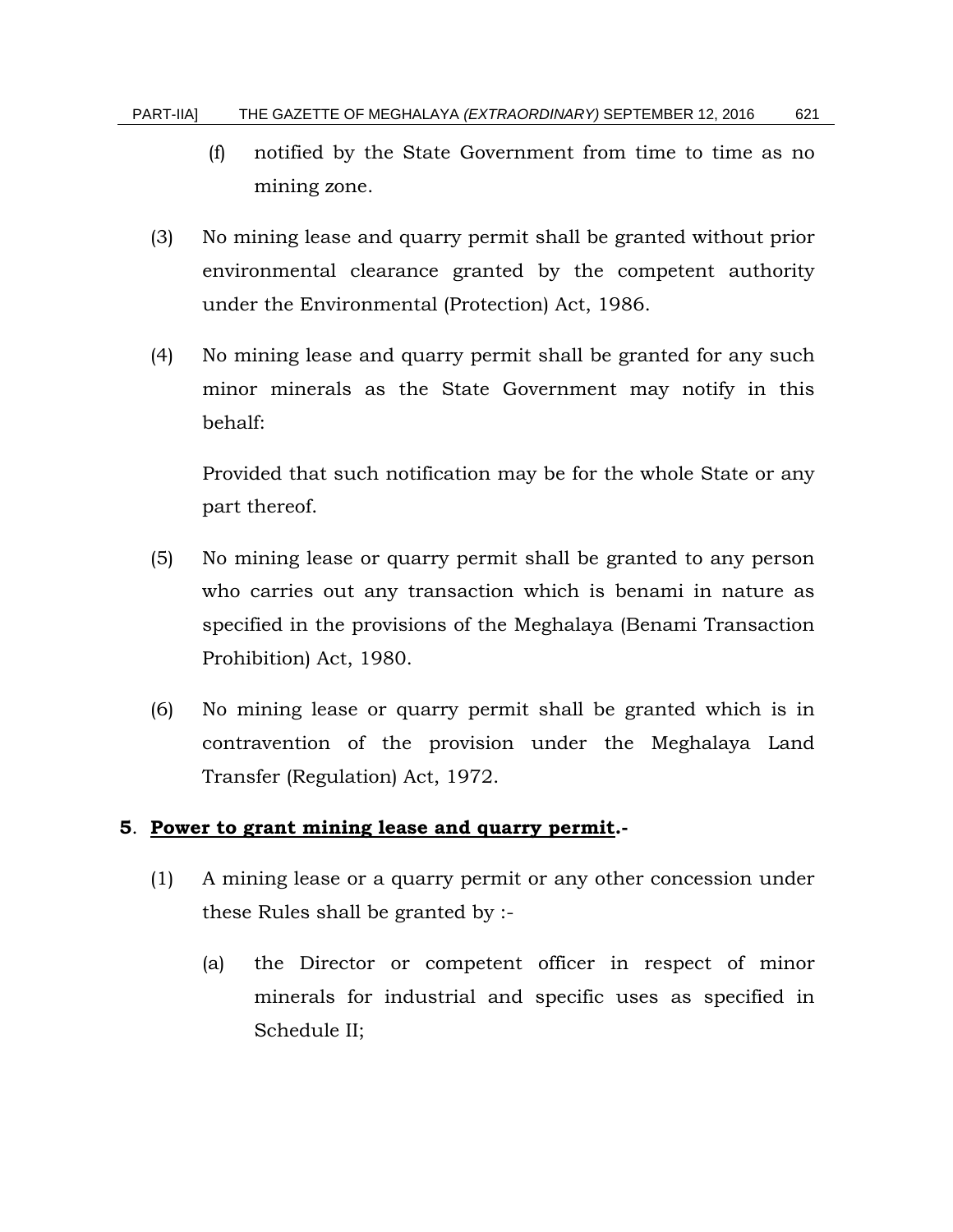- (b) the PCCF & HOFF or competent officer in respect of minor minerals for uses other than in industries as specified in Schedule III.
- (2) Notwithstanding anything contained in sub-rule (1), a mining lease shall be granted by:–
	- (a) a competent officer for any area upto five hectares;
	- (b) the Director or PCCF&HOFF for any area above five hectares but not exceeding fifty hectares;
	- (c) the Director or PCCF&HOFF for any area above fifty hectares with prior approval of the State Government.

## **6. Application for mining lease .-**

- (1) An application for mining lease shall be made in triplicate in Form A as appended in the Rules to the competent authority. The application shall be affixed with a court fee stamp of the value of rupees one thousand and shall contain the following particulars:-
	- (a) if the applicant is an individual, his name, nationality, profession and address;
	- (b) if the applicant is a company, cooperative society, private firm or partnership firm, its name, nature and place of business and place of registration or incorporation;
	- (c) a description of the area applied for, illustrated with a map (in triplicate) showing as accurately as possible, the situation, boundaries connecting one of the corner pillars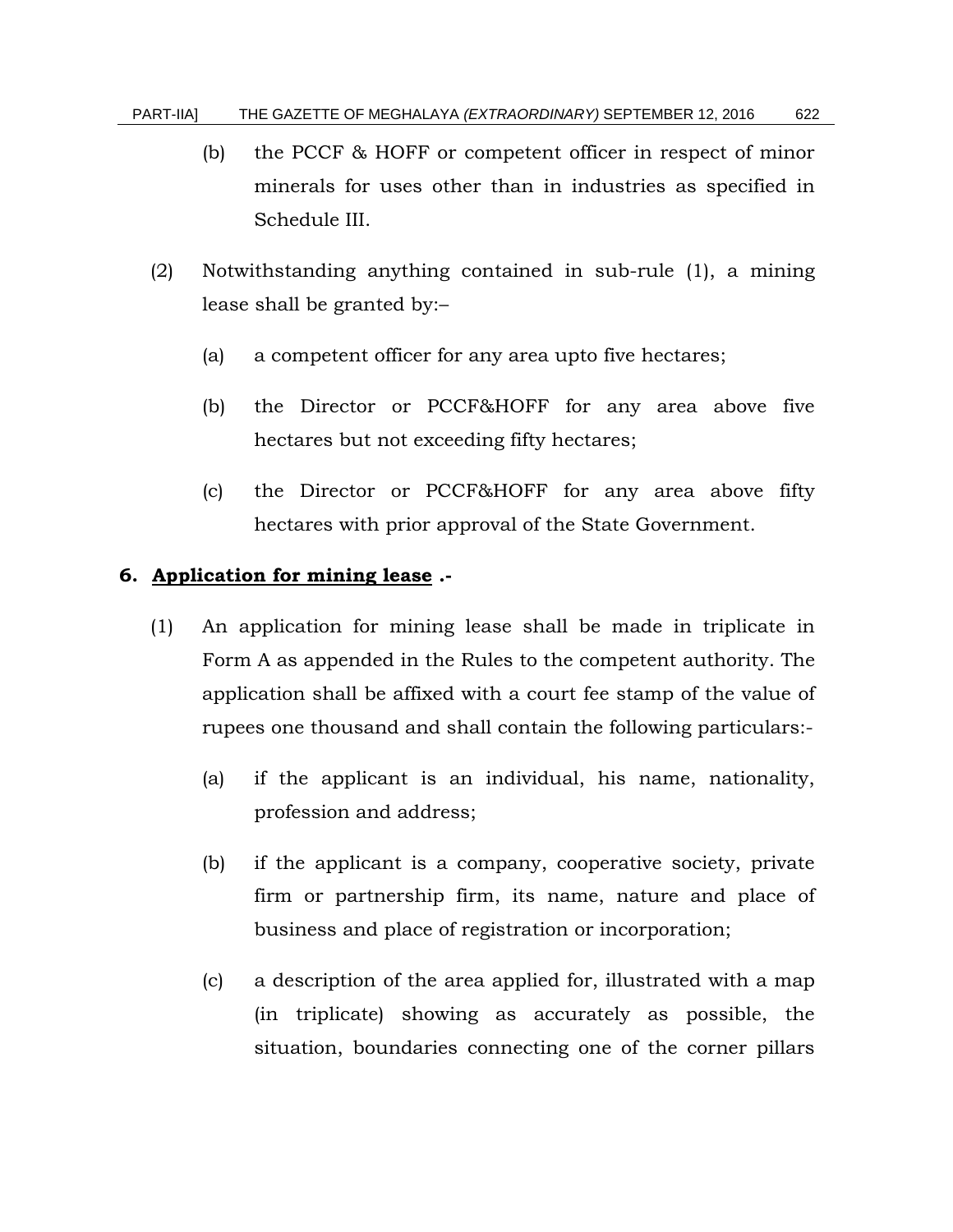#### PART-IIA] THE GAZETTE OF MEGHALAYA *(EXTRAORDINARY)* SEPTEMBER 12, 2016 623

with a fixed reference point in the vicinity and area of the land along with the GPS coordinates;

- (d) a certificate as to the status of land whether it is forest or non-forest from the PCCF&HOFF or any other officer authorized in this behalf;
- (e) a certificate of registration of the land under the Indian Registration Act, 1908.
- (f) an affidavit that the applicant has, where the land is not owned by him, obtained surface rights over the area or has obtained the consent of the landowner or landowners for grant of mining lease;
- (g) a no objection certificate from the concerned Autonomous District Council for land use;
- (h) the name or names of minor minerals which the applicant intends to mine;
- (i) the area and the minor mineral for which the applicant or any person joint in interest with him already holds a mining lease;
- (j) the period for which the lease is required subject to Rule 17;
- (k) the purpose for which the minor mineral will be used;
- (l) the tentative programme of production of the minor mineral year-wise;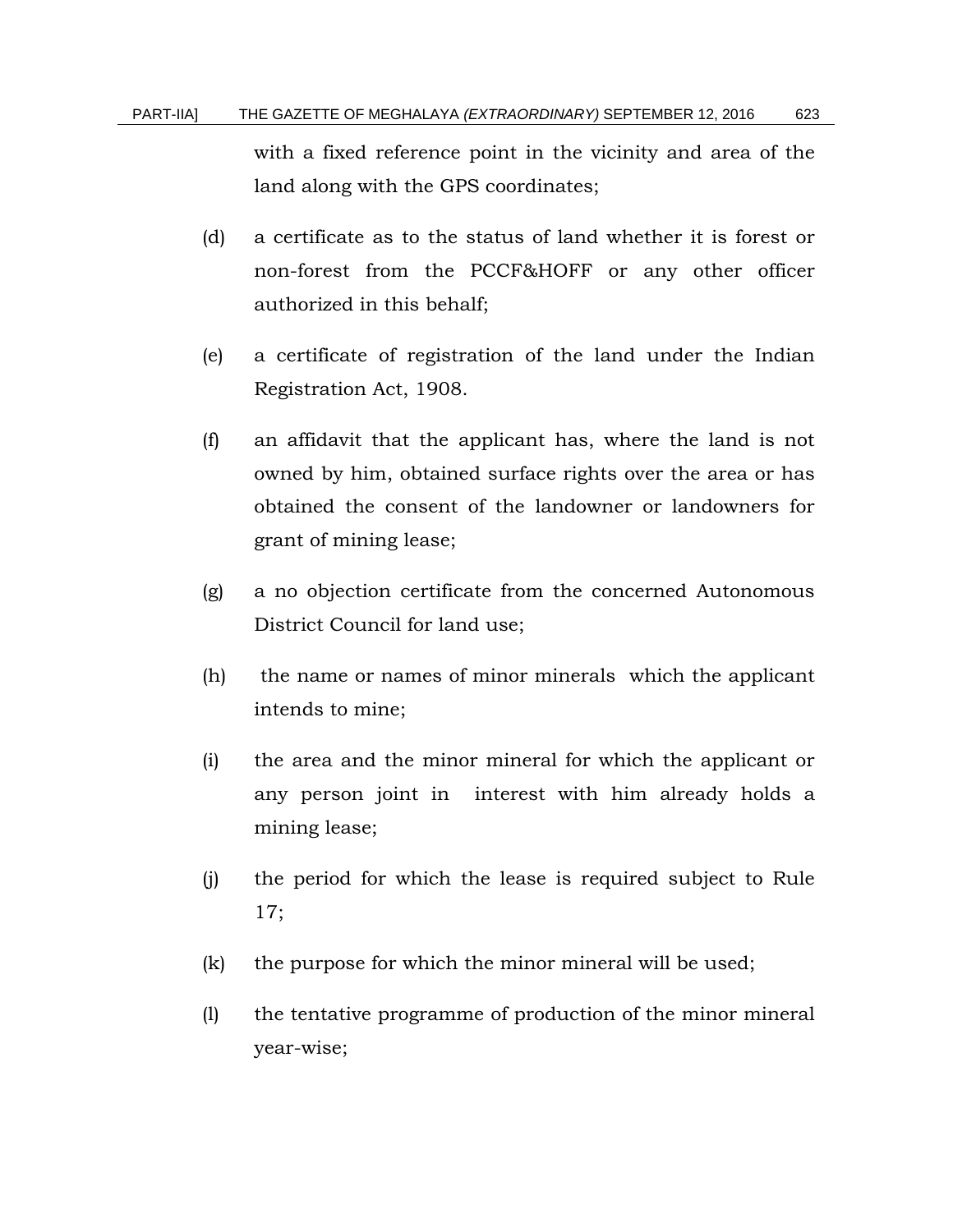- (m) the amount of money proposed to be invested;
- (n) the degree or scale of mechanization, if any, contemplated;
- (o) expected consumers and places of consumption of the minor mineral or minerals;
- (p) past experience of the applicant in the profession of mining;
- (q) a valid and up-to-date clearance certificate of payment of mining dues such as royalty or dead rent obtained from the competent authority;
- (r) a Treasury Challan for rupees five thousand paid as application fee in connection with the grant of mining lease which shall be non- refundable; and
- (s) a Treasury Challan for rupees five thousand per hectare paid as a fee for the grant of such lease and paid in the manner prescribed by the competent authority, subject to a minimum area of two hectares.
- (2) For the purpose of sub-rule (1) of this rule, any person found to have entered into any benami transaction relating to the application of mining lease or quarry permit shall be penalized under the Meghalaya (Benami Transactions Prohibition) Act, 1980.

## **7. Acknowledgment of application.-**

(1) Where an application for grant or renewal of a mining lease is delivered personally, its receipt shall be acknowledged forthwith.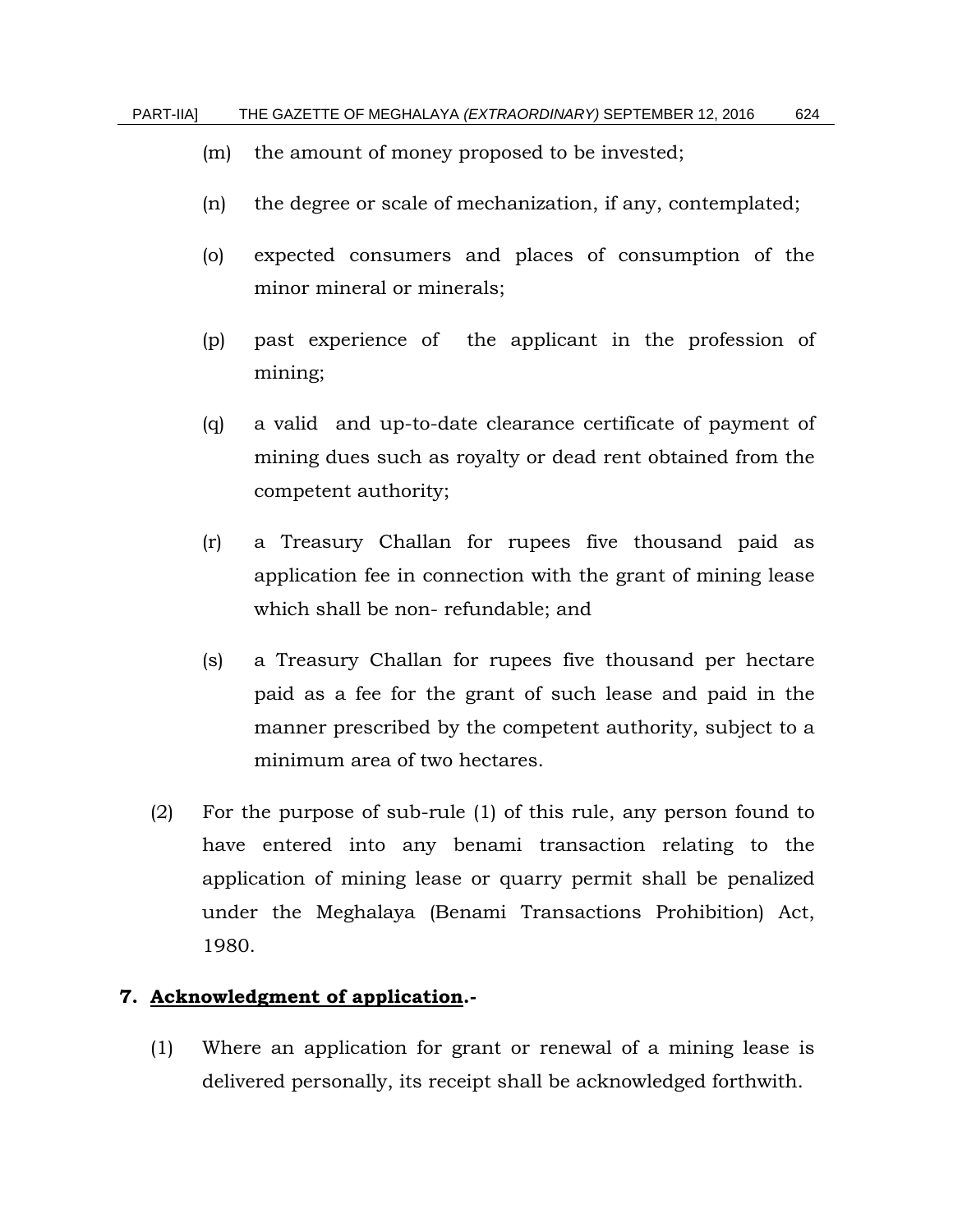(2) When such application is received by a registered post, its receipt shall be acknowledged within three days of the receipt.

## **8. Register of applications for mining lease .-**

A register of the applications received for grant of mining lease shall be maintained in the office of the competent authority in Form B as appended in the Rules.

## **9. Disposal of application for grant and renewal of mining lease.-**

- (1) The competent authority may, after giving an opportunity of being heard and for reasons to be recorded in writing and communicated to the applicant, refuse to grant or renew a mining lease over the whole or part of the area applied for.
- (2) An application for the grant or renewal of a mining lease shall not be refused by the competent authority only on the ground that Form A or Form D, as the case may be, is not complete in all material particulars, or is not accompanied by the required documents.
- (3) Where it appears that the application for the grant or renewal of a mining lease is not complete in all material particulars or is not accompanied by the required documents, the competent authority shall, by notice, require the applicant to supply the omission or, as the case may be, furnish the documents, without delay and in any case not later than thirty days from the date of receipt of the said notice by the applicant failing which the application shall be summarily rejected.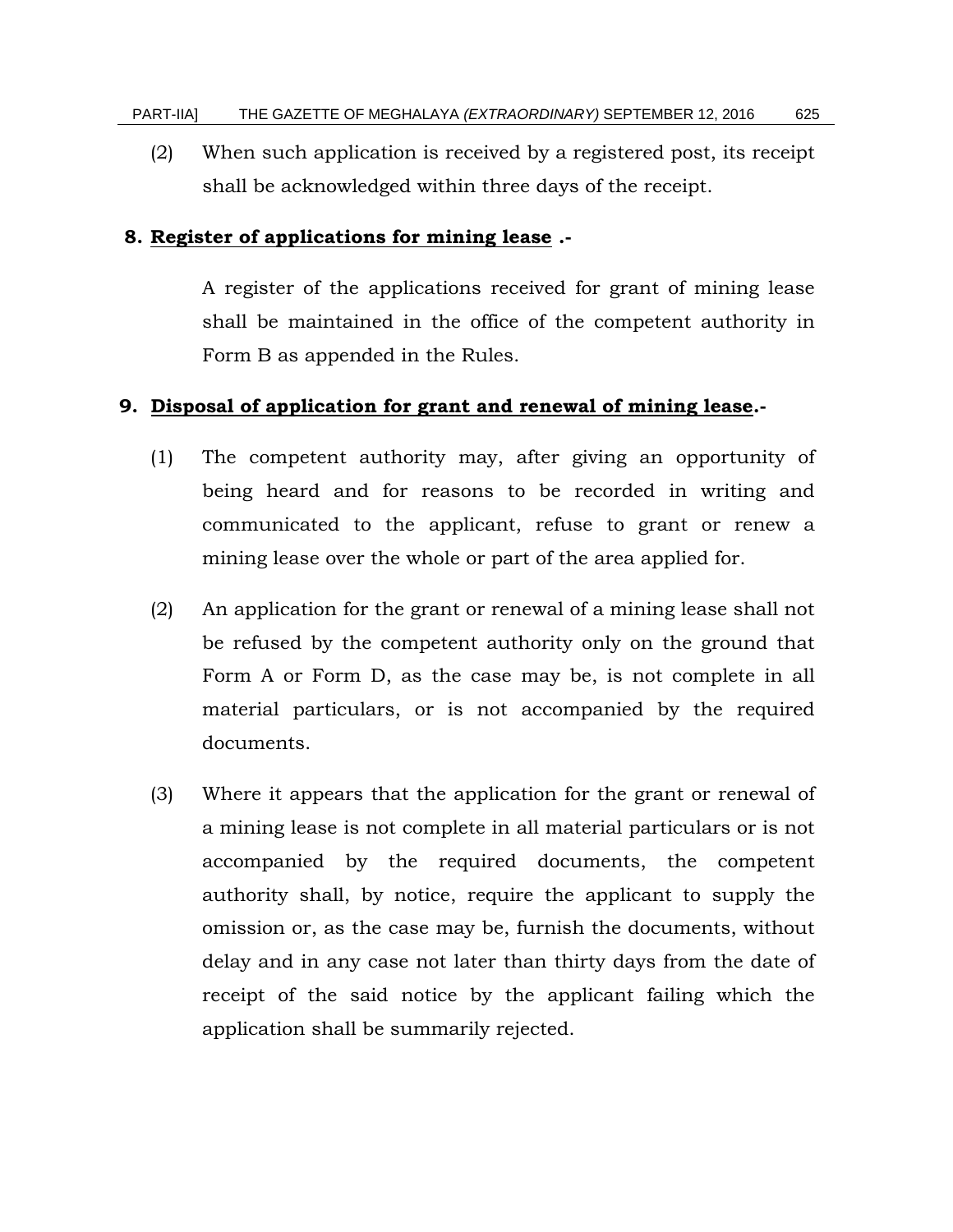(4) An application for the grant of a mining lease shall be disposed of within a period of six months from the date of receipt of the completed application:

 Provided that the period of six months referred to in sub-rule (4) shall be applicable only if the application for mining lease is complete in all respects.

(5) If an application for renewal of a mining lease made within the time referred to in sub-rule (2) of Rule 18 is not disposed of by the competent authority before the date of expiry of the lease, the period of that lease shall be deemed to have been extended by a further period till the competent authority passes order thereon:

 Provided that the period of such lease shall be deemed to have been extended subject to the condition that clearances under the Forest Conservation Act, 1980 and the Environmental (Protection) Act, 1986 have been obtained.

- **10. Letter of Intent.** On receipt of the application for the grant of mining lease/quarry permit, the competent authority shall take decision to grant precise area for the said purpose and communicate such decision to the applicant by issuing a letter of intent. On receipt of such letter of intent, the applicant shall, within a period of six months or such other period as may be allowed by the competent authority, furnish to the competent authority the following documents for the grant of mining lease, namely, -
	- (a) mining plan duly approved by the Director of Mineral Resources;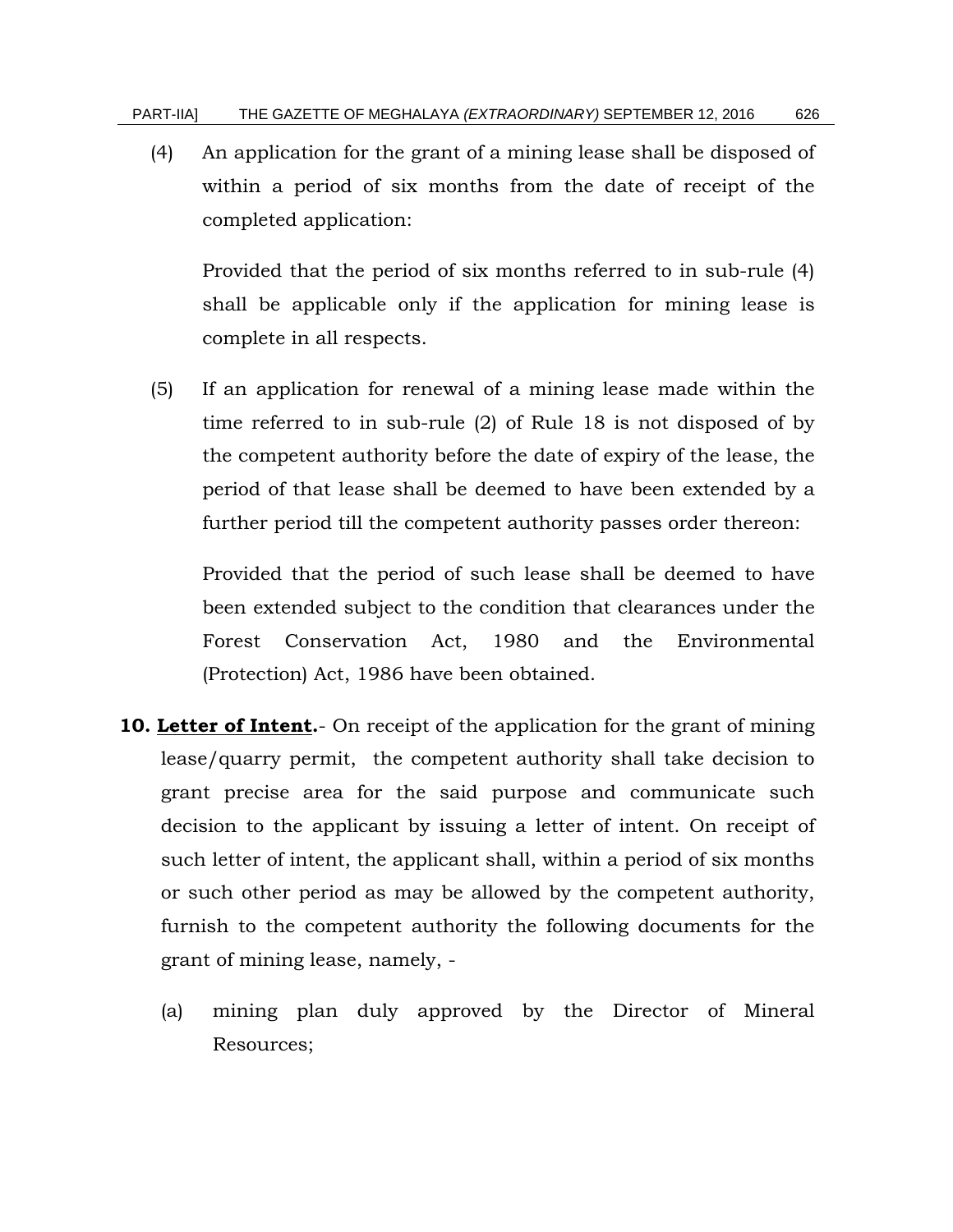- (b) forest clearance under the Forest Conservation Act, 1980, in case the status of land is forest;
- (c) environmental clearance under the Environmental (Protection) Act, 1986;
- (d) consent to establish under the Water (Prevention & Control of Pollution) Act, 1974 and Air (Prevention & Control of Pollution) Act, 1981;
- (e) clearance from Revenue and Disaster Management Department; and
- (f) clearance from Labour Department for occupational health and labour laws including child labour.

#### **11. Priority for grant of mining lease .-**

- (1) Priority in granting mining lease shall be given in the following manner, namely,-
	- (a) first priority shall be given to a person who uses such minor minerals for Government construction;
	- (b) second priority shall be given to the discoverer of the new minerals to be authenticated in terms of clause (g) of Rule 2 by the competent authority.

 Provided that the discovery of new minerals shall be supported by a geological report authenticated by the Geologist or competent authority.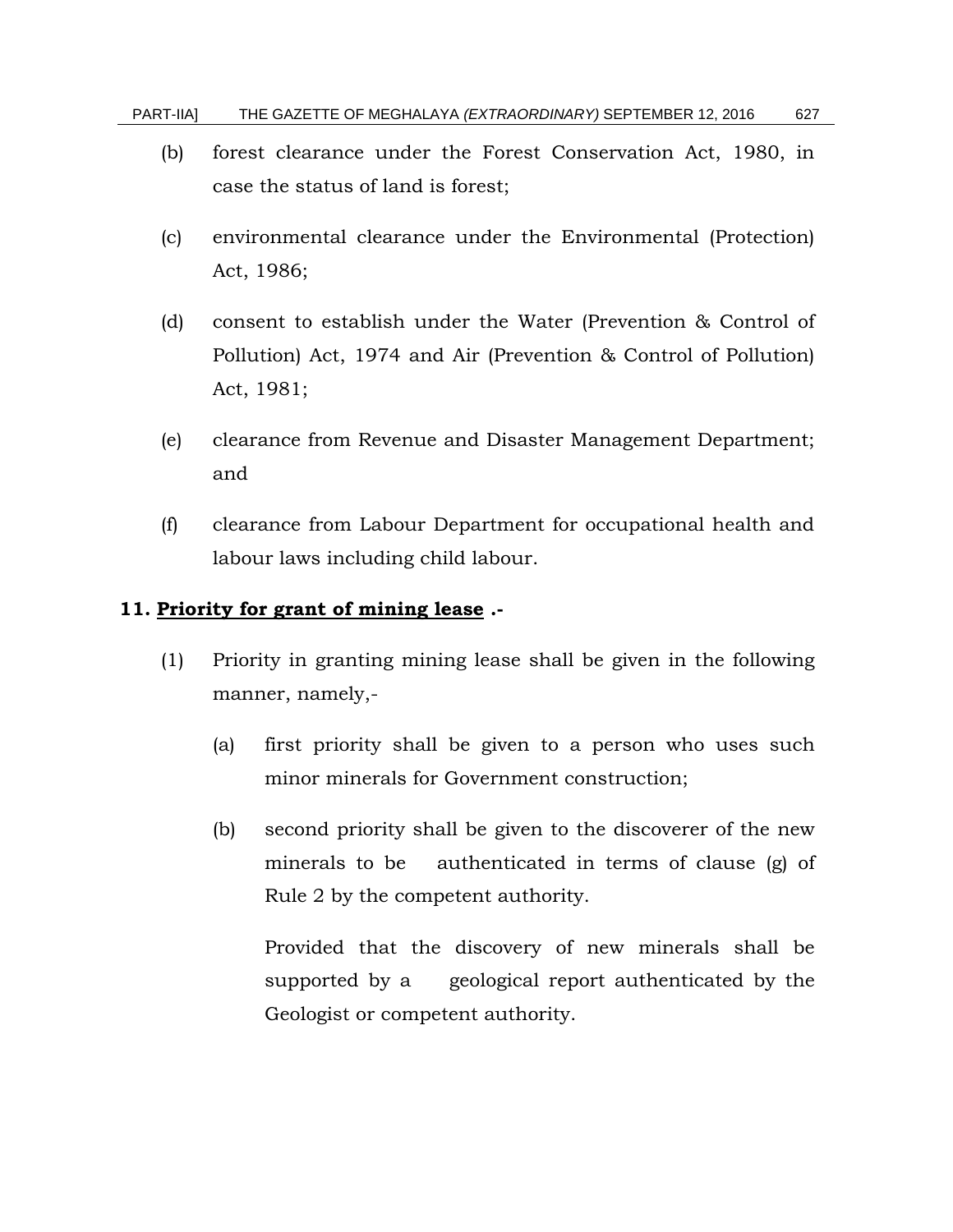- (c) third priority shall be given to a person who has set up a mineral based industry in the State which consumes the minor mineral or minor minerals as raw material in the said industrial unit;
- (d) fourth priority shall be given to a person who intends to set-up a mineral based industry in the State;
- (e) fifth priority shall be given to a registered society; and
- (f) sixth priority shall be given to a person who exports such minor minerals:

 Provided that where two or more persons of the same category mentioned in clauses (a) to (f) above have applied for a mining lease in respect of the same land, the applicant whose application is received earlier shall have preferential right for the grant of the lease over an applicant whose application is received later:

 Provided further that where such applications are received on the same day, the competent authority after taking into consideration the facts specified in sub-rule (2) of this Rule may grant mining lease to such one of the applicants as it may deem fit:

 Provided further that if the land owner is the applicant himself then the above priority shall not be made applicable.

(2) The matter referred to in second proviso of sub-rule (1) shall be dealt with in order of priority, namely,-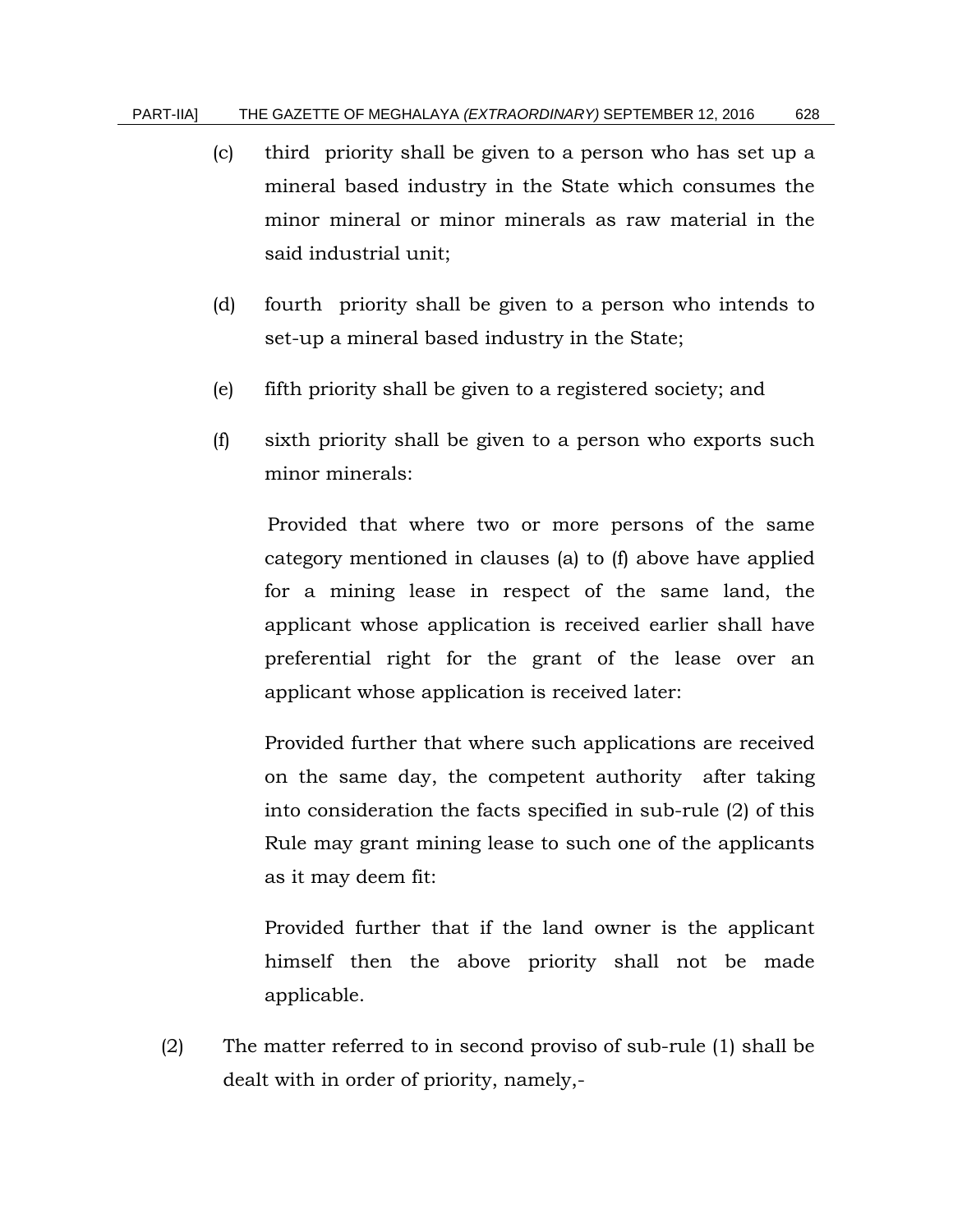- (a) experience of the applicant in mining;
- (b) special knowledge of geology and mining of the technical staff already employed or to be employed for the work;
- (c) technical qualification possessed by the applicant ; and
- (d) financial resources and financial stability of the applicant.
- **12. Register of mining leases .-** A register of mining leases shall be maintained in the office of the competent authority in Form C appended to the Rules.

#### **13. Area of mining lease .-**

(1) No lessee or any person having joint interest with him ordinarily shall hold one or more mining leases covering a total area of more than five square kilometers in respect of one minor mineral within the State:

 Provided that if the State Government is of the opinion that in the interest of mineral development it is necessary to do so, it may, for reasons to be recorded in writing, permit any person to acquire one or more mining leases covering an area in excess of the aforesaid maximum area of five square kilometers but not exceeding ten square kilometers.

(2) The area held under mining lease shall as far as possible be compact and regular in shape. For mining with area of less than five hectares, a cluster approach as far as possible shall be adopted as per the guidelines issued by the Ministry of Environment, Forest & Climate Change under the Environment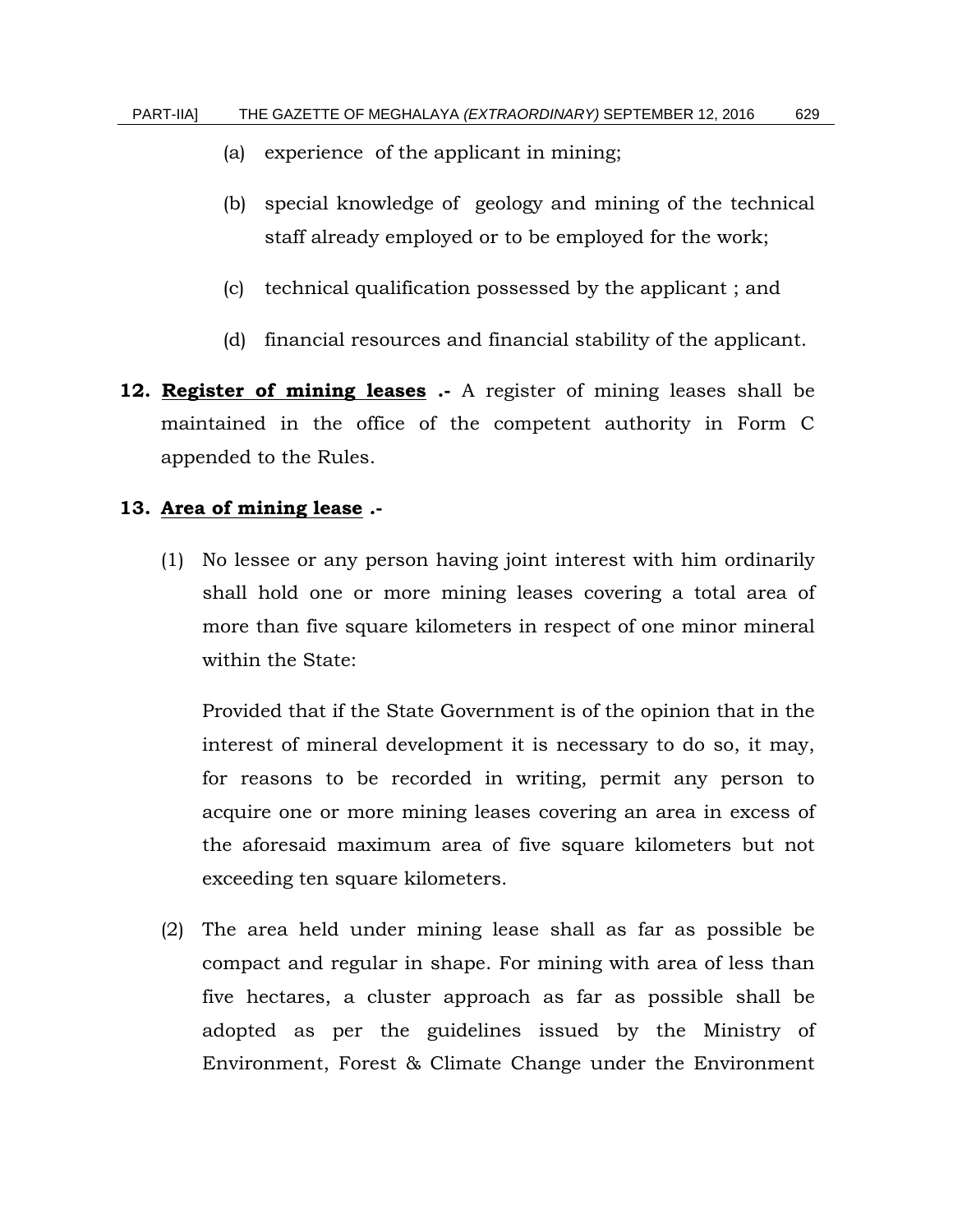Impact Assessment Notification 2006 and other notifications issued from time to time.

**14**. **Boundaries below the surface.-** Boundaries of the area covered by a mining lease shall run vertically downwards below the surface towards the centre of the earth.

## **15. Security deposit**.-

- (1) The applicant shall, before the mining lease is executed or quarry permit is granted, deposit as security for due observance of the terms and conditions of the lease or permit, a sum of rupees ten thousand in respect of every hectare or part thereof of the area for which the lease or permit is granted.
- (2) The security deposit shall be submitted in one of the following forms to the competent authority:
	- (a) Letter of Credit from any Scheduled Bank; or
	- (b) Performance or surety bond; or
	- (c) Trust fund build up through annual contributions from the revenue generated by mine; or
	- (d) Fixed or Term deposit receipt from any Scheduled Bank; or
	- (e) Bank guarantee certificate from any Scheduled Bank.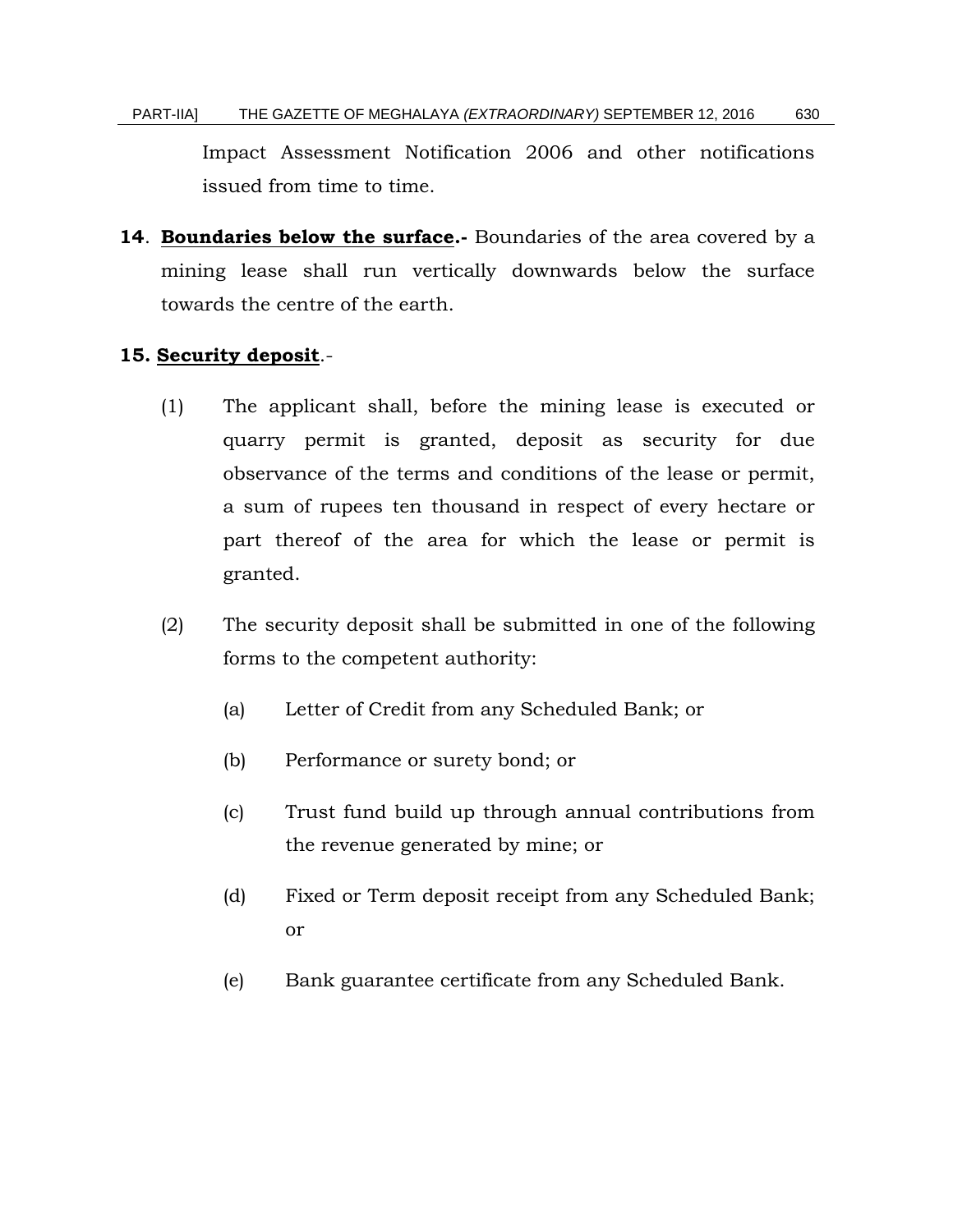- (3) The State Government may from time to time, by notification, revise the rate of security deposit with effect from such date as may be specified therein.
- (4) Security deposit paid in respect of mining lease or quarry permit shall be refunded to the lessee or permit holder and no interest shall run on the security deposit:

 Provided that the application for refund of security deposit is supported by the compliance certificate from the competent authority.

**16. Survey of the area .-** Survey and demarcation of the area applied for the grant of mining lease or quarry permit shall be done by the applicant and verification of the same shall be done by the competent authority. No mining or quarrying operation shall commence before verification of the boundaries of the applied area for grant of mining lease or quarry permit.

## **CHAPTER III MINING LEASE**

**17. Period of a mining lease. -** The period for which a mining lease may be granted shall not exceed thirty years.

## **18. Renewal of mining lease. –**

- (1) The mining lease may be renewed only once for a period not exceeding twenty years.
- (2) The application for renewal of mining lease shall be submitted in Form D appended in the Rules at least six months before the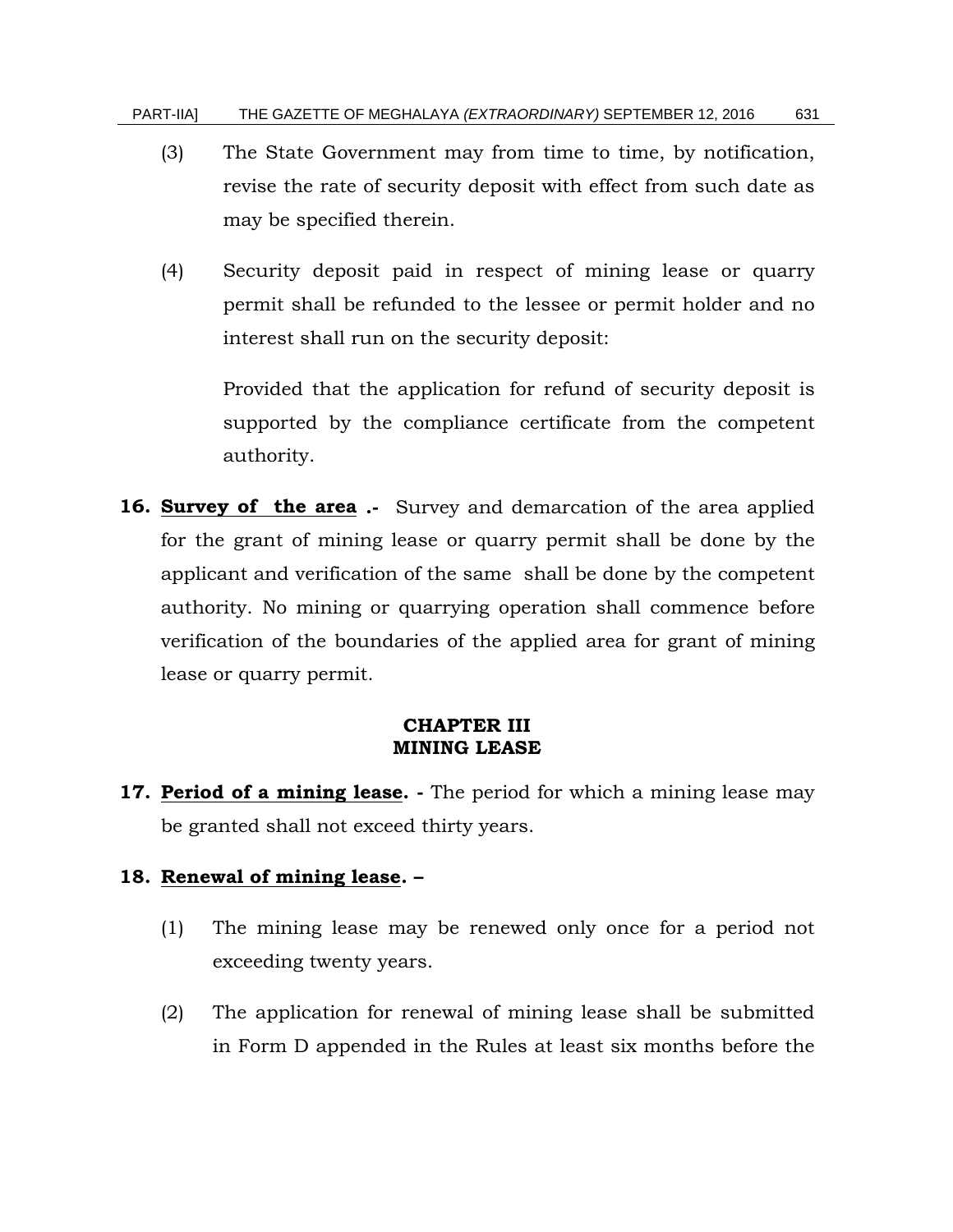expiry of the lease and upon payment of a fee of rupees ten thousand.

- (3) The renewal shall be subject to the satisfaction of the competent authority that the mines have been developed by the lessee and that substantial investment in machinery and equipments has been made by him.
- (4) A Treasury Challan for rupees ten thousand paid as application fee in connection with the renewal of mining lease shall be paid by the holder of mining lease which shall be non- refundable.
- (5) A Treasury Challan for rupees ten thousand per hectare paid as a fee for renewal of such lease and paid in the manner prescribed by the competent authority subject to a minimum area of two hectares.

## **19. Preparation and Approval of Mining plan. –**

(1) On receipt of a letter of intent referred to in Rule 10, the applicant shall submit a mining plan within a period of three months to the Director of Mineral Resources for its approval.

The mining plan shall contain,-

(a) the plan of the area showing as accurately as possible the location, boundaries and area of the land in respect of which mining lease is applied for, natural water courses, forest areas and density of trees, assessment of impact of mining activity on forest, land surface and environment including air and water pollution;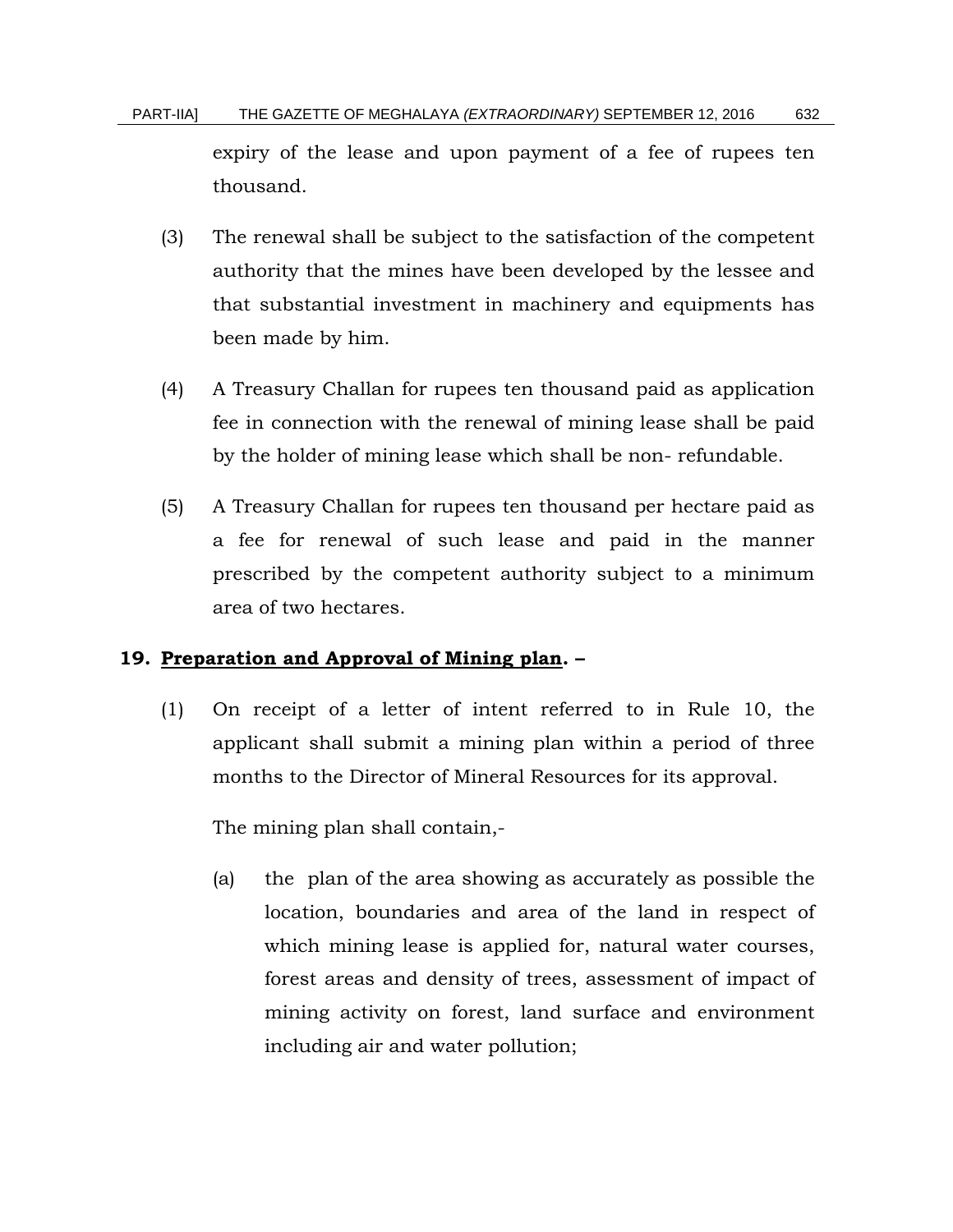- (b) the details of scheme for restoration of the areas by afforestation, land reclamation, use of pollution control devices and such other measures as may be directed by the competent authority from time to time;
- (c) the plan of the area showing the existence of the minor mineral deposit based on geological data;
- (d) the plan of the area showing spot or spots where the exaction is to be done in the first year and its extent and a tentative scheme of mining year-wise for the subsequent years of the lease;
- (e) the extent of manual mining, mining by use of machinery and mechanical devices;
- (f) the Environment Management plan;
- (g) Progressive Mine Closure Plan; and
- (h) any other matter which the Director may require the applicant to provide in the mining plan.
- (2) The mining plan referred to in sub-rule (1) shall be prepared by a person who shall possess the qualification and experience as specified below:-
	- (a) a degree in mining engineering or a post-graduate degree in geology granted by a University established or incorporated by or under an Act of Parliament or State Legislature or any institution recognized by the University Grants Commission established under Section 4 of the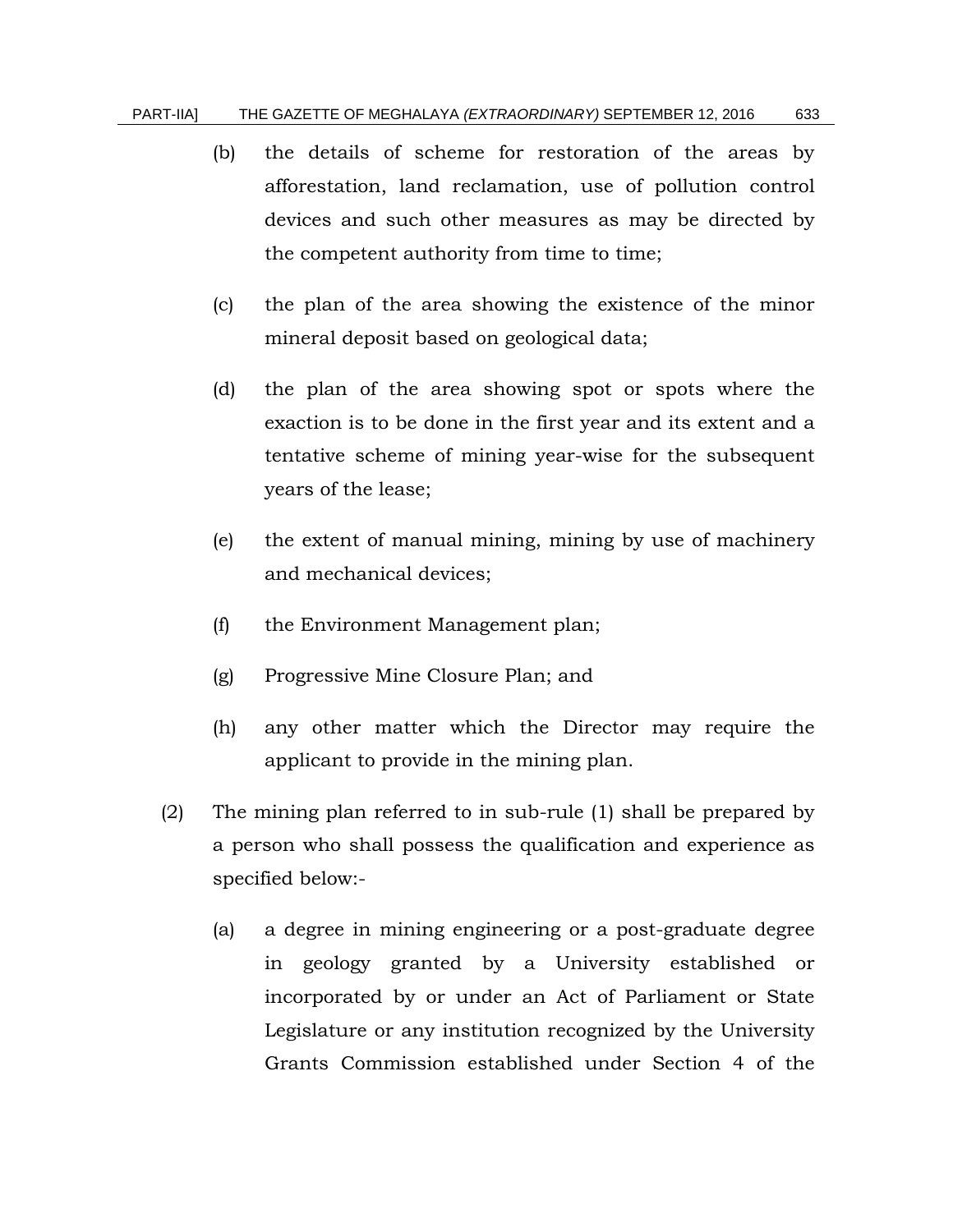University Grants Commission Act, 1956 (Central Act No. 3 of 1956) or any qualification equivalent thereto; and

(b) professional experience of three years of working in a supervisory capacity in the field of mining after obtaining the qualification as specified in clause (a):

 Provided that the person referred to in sub-rule (2) is empanelled with State Government or other State Governments or Central Government.

## **20. Mining operations to be in accordance with mining plan . –**

- (1) Mining operations shall be undertaken in accordance with the duly approved mining plan referred to in Rule 19.
- (2) A mining plan as specified under Rule 19 may be modified with the prior approval of the Director of Mineral Resources during the operation of mining lease.
- **21. Execution of lease agreement .-** Where a mining lease is granted or renewed, a lease deed in Form E shall be executed within three months of the order of grant of the lease and if the lease is not executed within the aforesaid period, the order granting the lease shall be deemed to have been revoked:

 Provided that where the competent authority is satisfied that the applicant is not responsible for the delay in execution of the lease deed, it may permit the execution of the deed after the expiry of the aforesaid period of three months.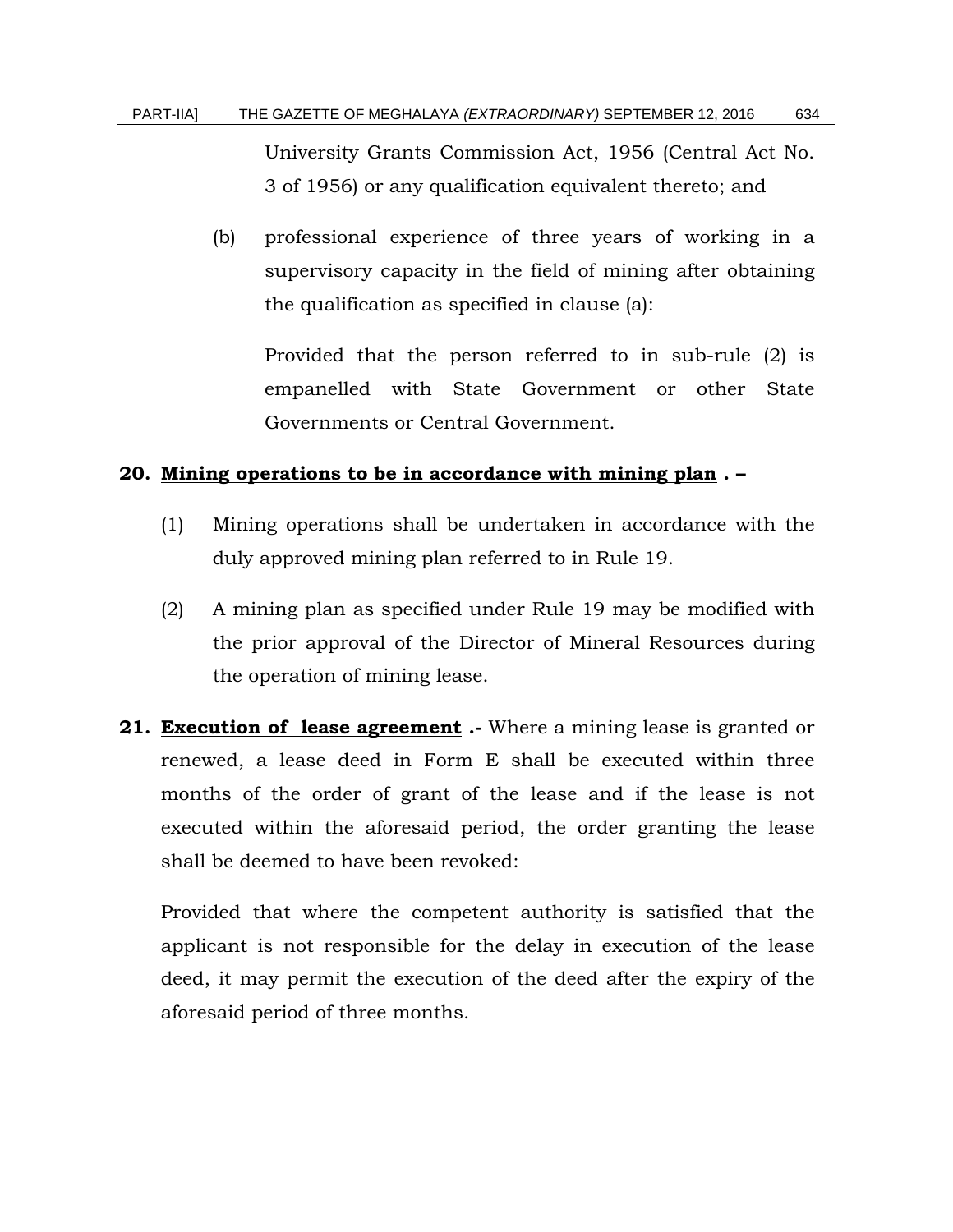## **CHAPTER IV QUARRY PERMIT**

**22. Power to grant quarry permit .-** A quarry permit shall be granted by the competent authority on any minor mineral:

Provided that before granting such permit, the competent authority shall satisfy himself regarding the end use of the minor mineral and that it does not obviate the necessity of obtaining a mining lease in the area in respect of which the permit for extraction of the mineral has been applied for.

#### **23. Application for grant of quarry permit**. –

- (1) An application for grant of quarry permit shall be submitted in Form F to the competent authority duly affixed with a court fee stamp of rupees one hundred and accompanied by:-
	- (a) a Treasury challan of rupees five hundred deposited as an application fee in respect of each minor mineral which shall be non-refundable; and
	- (b) a certificate as to the status of land whether it is forest or non-forest from the PCCF & HOFF or any other competent officer authorized in this behalf.
- (2) The competent authority shall dispose of the application for grant of quarry permit within a period of fifteen days:

Provided that the said period of fifteen days shall be applicable only if the application for quarry permit is complete in all respects.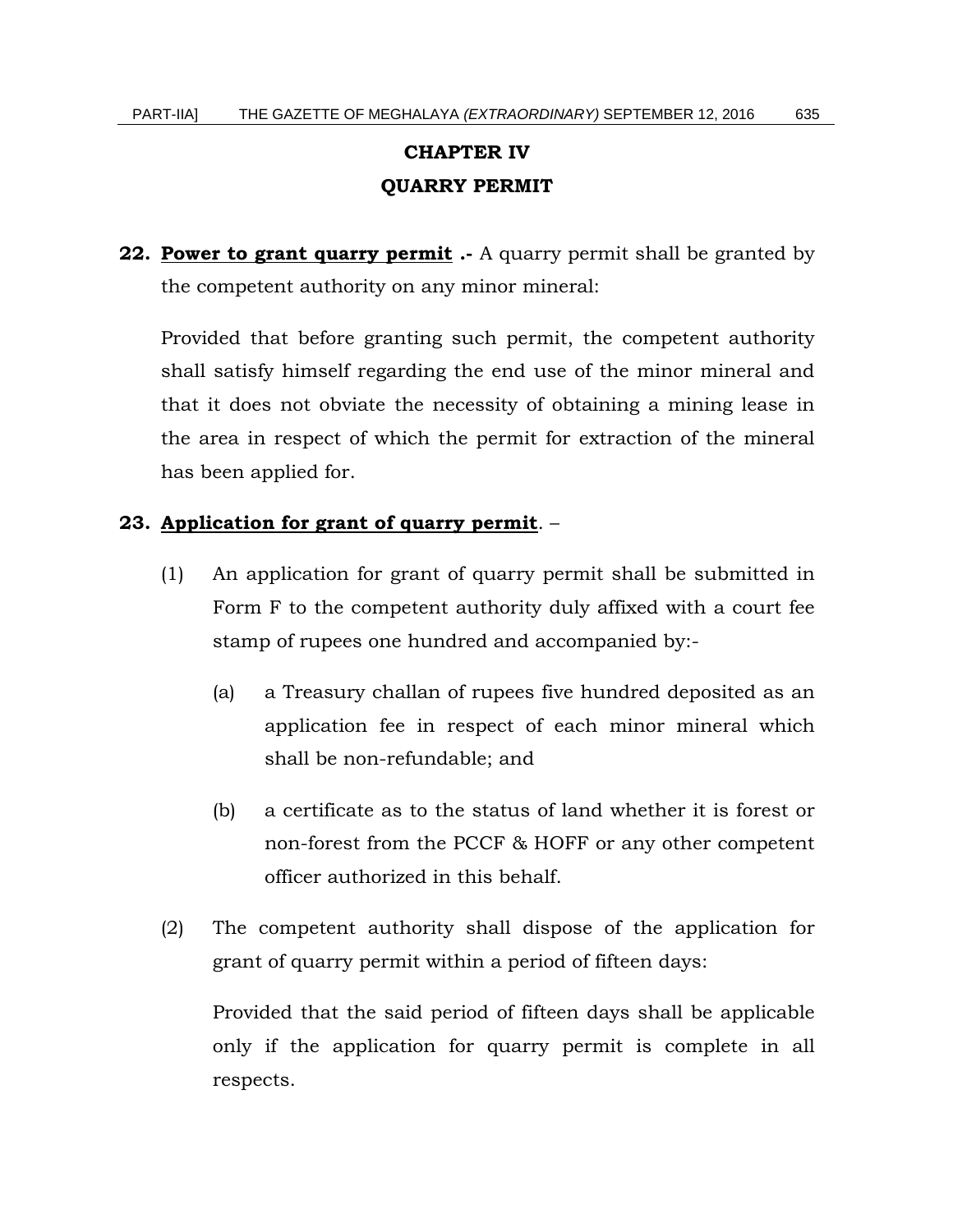- (3) The competent authority may refuse to grant the quarry permit for reasons to be recorded in writing.
- **24. Conditions for the grant of quarry permit.-** A quarry permit shall be granted by the competent authority subject to submission of the documents as specified below,-
	- (a) forest clearance under the Forest Conservation Act, 1980, in case the status of land is forest;
	- (b) environmental clearance under the Environmental (Protection) Act, 1986;
	- (c) consent to establish under the Water (Prevention and Control of Pollution) Act, 1974 and the Air (Prevention and Control of Pollution) Act, 1981;
	- (d) clearance from Revenue and Disaster Management Department.
	- (e) clearance from Labour Department for occupational health and labour laws including child labour; and
	- (f) mining plan duly approved by the Director of Mineral Resources.
	- (g) a certificate of registration of the land under the Indian Registration Act, 1908.
- **25. Conditions of a quarry permit.** (1) Quarry permit shall be granted in Form G and subject to the terms and conditions stipulated therein.
	- (2) The period for which a quarry permit may be granted shall not exceed three years.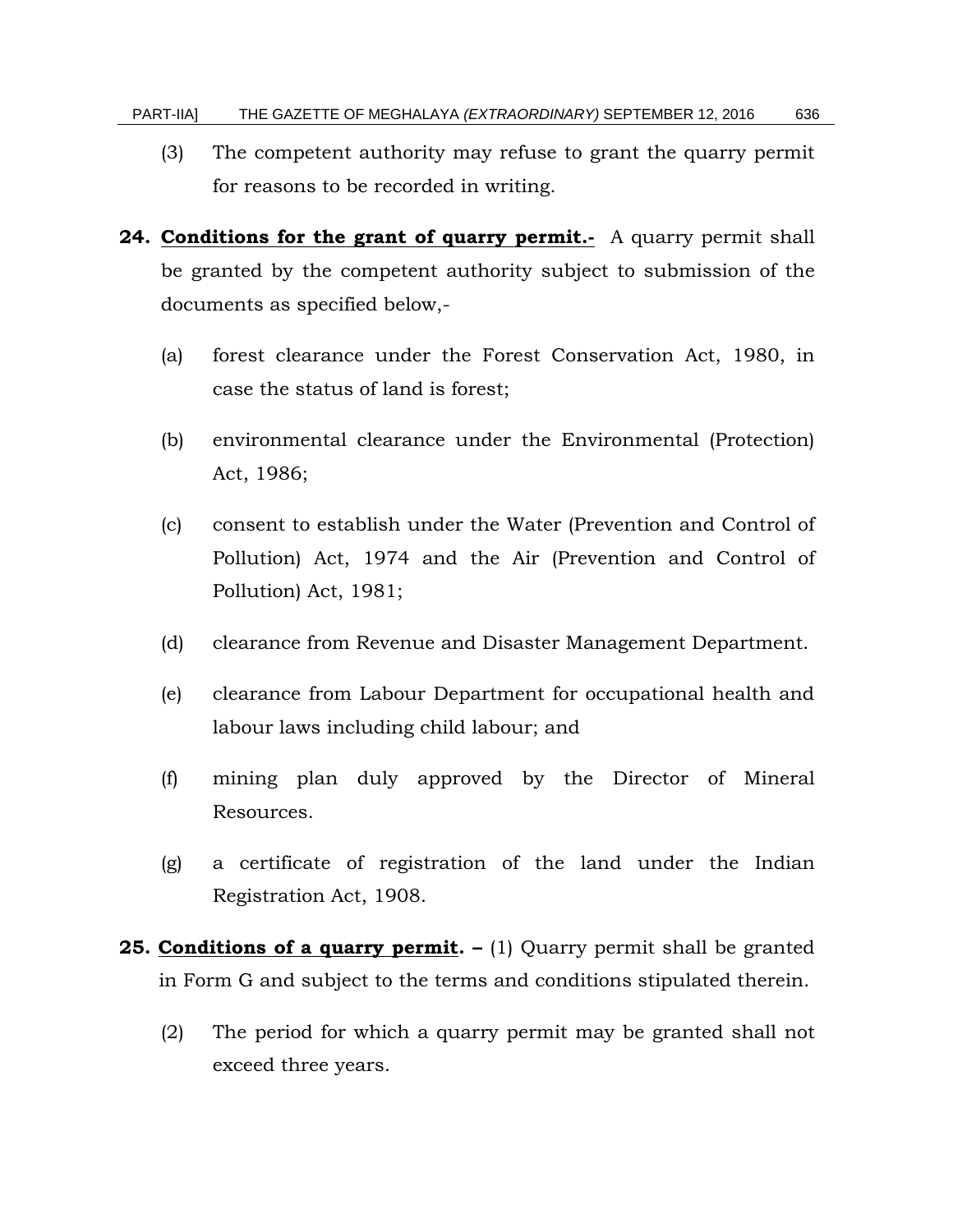#### PART-IIA] THE GAZETTE OF MEGHALAYA *(EXTRAORDINARY)* SEPTEMBER 12, 2016 637

- (3) The depth of the quarry below the surface shall not be more than three meters.
- (4) The extent of the quarry permit area shall not exceed two hectares.
- (5) A quarry permit shall not be transferable.

## **26. Challan for transport of minor minerals . –**

- (1) The competent authority shall issue transport challans in Form H to any lessee or permit holder who intends to dispatch minor minerals from the lease or permit area.
- (2) No person shall transport or carry away any minor mineral from any place without a transport challan issued in accordance with sub-rule (1).
- (3) Any person who transports any minor mineral shall allow the competent authority or any other officer authorized in this behalf to inspect the minor mineral in transit and to examine the transport challan in possession of such person.

## **CHAPTER V**

#### **DEAD RENT AND ROYALTY**

## **27. Dead rent.-**

(1) The lessee shall pay, for every year except the first year of the lease, dead rent in respect of the area covered by the mining lease at the rate for the time being specified in Schedule V.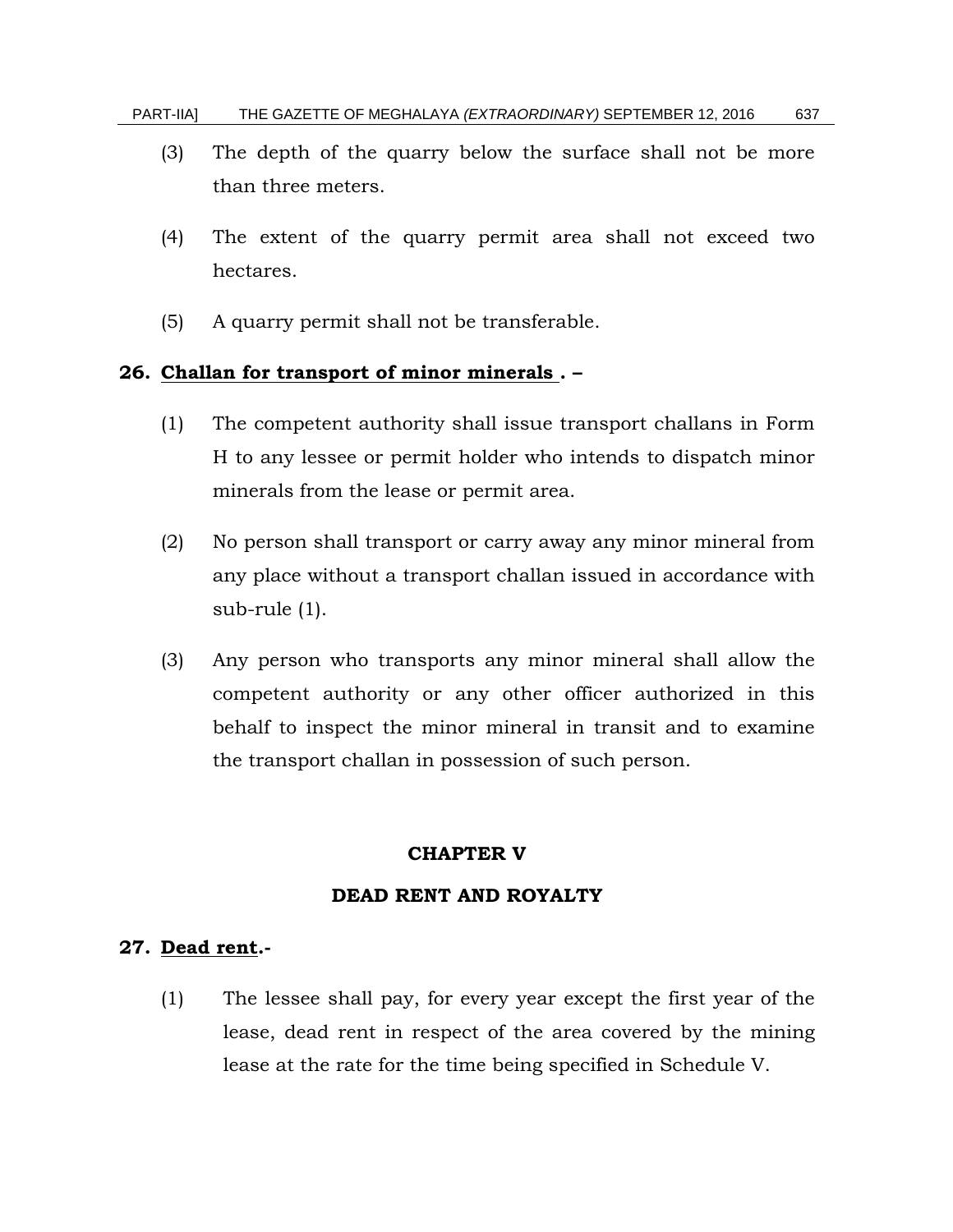(2) The State Government may, by notification, amend Schedule V so as to enhance or reduce the rate at which dead rent shall be payable with effect from such date as may be specified in the notification:

 Provided that the State Government shall not enhance the rate of dead rent in respect of any such area more than once during any period of three years.

## **28. Royalty. –**

(1) The lessee or permit holder shall pay royalty in respect of each minor mineral removed from the mining lease or quarry permit area at the rate for the time being specified in Schedule IV in respect of that minor mineral:

 Provided that the lessee shall be liable to pay the dead rent or royalty whichever is higher but not both.

(2) The State Government may, by notification, amend Schedule IV so as to enhance or reduce the rate at which royalty shall be payable in respect of any minor mineral with effect from such date as may be specified in the notification.

## **29. Mode of Payment of dead rent and royalty .-**

- (1) The lessee shall, during the subsistence of the lease, pay in the office of the competent authority dead rent or royalty for quarterly periods as specified herein below:-
	- (a) for the quarterly period from April to June to be paid before the 31st of July ;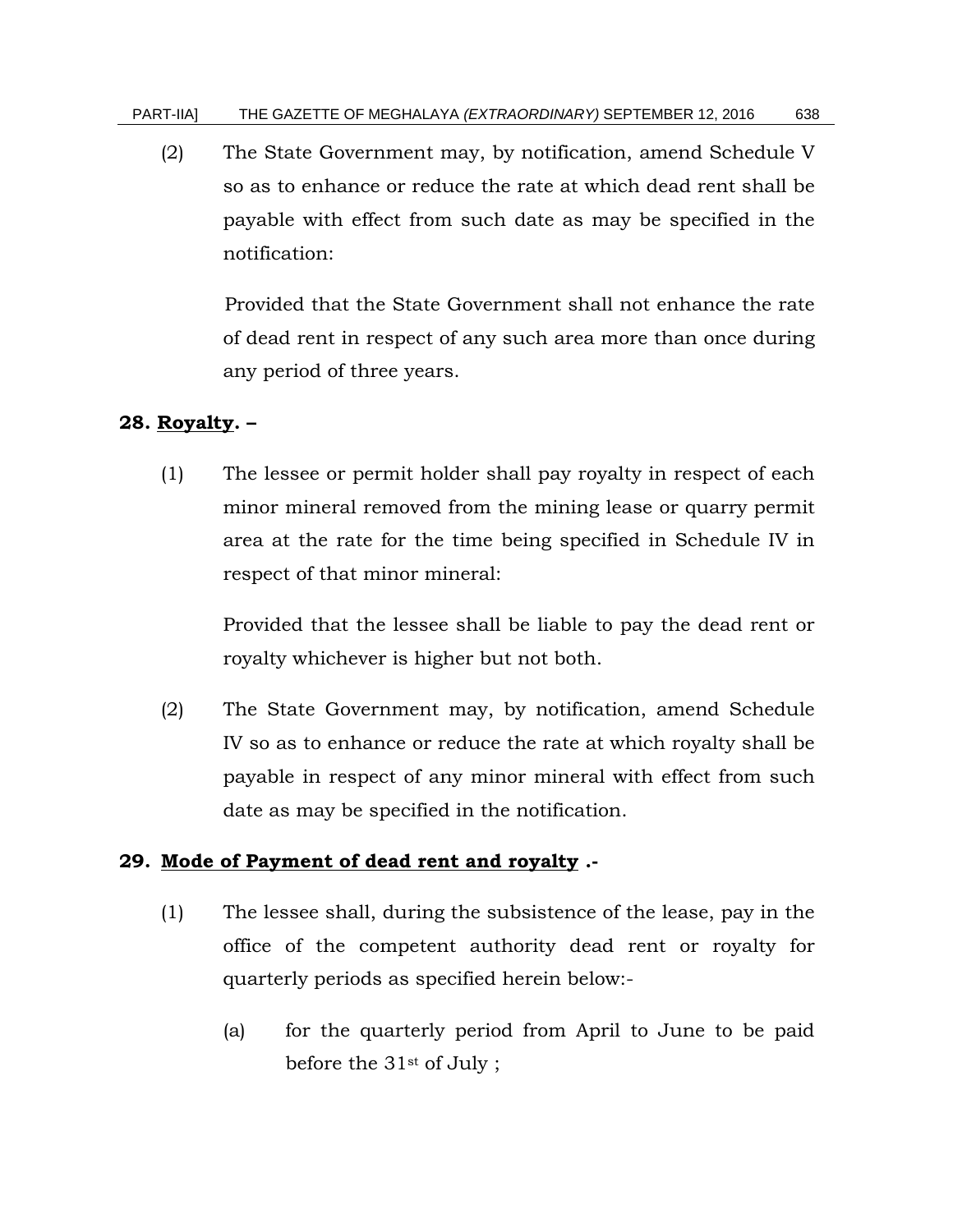- (b) for the quarterly period from July to September to be paid before the 31st of October;
- (c) for the quarterly period from October to December to be paid before the 31st of January;
- (d) for the quarterly period from January to March to be paid before the 30th of April.
- (2) The competent authority shall charge simple interest at the rate of eighteen per cent per annum on any dead rent or royalty due to the State Government from any lessee from the first day of the expiry of the date fixed for payment as per subrule (1) above.
- (3) In case of quarry permit, the royalty is to be paid as per rates specified in Schedule IV before transportation.
- (4) The lessee or permit holder is also required to pay cess and fees for afforestation as may be fixed by the State Government from time to time. However, if the land is forest then all levies as per the provisions of the Forest Conservation Act, 1980 shall be realized from the lessee or permit holder.
- (5) For the purpose of real time accounting of minor minerals, the lessee shall maintain a log book on a daily basis in Form I.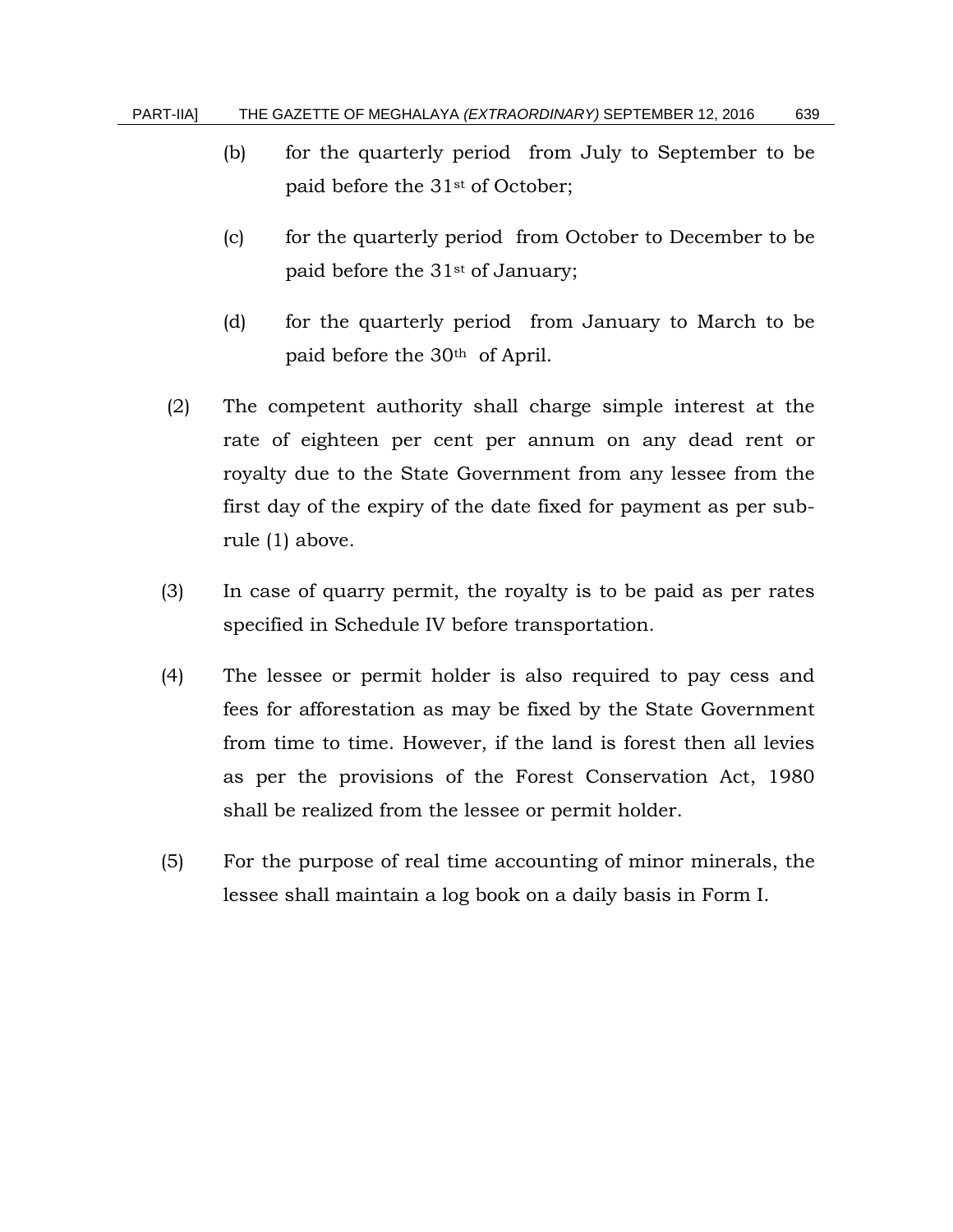## **CHAPTER VI MISCELLANEOUS**

#### **30. Contribution to the District Mineral Foundation Fund . –**

- (1) The lessee or quarry permit holder shall deposit or make payment to the District Mineral Foundation Fund which is created as per the District Mineral Foundation Fund (Trust) Rules at the rate prescribed by the State Government for the benefit of the persons and areas affected by mining and quarrying.
- (2) The manner in which payment is required to be made and the mode of payment shall be prescribed by the State Government in the relevant rules.
- **31. Reclamation Fund**.- The lessee or permit holder shall deposit or make payment to Meghalaya Minor Mineral Reclamation Fund created by the State Government at the rate as shall be prescribed from time to time by notification for the reclamation or restoration of the mining area affected.
- **32. Transfer of mining lease.** The lessee may, with the prior approval of the State Government and subject to conditions regarding area described earlier and such other conditions as the State Government may specify, transfer his lease or any right, title or interest therein to any person on payment of a non- refundable fee of rupees twenty five thousand in Form J appended to these Rules.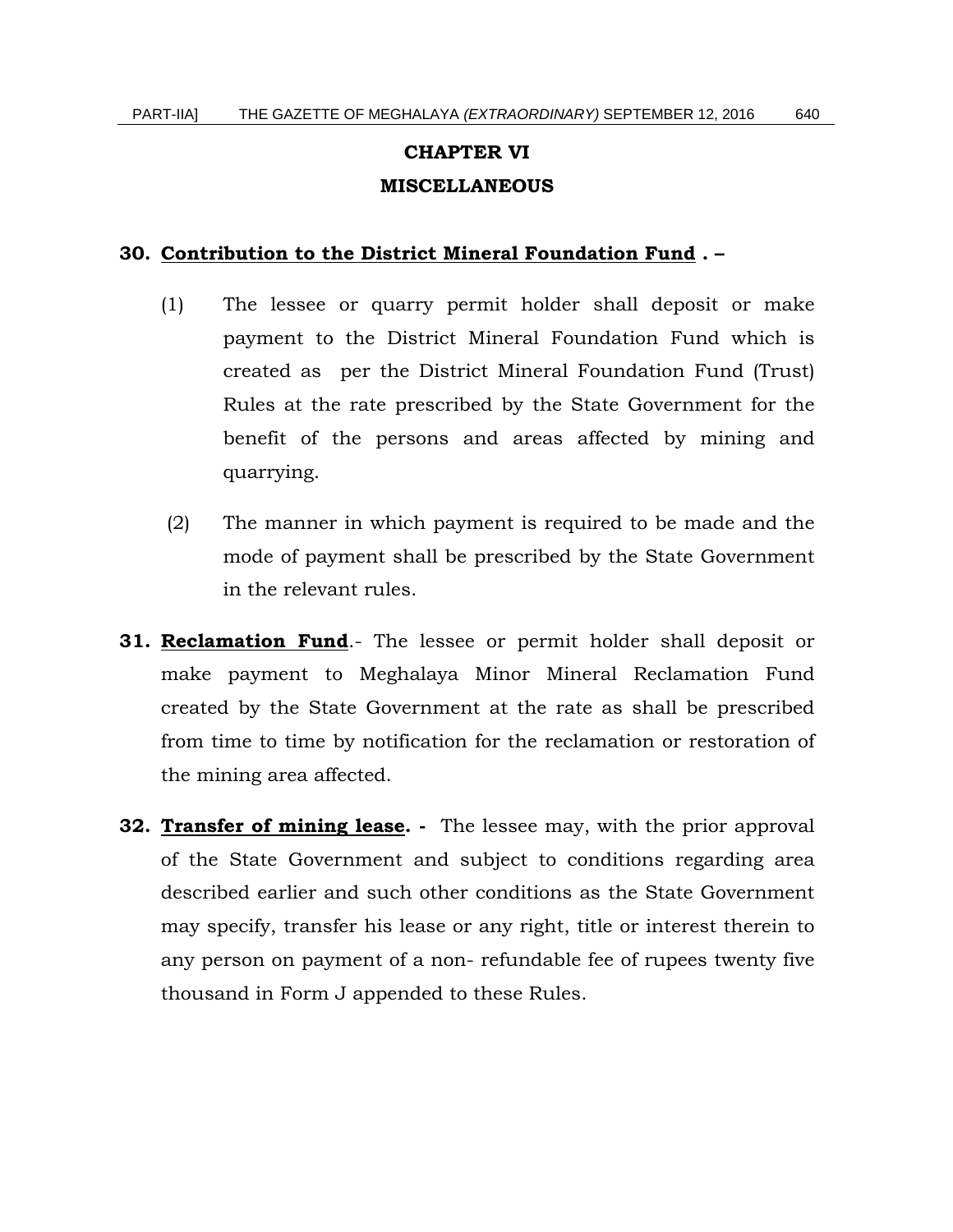#### **33. Surrender of mining lease. -**

- (1) The lessee may surrender a part or whole of the leased area after giving a notice in writing of not less than sixty days to the competent authority, as the case may be, by relinquishing possession of the leased area proposed for surrender.
- (2) The competent authority may accept the surrender of part or whole of the leased area after due verification of the land and subject to the following conditions, namely:-
	- (a) the area to be surrendered has been properly surveyed and is compact and contiguous;
	- (b) all dues have been paid by the lessee;
	- (c) the provisions of the mining plan and mine closure plan including the environment management plan in respect of the area proposed for surrender have been complied with;
	- (d) the provisions of the Forest Conservation Act, 1980 in case of forest land and the Environmental (Protection) Act, 1986 have been complied with; and
	- (e) such other conditions as the competent authority may, by notice in writing, require the lessee to comply.
- **34. Termination of mining lease . –** The mining lease shall be liable for termination if the lessee,-
	- (a) fails to carry out the directions within the specified period, issued by the competent authority or by any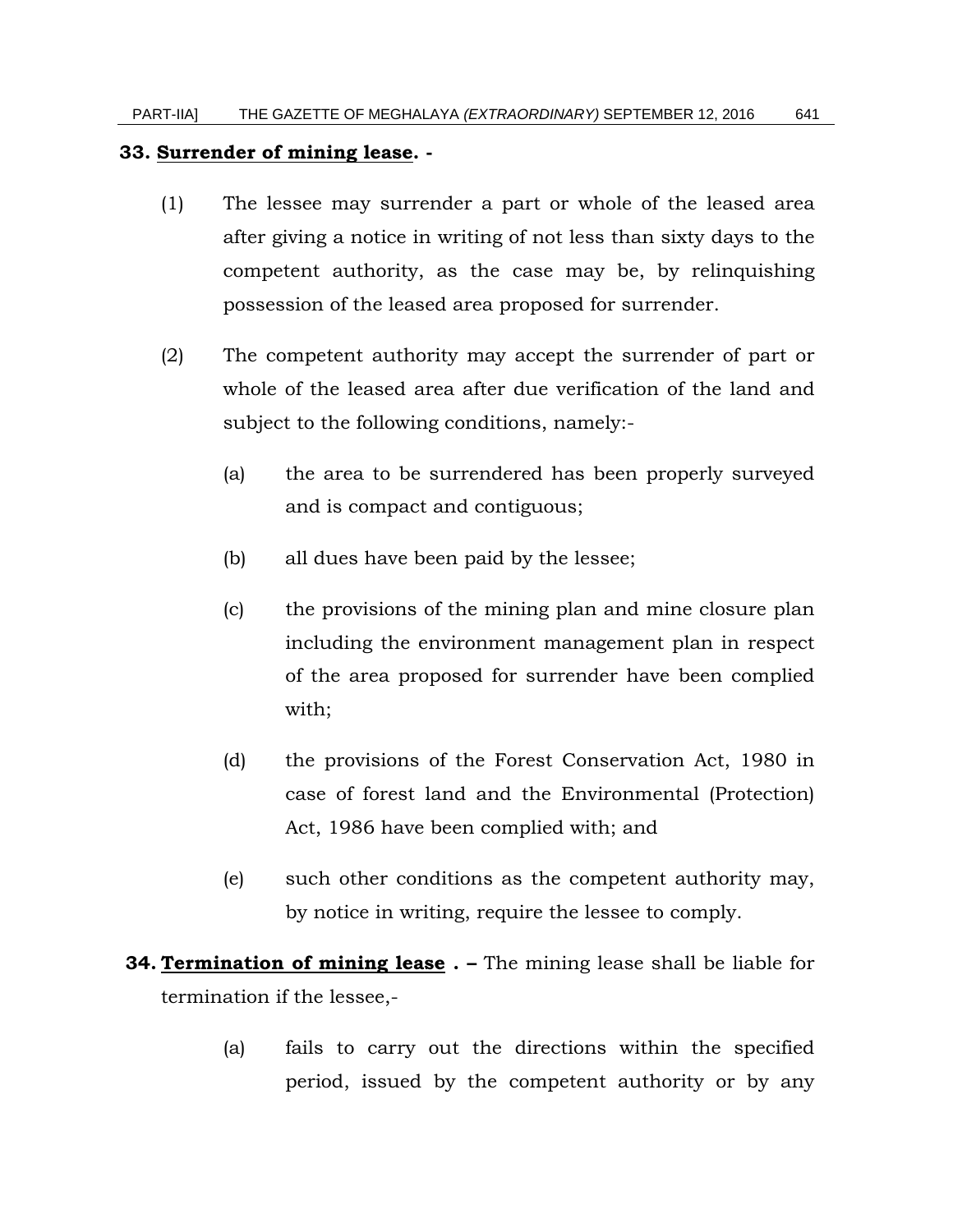officer authorized in this behalf for prevention of wasteful extraction of minerals; or

- (b) ceases to work the leased area for a continuous period of six months without the prior permission of the competent authority except in cases where the lessee is unable to work the mine for reasons beyond his control or due to Force Majeure; or
- (c) obstructs or does not allow entry or inspection by any authorized officer.

 *Explanation:* For the purpose of this rule, the expression "Force Majeure" shall have the same meaning assigned to it under the Act.

- **35. Returns.** The lessee shall submit to the competent authority such returns as prescribed below,-
	- (a) Monthly returns in Form K as appended to these Rules to be submitted before the 15<sup>th</sup> day of each month in respect of preceding month; and
	- (b) Annual returns in Form L as appended to these Rules to be submitted before the 15th May of each year in respect of the preceding financial year.
- **36. Penalty.-**Whoever contravenes any of the provisions of these Rules shall be punishable under sub-section (2) of Section 21 of the Act.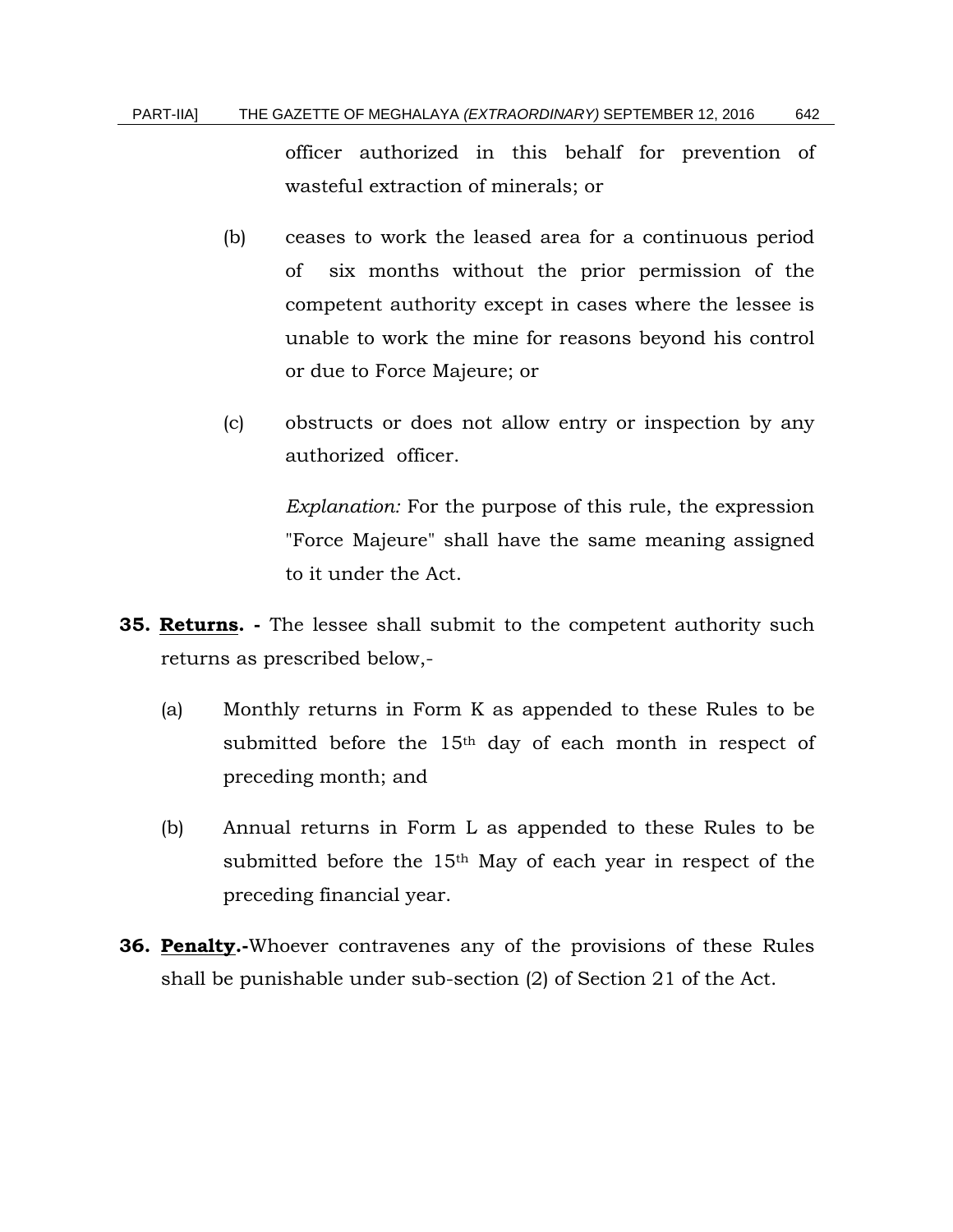#### **37. Provision for Appeal. –**

- (1) A person aggrieved by an order issued by a competent officer in exercise of the powers conferred under these Rules may, within thirty days from the date of communication of such order, appeal to the Director or PCCF & HOFF, as the case may be, against such order in Form M as appended to these Rules.
- (2) A person aggrieved by an order issued by the Director or PCCF & HOFF in exercise of the powers conferred under these Rules, may within a period of thirty days from the date of communication of such order, appeal to the State Government against such order in Form M as appended to these Rules:

 Provided that such application for appeal may be entertained after expiry of the period of thirty days referred to in sub-rule (1) or (2), if the applicant satisfies the Director or PCCF & HOFF or the State Government, as the case may be, that he has sufficient reason for not making the appeal within time.

- (3) The application for appeal shall be accompanied by a nonrefundable fee of rupees five thousand paid through Treasury challan in favour of the Director or PCCF & HOFF.
- (4) On receipt of the appeal, the Director or PCCF & HOFF or the State Government, as the case may be, shall call for records of the case and may confirm, modify or set aside the earlier order or pass such other order in relation thereto as deemed fit, just and proper within a period of sixty days from the date of receipt of the appeal.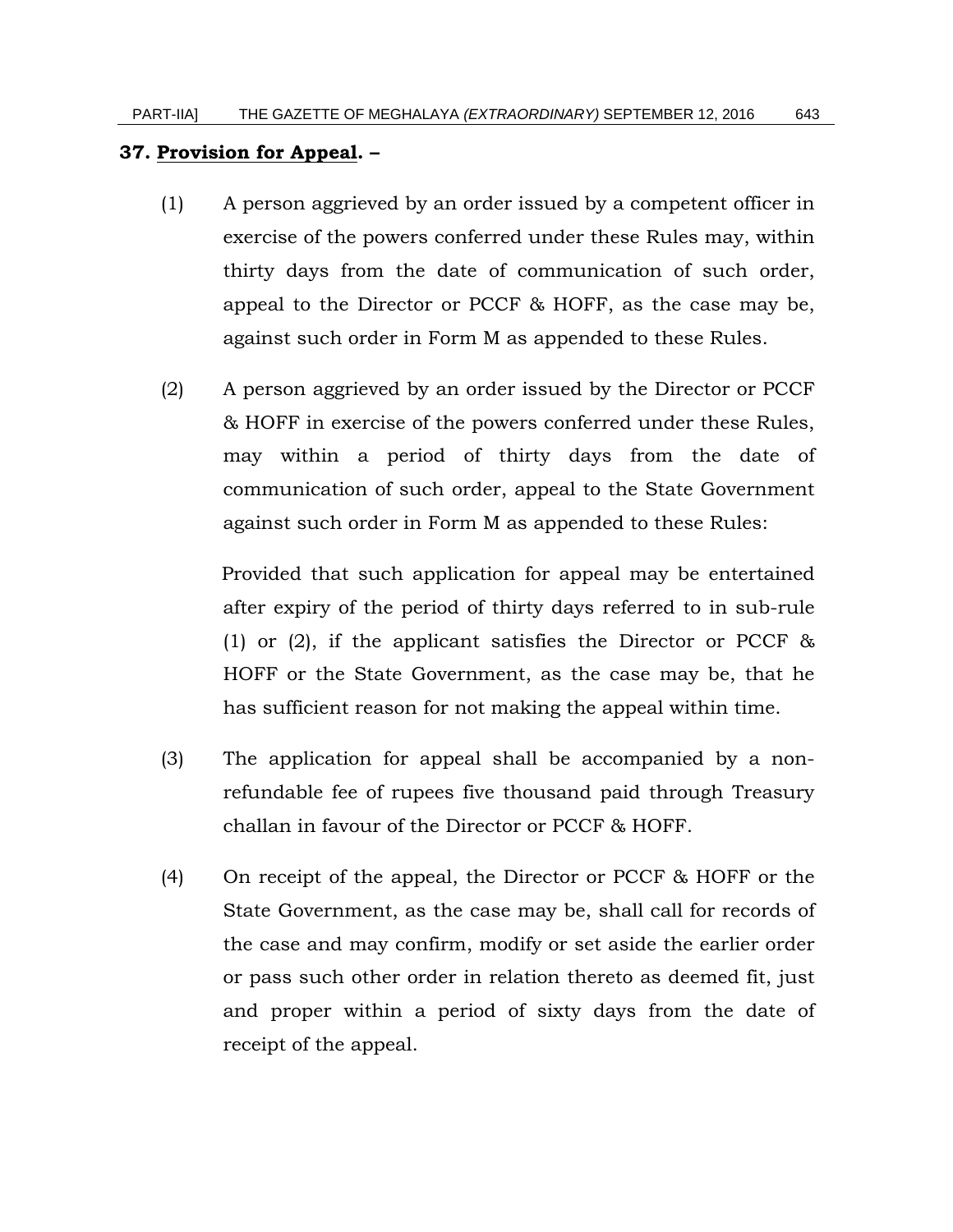#### **38. Restriction on use of any particular minor mineral deposit .-**

- (1) No minor mineral deposit of a particular area shall be used for non- industrial purposes when the same is useful for better exploitation in industrial, decorative or architectural purposes.
- (2) For the purpose of specifying the uses of minor mineral deposit of a particular area, the Director shall be competent to examine and prescribe the uses of that particular minor mineral deposit according to its suitability and his decision in this regard shall be final:

 Provided that the Director shall take into consideration the following parameters for prescribing the uses of a particular minor mineral deposit, namely :- (a) economical availability of alternate material (b) scope for value addition and (c) end use.

**39. Savings.-** Anything done or any action taken, including any order made, direction given or notice given shall in so far as it is in consistent with the provisions of these Rules be deemed to have been made, done, taken, made, given or issued as the case may be within the corresponding provisions of these Rules.

> **Y. TSERING,**  Additional Chief Secretary to the Government of Meghalaya Mining & Geology Department.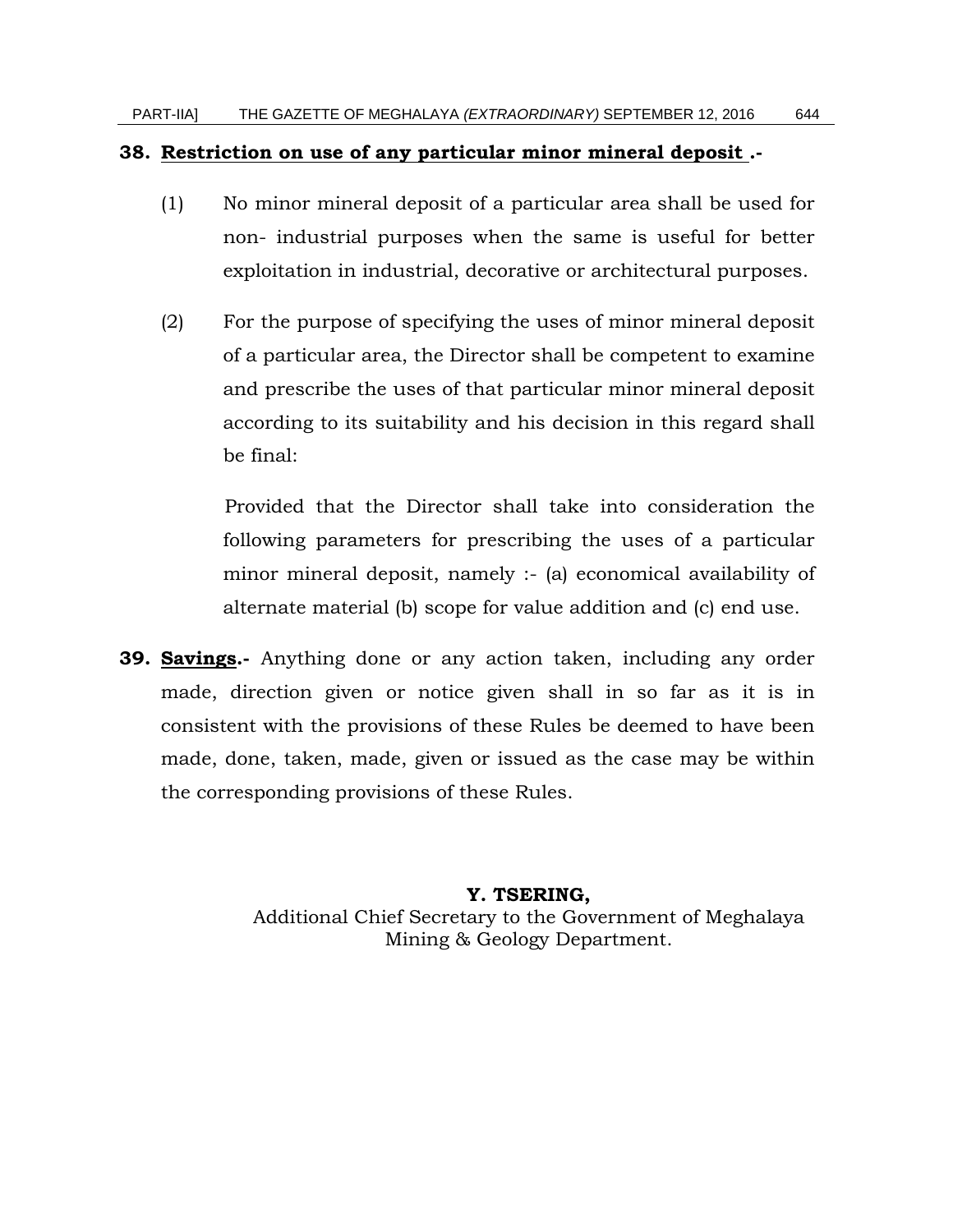## **FORM -A APPLICATION FOR MINING LEASE**

[see rule 6]

Received at……………………. (Place) On.…………………….. (Time)

Initial of Receiving Officer

To

|  | -- |
|--|----|
|  |    |

Sir,

- 1. I/We request that a mining lease under the Meghalaya Minor Mineral Concession Rules, 2016 may be granted to me/us.
- 2. A sum of Rs. 5000/- (Rupees five thousand only) being the application fee and Rs………………..(in words……………..……………..…………………..…) [@Rs. 5000/ per hectare] being the fee for the grant of mining lease payable under clauses (r) and (s) respectively of Rule 6 of the said Rules, have been deposited (vide Treasury Challan No........... dated............. and Treasury Challan No......... dated............. of ……………………Treasury).
- 3**.** The required particulars are given below: (a) In case the applicant is an individual:
	- (i) Name of the applicant-
	- (ii) Nationality-
	- (iii) Profession-
	- (iv) Permanent address-
	- (b) In case the applicant is a co-operative society/firm/company:
		- (i) Name-
		- (ii) Nature of business-
		- (iii) Place of business-
		- (iv) Place of registration or incorporation-
		- (v) Nationality of Members/Partners/Directors-

*(Attested copy of certificate of registration/Partnership deed/Certificate of Incorporation and Memorandum & Articles of Association, as the case may be, and Power of Attorney shall be enclosed)* 

- 4. Whether up-to-date clearance certificate from Income Tax Department have been obtained? (Yes/No). If so, copy shall be enclosed.
- 5. Mineral or minerals which the applicant intends to mine ……………………………...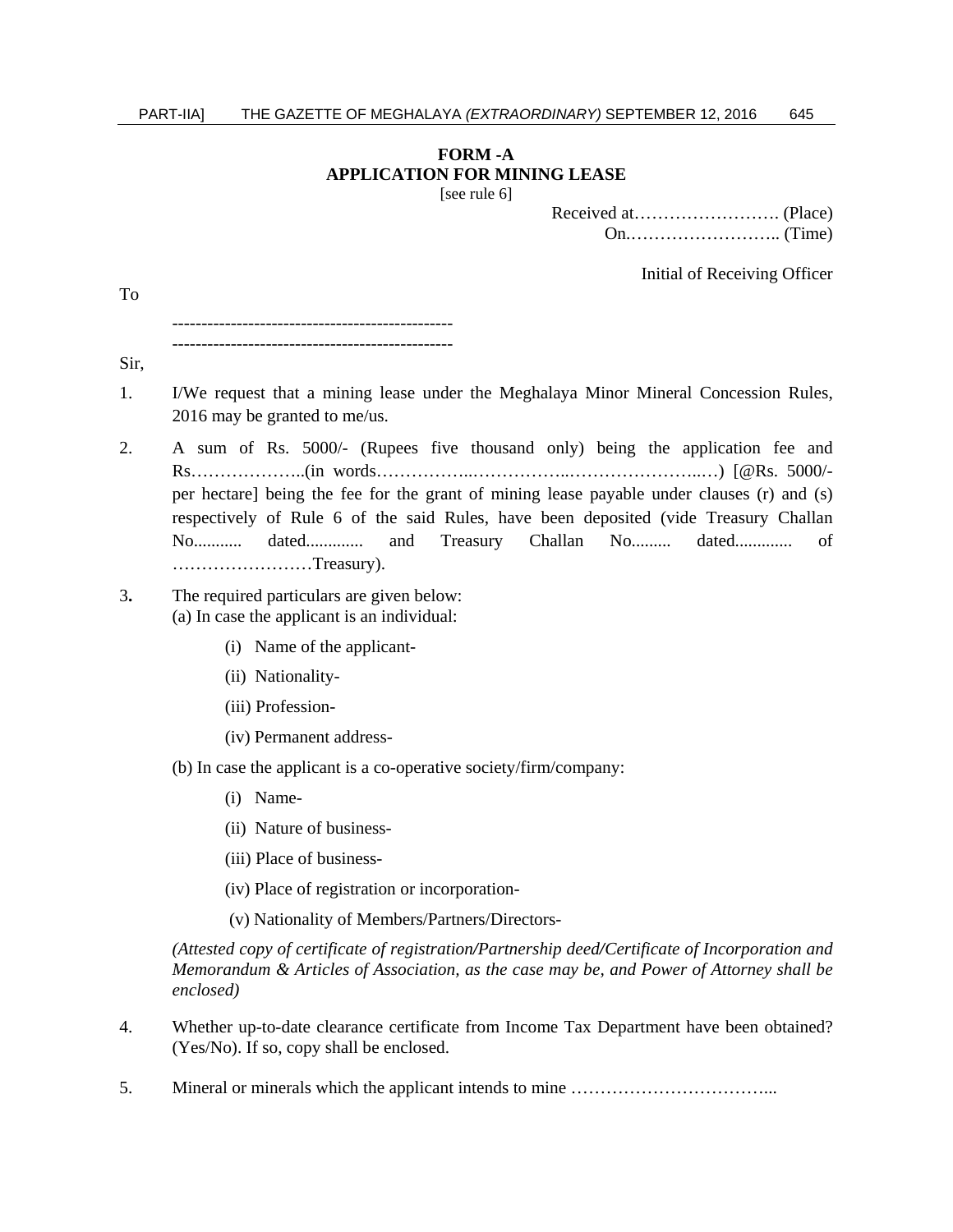- 6. Period for which mining lease is required ……………………………………………..
- 7. Extent of the area for which mining lease is required ………………………………….
- 8**.** Location of the area applied for mining lease:
	- a) Village/locality:
	- b) Post office/Thana:
	- c) Pin Code:
	- d) Block/Sub-Division/ District:
- 9 a) Name/names of land owner/land owners:

b) An affidavit shall be enclosed to the effect that the applicant has, where the land is not owned by him, obtained surface rights over the area or has obtained the consent of the landowner/ landowners for the grant of mining lease.

c) A Certificate of Registration (under the Registration Act, 1908) in respect of the land applied for mining lease shall be enclosed.

- 10 A certificate as to the status of land whether it is forest or non-forest from the PCCF&HOFF shall be enclosed.
- 11. Whether No-objection Certificate from the concerned Autonomous District Council for land use have been obtained (Yes/No)...................... (If so, copy shall be enclosed).
- 12. Reference of valid and up-to-date clearance certificate of payment of mining dues obtained from the Director or PCCF&HOFF or competent officer (copy to be enclosed):

Please specify serially below:<br>(i) .......

- 13. (a) Brief description of the applied area:
	- Please indicate the situation of the area in respect of the following:
		- (i) any natural features such as river, streams, lakes, ponds or natural caves.
		- (ii) any village, community/sacred forest, burial ground/cemetery, important place of worship or place of archeological or tourist importance.
		- (iii) any bridge/culvert/road/national highway or any permanent structures like power transmission line/mobile tower etc.
	- (b) The area should be marked on a sketch plan drawn to scales showing all important surface and natural features, the dimensions of the lines forming the boundary of the area and the bearing and distance of all corner points from any important, prominent and fixed point or points. In addition, GPS coordinates of all the aforesaid points are to be indicated.
- 14**.** The purpose for which the mineral/minerals will be used……………………………..
- 15. Expected consumers and places of consumption of the mineral/minerals……………..

(Please give details in case the applicant has set-up or intends to set-up a mineral based industry in the State for consumption of the applied mineral/minerals).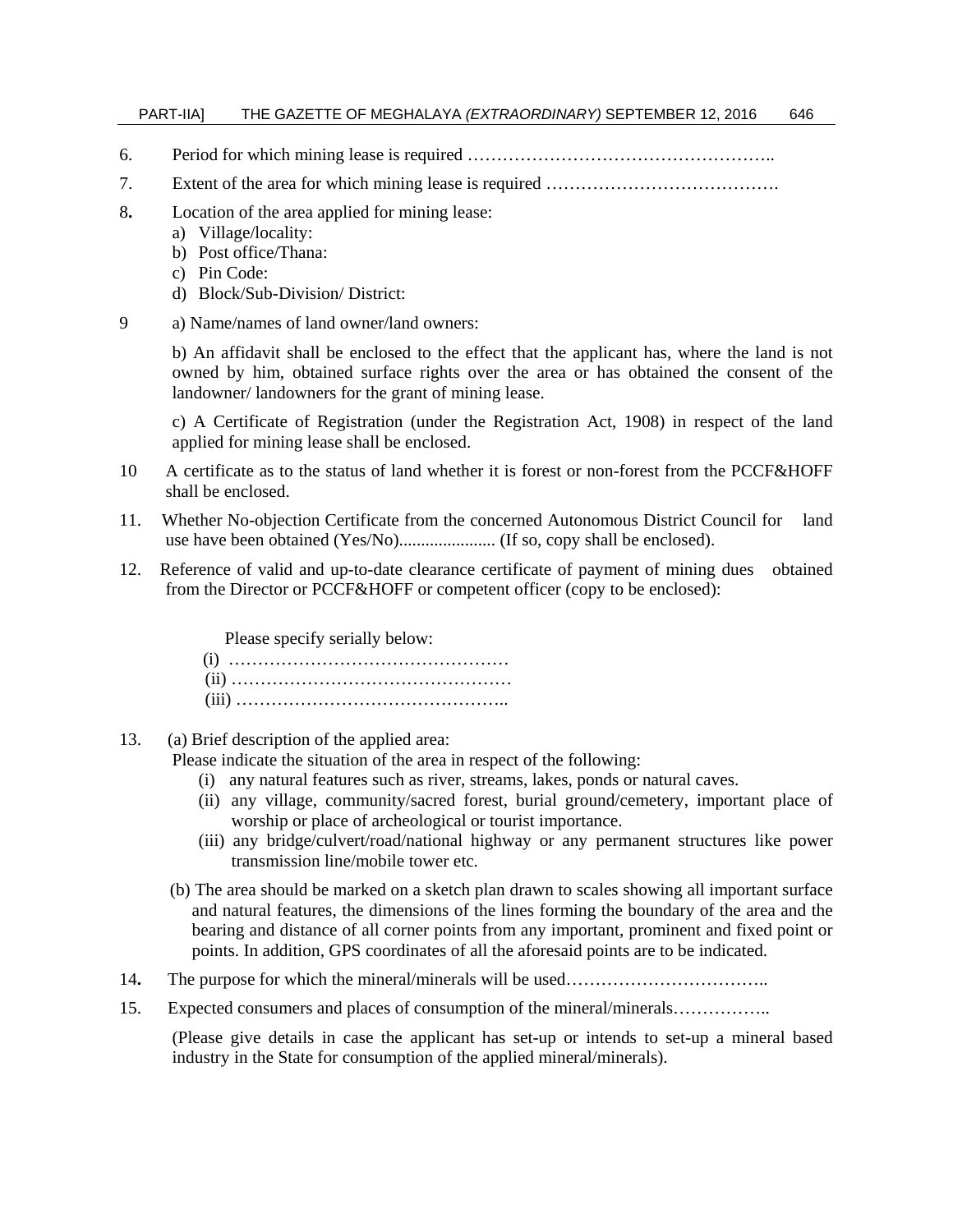- 16. Whether mining is to be done manually or by mechanized means..................................... (Furnish details of the strength of labour or extent of mechanization to be deployed)
- 17. The tentative programme of production of the mineral/minerals yearwise……………..
- 18. Past experience of the applicant:
	- (a) Experience of the applicant in mining…………………………………………..
	- (b) Financial resources and financial stability of applicant………………………..
	- (c) Technical qualifications possessed by the applicant……………………………
	- (d) Special knowledge of geology and mining of the technical staff already employed or to be employed for the work ……………………………………..
- 19. The amount of money proposed to be invested………………………………………………………………………………………
- 20. Details of mining leases held by the applicant or any person joint in interest with him in Meghalaya:

| S.No. | Grant<br>order No. | Location of mining<br>lease area | Mineral in<br>respect of | Extent of<br>area |      | Period of lease |
|-------|--------------------|----------------------------------|--------------------------|-------------------|------|-----------------|
|       | and date           |                                  | which lease<br>is held   | held              | From | To              |
|       |                    |                                  |                          |                   |      |                 |
|       |                    |                                  |                          |                   |      |                 |

21. Details of mining leases already applied for but not granted and applied for simultaneously

22. Any other particulars which the applicant wishes to furnish.

I/We declare that particulars given above are correct and I/We will furnish any other details as required in this connection.

Yours faithfully

Date:

Place: ( ) Name: Address:

N.B: If the application is signed by an authorized agent of the applicant, Power of Attorney should be attached.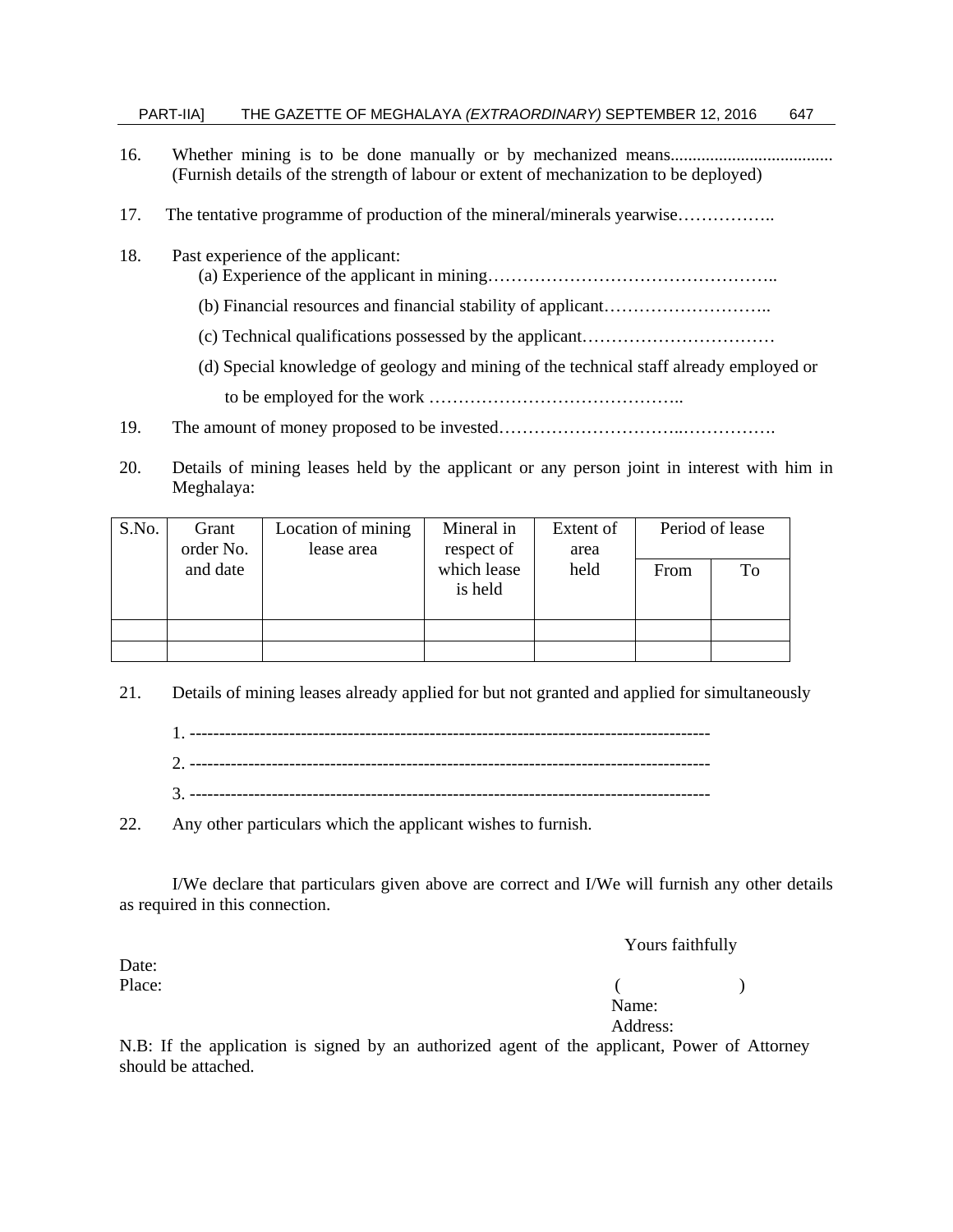|  |  | Serial<br>Σó                                                                       |
|--|--|------------------------------------------------------------------------------------|
|  |  | Date of the application<br>for mining lease                                        |
|  |  | Date on which the<br>Receiving Officer<br>application was<br>received by the       |
|  |  | Name of the applicant<br>with full address                                         |
|  |  | boundaries of the land<br>Situation and<br>applied for                             |
|  |  | Estimated area of the<br>land                                                      |
|  |  | Particulars of minerals<br>which the applicant<br>intends to mine                  |
|  |  | application is for fresh<br>grant or renewal?<br>Whether the                       |
|  |  | for the grant of mining<br>application fee and fee<br>TC No. and date of<br>lease. |
|  |  | Final disposal of the<br>application together<br>with Order No. and<br>date        |
|  |  | Remarks                                                                            |
|  |  | Signature of officer                                                               |

**FORM B REGISTER OF MINING LEASE APPLICATIONS [**see rule 8**]**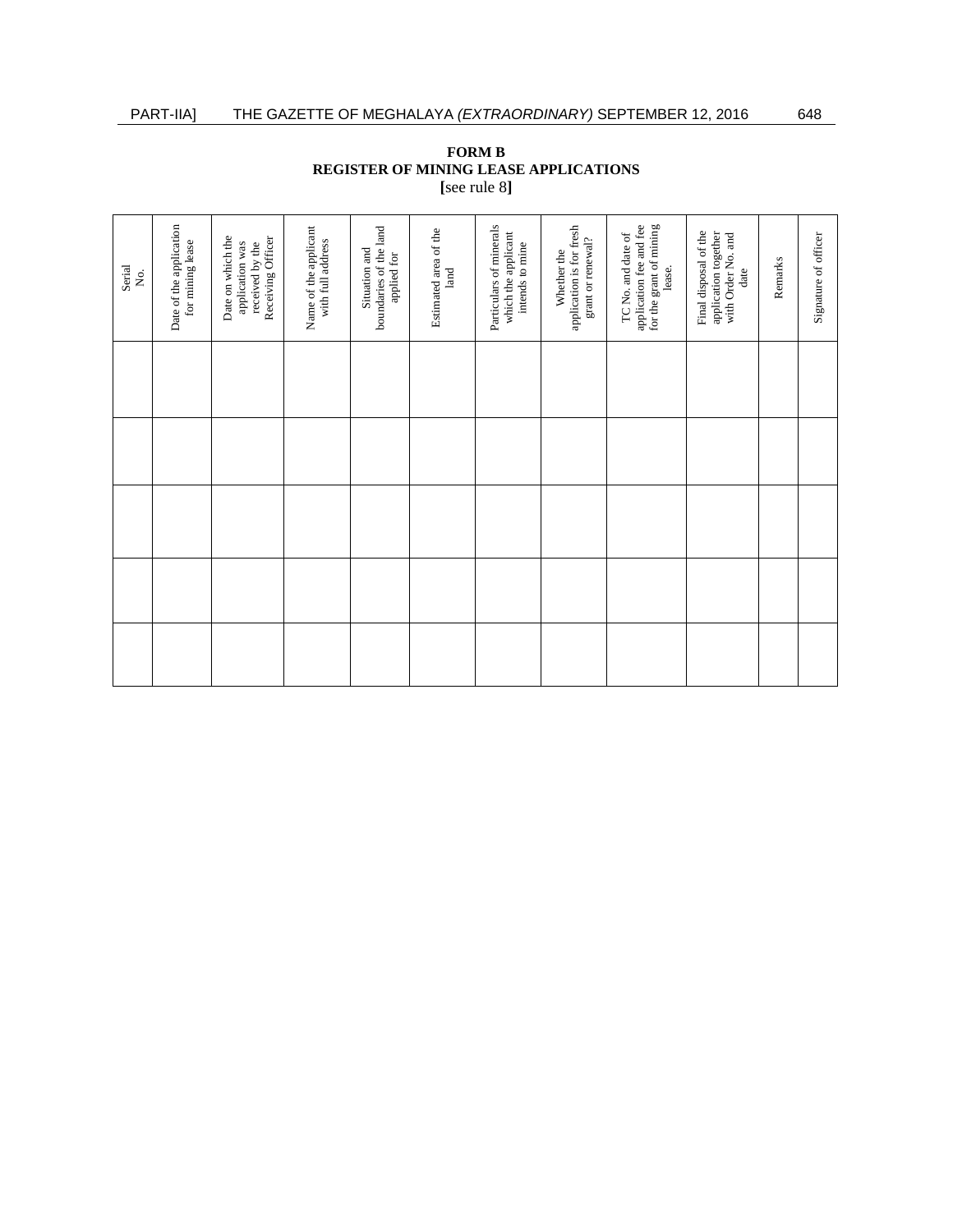#### **FORM C REGISTER OF MINING LEASES**  [see rule 12]

- 1 Serial No.
- 2 Name of the lessee with complete address
- 3 Date of application
- 4 Date on which application was received by the Receiving Officer
- 5 Order No. & Date of Grant/Renewal
- 6 Date of execution of mining lease deed
- 7 Situation and boundaries of the land
- 8 Total area for which lease has been granted
- 9 Mineral/Minerals granted under the lease
- 10 Period for which mining lease has been granted
- 11 Date and period of renewal
- 12 Date of change together with details of change that take place in name and other particulars of the lessee
- 13 Date of assignment of transfer of the lease, if any
- 14 Name of transferee & full address
- 15 Date of expiry or surrender or termination
- 16 Date from which the area is available for re-grant
- 17 Remarks
- 18 Signature of officer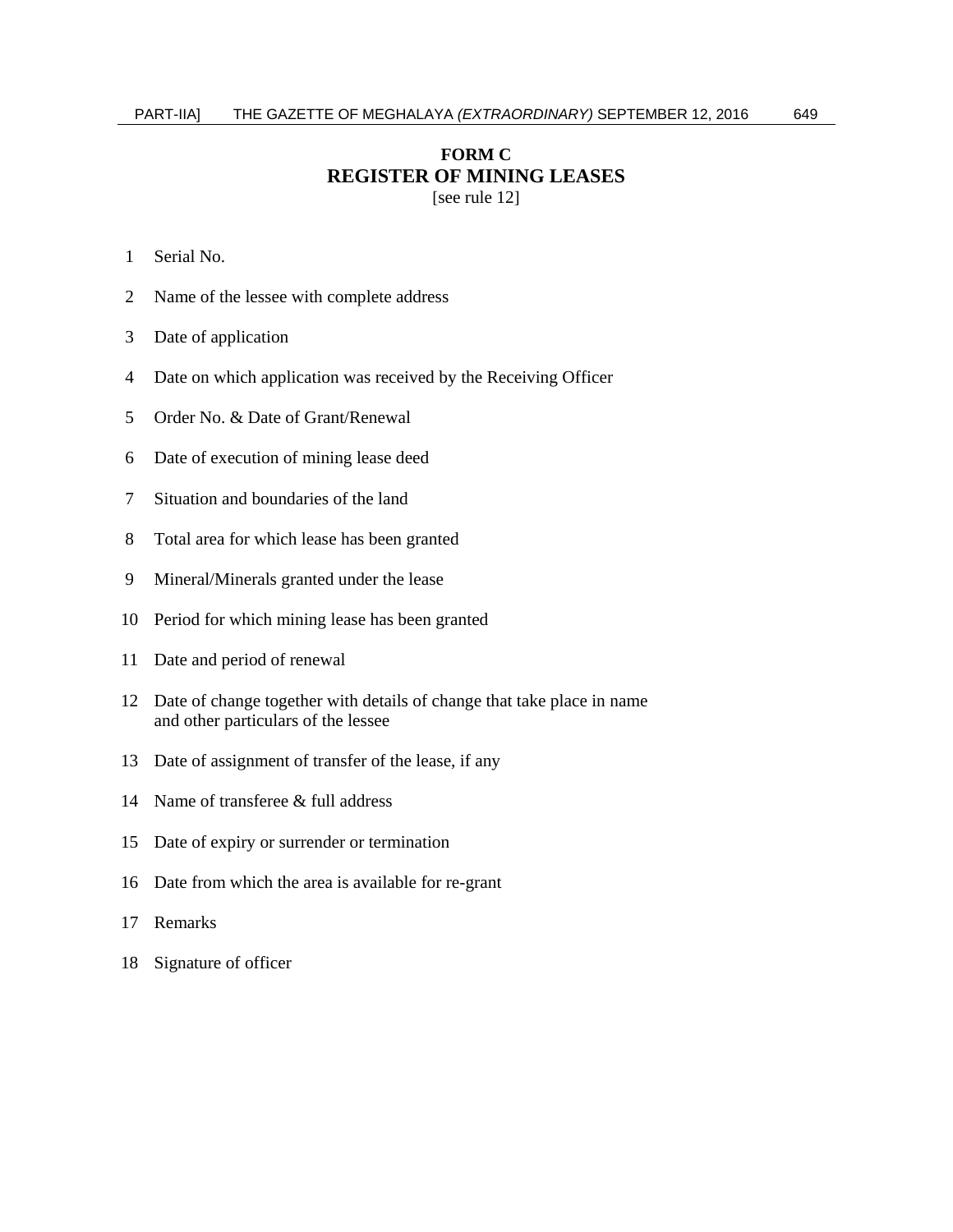## **FORM D APPLICATION FOR RENEWAL OF MINING LEASE**

[see rule  $18(2)$ ]

Received at……………………. (Place) On.…………………….. (Time)

Initial of Receiving Officer

To

Sir,

- 1. I/We request for renewal of my/our mining lease under the Meghalaya Minor Mineral Concession Rules, 2016.
- 2. A sum of Rs ………….. (in words…………………) being the fee payable under sub-rule (2) of Rule 18 of the said Rules, has been deposited vide Treasury Challan No............dated..................of …………………Treasury.
- 3. The required particulars are given below:
	- (a) In case the applicant is an individual:
		- (i) Name of the applicant-
		- (ii) Nationality-
		- (iii) Profession-
		- (iv) Permanent address-
	- (b) In case the applicant is a co-operative society/firm/company:
		- (i) Name-
		- (ii) Nature of business-
		- (iii) Place of business-
		- (iv) Place of registration or incorporation-
		- (v) Nationality of Members/Partners/Directors-

*(Attested copy of certificate of registration/Partnership deed/Certificate of Incorporation and Memorandum & Articles of Association, as the case may be, and Power of Attorney shall be enclosed)*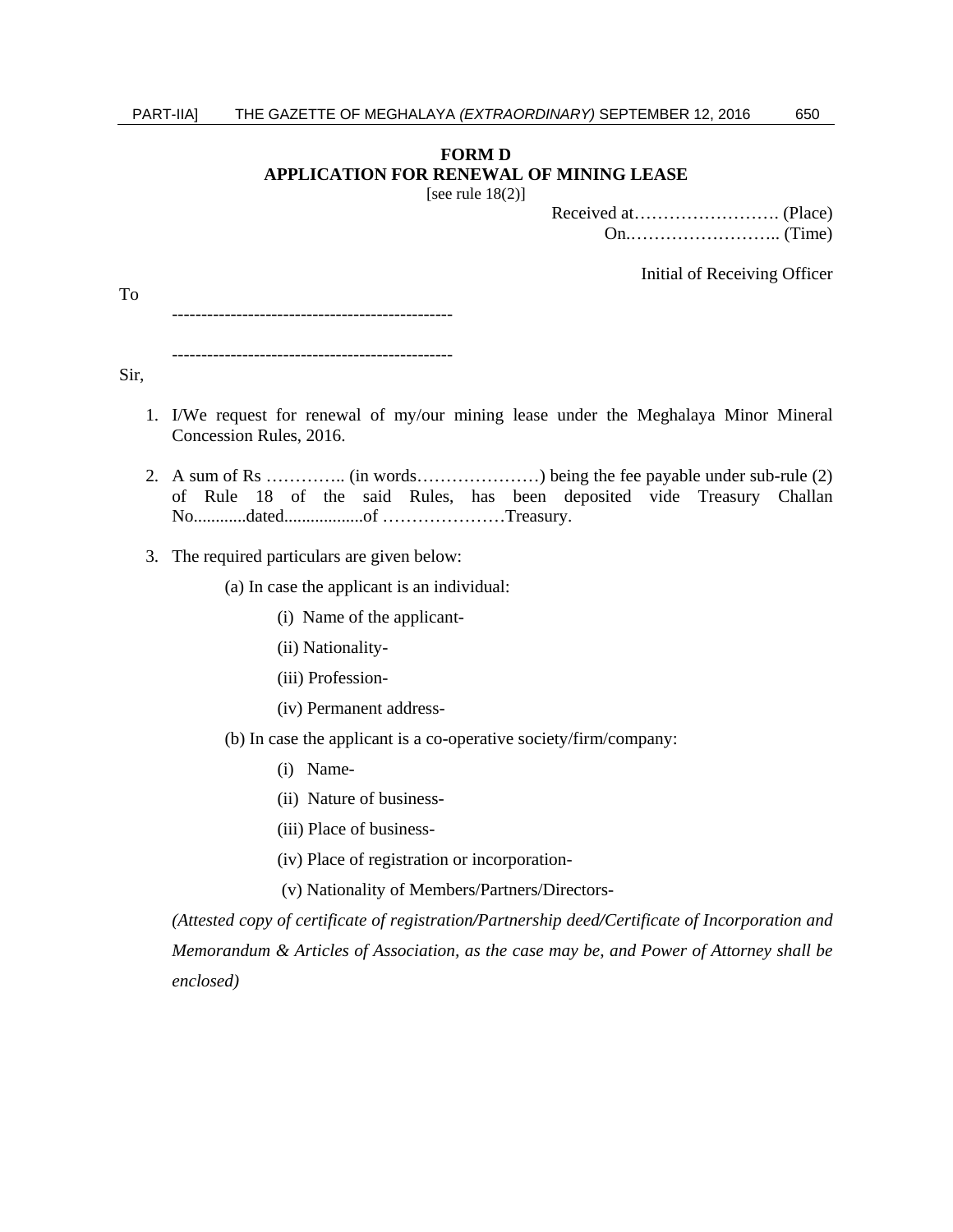#### PART-IIA] THE GAZETTE OF MEGHALAYA *(EXTRAORDINARY)* SEPTEMBER 12, 2016 651

4. Details of mining leases held by the applicant or any person joint in interest with him in Meghalaya:

| S.No. | Grant                 | Location of mining lease | Minerals in                          | Extent of        |      | Period of lease |
|-------|-----------------------|--------------------------|--------------------------------------|------------------|------|-----------------|
|       | order No.<br>and date | area                     | respect of<br>which lease<br>is held | the area<br>held | From | To              |
|       |                       |                          |                                      |                  |      |                 |
|       |                       |                          |                                      |                  |      |                 |
|       |                       |                          |                                      |                  |      |                 |

#### 5. Particulars of the mining lease of which renewal is desired:

| S.No. | Grant     | Location of mining lease | Mineral | Extent of |      | Period of lease |
|-------|-----------|--------------------------|---------|-----------|------|-----------------|
|       | order No. | area                     |         | area      |      |                 |
|       | and date  |                          |         | held      | From | To              |
|       |           |                          |         |           |      |                 |
|       |           |                          |         |           |      |                 |
|       |           |                          |         |           |      |                 |

6. Period for which renewal of mining lease is required……………………………………...

7. Whether renewal is applied for the whole or part of the leasehold………………………...

8. (a) Extent of the area applied for renewal ………………………………………………...

(b) Description of the area applied for renewal (description should be adequate for the

purpose of demarcating the plot)...………………………………………………………...

(c) Whether map of the leasehold with area applied for renewal clearly marked on it has been enclosed? …………………………………………………………………………

- 9. An affidavit shall be enclosed to the effect that the applicant has, where the land is not owned by him, obtained surface rights over the area or has obtained the consent of the landowner/ landowners for the grant of renewal of mining.
- 10. Whether No-objection Certificate from the concerned Autonomous District Council for land use has been obtained......................... (If so, copy of such No objection Certificate should be enclosed)
- 11. Reference of valid and up-to-date clearance certificate of payment of mining dues (copy to be enclosed):
- 12. Whether up-to-date clearance certificate from Income Tax Department have been obtained? If so, copy should be enclosed.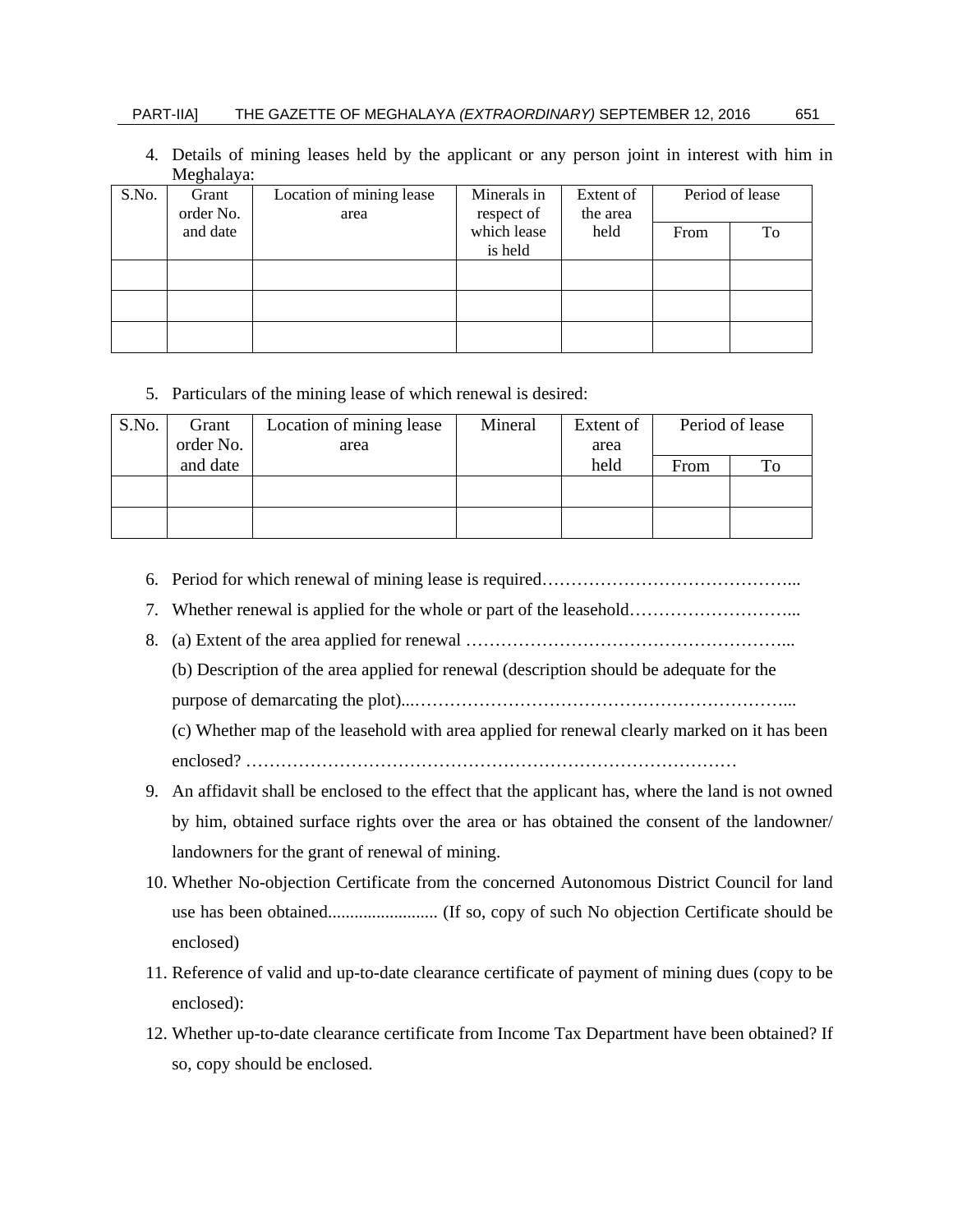- 13. A mining plan is to be attached along with the application. The plan shall incorporate the following:
	- (a) the plan of the area showing as accurately as possible the location, boundaries of the area, natural water courses, forest areas and density of trees, assessment of impact of mining activity on forest, land surface and environment including air and water pollution;
	- (b) the details of the scheme for restoration of the area, afforestation, land reclamation, use of pollution control devices;
	- (c) the spot or spots where the excavation is to be done in the first year and its extent and a tentative scheme of mining year-wise for the subsequent years of the lease; and
	- (d) the extent of manual mining and/or mining by use of machinery and mechanical devices.
- 14. Details of production during the last five years and phased programme for production for subsequent years of the lease:
- 15. The purpose for which the mineral/minerals will be used …………………………………
- 16. Expected consumers and places of consumption of the mineral/minerals ………………... (Please give details in case the applicant has set-up or intends to set-up a mineral based industry in the State for consumption of the applied mineral/minerals)
- 17. Any other particulars which the applicant wishes to furnish.

I/We declare that particulars given above are correct and I/We will furnish any other details as required in this connection.

Yours faithfully

Date:

Place: ( )

#### Name:

#### Address:

N.B: If the application is signed by an authorized agent of the applicant, Power of Attorney should be attached.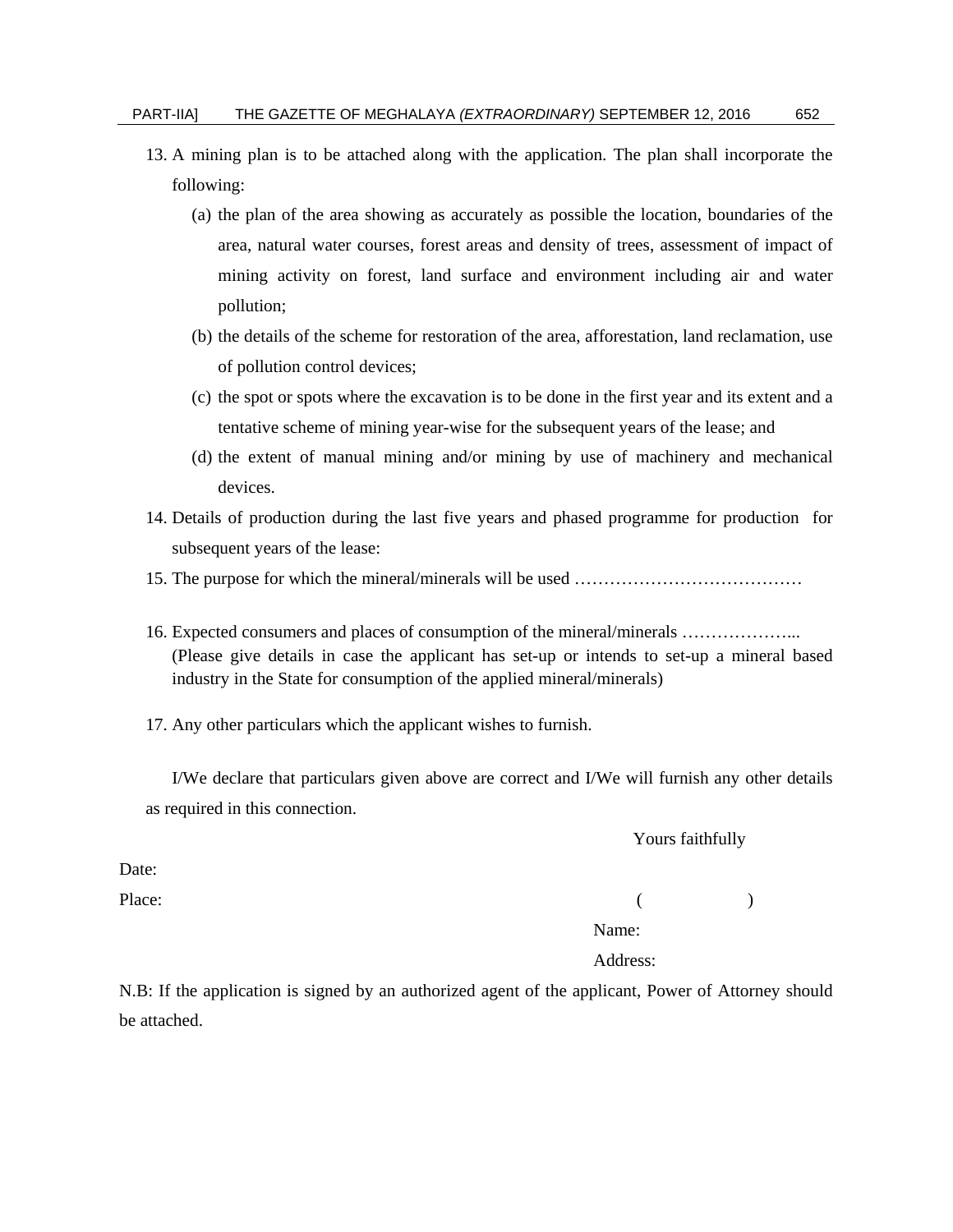# **FORM E MODEL FORM OF MINING LEASE (See rule 21)**

THIS INDENTURE made this ..................... day of ...................... 20...........between the Governor of Meghalaya (hereinafter referred to as the "State Government" which expression shall where the context so admits be deemed to include the successors and assigns) **OF THE ONE PART AND**

**When the lessee is an individual** ..................................... (Name of person with address and occupation) (hereinafter referred to as "the lessee" which expression shall where the context so admits be deemed to include his heirs, executors, administrators, representatives and permitted assigns).

**When the lessees are more than one individual** ............................................. (Name of person with address and occupation) and ...................(Name of person with address and occupation) (hereinafter referred to as "the lessees" which expression shall where the context so admits be deemed to include their respective heirs, executors, administrators, representatives and permitted assigns).

**When the lessee is a registered firm** ........................... (Name and address of partner), son of ........................ ............................son of ................... all carrying on business in partnership, under the firm name and style of................... (Name of the firm) registered under the Indian Partnership Act,1932 (9 of 1932) and having their registered office at ........................... in the town of …………….(hereinafter referred to as "the lessee" which expression where the context so admits be deemed to include all the said partners, their respective heirs, executors, legal representatives and permitted assigns)

**When the lessee is registered company** ....................................... (Name of company) a company registered under............................ (Act under which incorporated) and having its registered office at ....................... (Address) (hereinafter referred to as "the lessee" which expression shall where the context so admits be deemed to include its successors and permitted assigns), **OF THE OTHER PART.**

WHEREAS THE lessee/lessees has/have applied in accordance with the Meghalaya Minor Mineral Concession Rules, 2016 (hereinafter referred to as the said Rules) for a mining lease for .................... in respect of the lands described in Part I of the Schedule hereunder written and has/have deposited with the State Government the sum of Rs. .................. as security and the sum of Rs. ................ as a fee for the grant of a mining lease.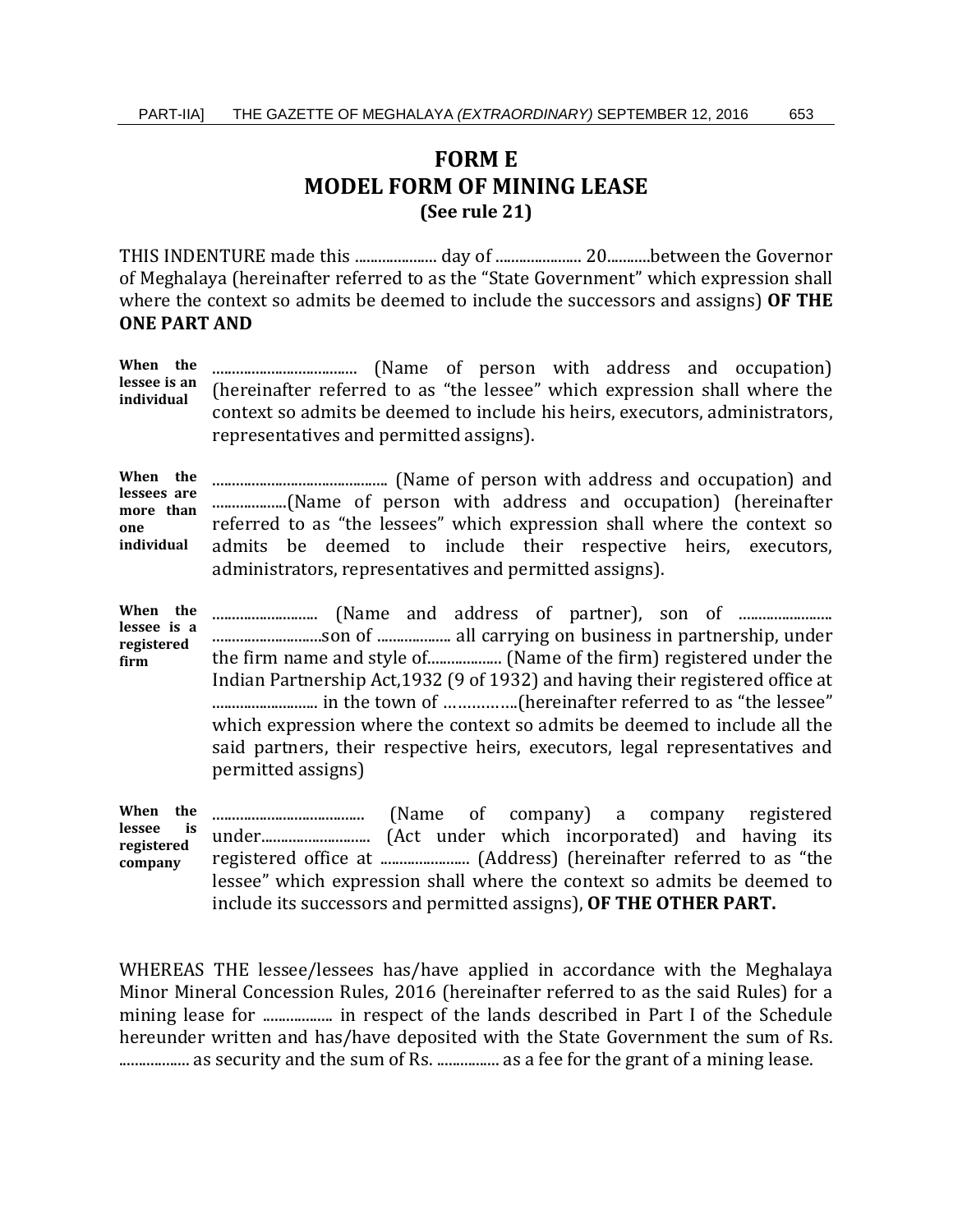WITNESSETH that in consideration of the rents and royalties, covenants and agreements by and in these presents and the Schedule hereunder written reserved and contained and on the part of the lessee/lessees to be paid observed and performed, the State Government hereby grants and demises unto lessee/lessees.

All those mines beds/veins seams of....................... (here state the minor mineral or minerals) (hereinafter and in the Schedule referred to as the said minerals) situated lying and being in and/or under the lands which are referred to in Part I of the said Schedule, together with the liberties, powers and privileges to be exercised or enjoyed in connection herewith which are mentioned in Part II of the said Schedule subject to the restrictions and conditions as to the exercise and enjoyment of such liberties, powers and privileges which are mentioned in Part III of the said Schedule EXCEPT and reserving out of this demise unto the State Government the liberties, powers and privileges mentioned in Part IV of the said Schedule TO HOLD the premises hereby granted and demised unto the lessee/lessees from the ............................ day ......................200 for the term of ................. years thence next ensuing YIELDING AND PAYING therefore unto the State Government the several rents and royalties mentioned in Part V of the said Schedule at the respective times therein specified subject to the provisions contained in Part VI of the said Schedule and the lessee/lessees hereby covenants /covenant with the State Government as in Part VII of the said Schedule as expressed AND it is hereby mutually agreed between the parties hereto as in Part IX of the said Schedule is expressed.

IN WITNESS WHEREOF these presents have been executed in manner hereunder appearing the day and year first above written.

The Schedule above referred to.

# **PART I THE AREA OF THIS LEASE**

### **Location and area of the lease:**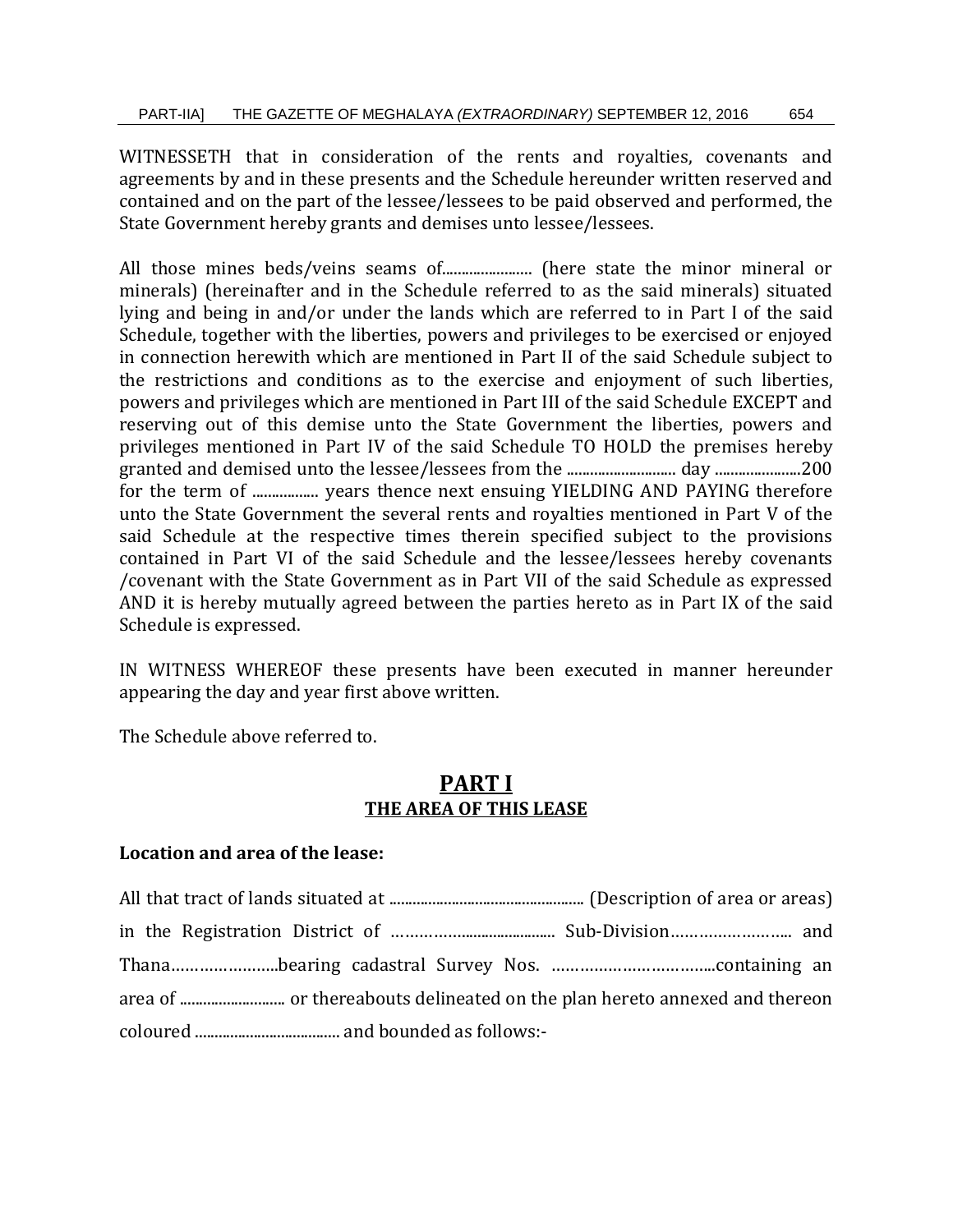| On the North by       |  |
|-----------------------|--|
| On the South by       |  |
| On the East by        |  |
| And<br>On the West by |  |

hereinafter referred to as " the said lands".

# **P A R T II**

# **LIBERTIES, POWERS AND PRIVILEGES TO BE EXERCISED AND ENJOYED BY THE LESSEE/LESSEES SUBJECT TO THE RESTRICTIONS AND CONDITIONS IN PART III.**

## *To enter upon land & search for, win, work etc:*

1. Liberty and power at all times during the term hereby demised to enter upon the said lands and to search for, mine, bore, dig, drill for, win, work, dress, process, convert, carry away and dispose of the said mineral/minerals.

### *To sink, drive and make pits, shafts, and inclines etc:*

2. Liberty and power for or in connection with any of the purposes mentioned in this part to sink, drive, make, maintain and use in the said lands any pits, shafts, inclines drifts, levels, waterways, airways and other works (and to use, maintain, deepen or extend any existing works of the like nature in the said lands).

### *To bring to use machinery, equipments etc:*

3. Liberty and power for or in connection with any of the purpose mentioned in this part to erect, construct, maintain and use on or under the said lands any engines, machinery, plant, dressing floors, furnaces, coke ovens, brick‐kilns, workshops, store houses, bungalows, godowns, sheds and other buildings and other works and conveniences of the like nature on or under the said lands.

### *To make roads and ways etc. and use existing roads and ways:*

4. Liberty and power for or in connection with any of the purposes mentioned in this part to make any tramways, railways, aircraft landing grounds and other ways in or over the said lands and to use, maintain and go, and repass with or without horses, cattle, wagons, aircrafts, locomotives or other vehicles over the same (or any existing tramways, railways, roads and other ways in or over the said lands) on such conditions as may be agreed to.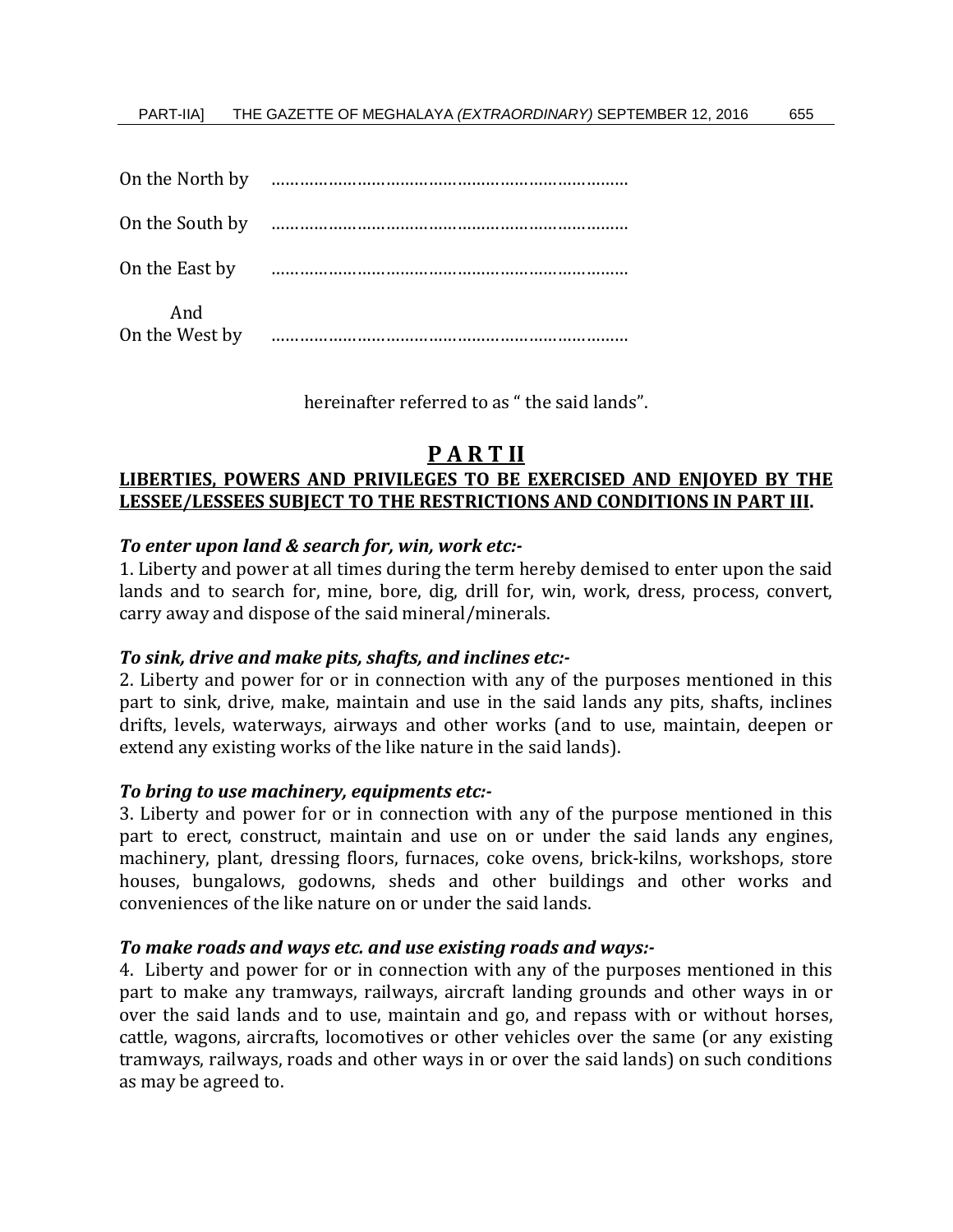### *To use water from streams etc:*

5. Liberty and power for or in connection with any of the purposes mentioned in this part but subject to the right of any existing or future lessees and with the written permission of the Deputy Commissioner to appropriate and use water from any streams, water‐courses, springs or other sources in or upon the said lands, to step up or dam any such stream or water course and collect or impound any such water and to make, construct and maintain any water course culverts, drains or reservoirs but not as so to deprive any cultivated lands, villages, buildings or watering places for livestock of a reasonable supply of water as before accustomed or in any way to foul or pollute any stream or springs. Provided that the lessee/lessees shall not interfere with the navigation in any navigable stream nor shall divert such stream without the previous written permission of the State Government.

### *To use land for stacking, heaping, depositing purpose:*

6. Liberty and power to enter upon and use a sufficient part of the surface of the said lands for the purpose of stacking, heaping, storing or depositing therein any produce of the mines or works carried on and any tools, equipment, earth and materials and substances dug or raised under the liberties and powers mentioned in this part.

### *Beneficiation and conveying away of production:*

7. Liberty and power to enter upon and use a sufficient part of the said lands to beneficiate any mineral produced from the said lands and to carry away such beneficiated mineral.

### *To clear brushwood and to fell and utilize trees, etc:*

8. Liberty and power for or in connection with any of the purposes mentioned in this part and subject to the existing rights of others and save as provided in clause 3 of Part III of this Schedule to clear undergrowth and brushwood and to fell and utilize any trees or timber standing or found on the said lands provided that the PCCF & HOFF may ask the lessee/lessees to pay for any tree or timber felled and utilized by him/them at the rates specified by the State Government in Forest and Environment Department.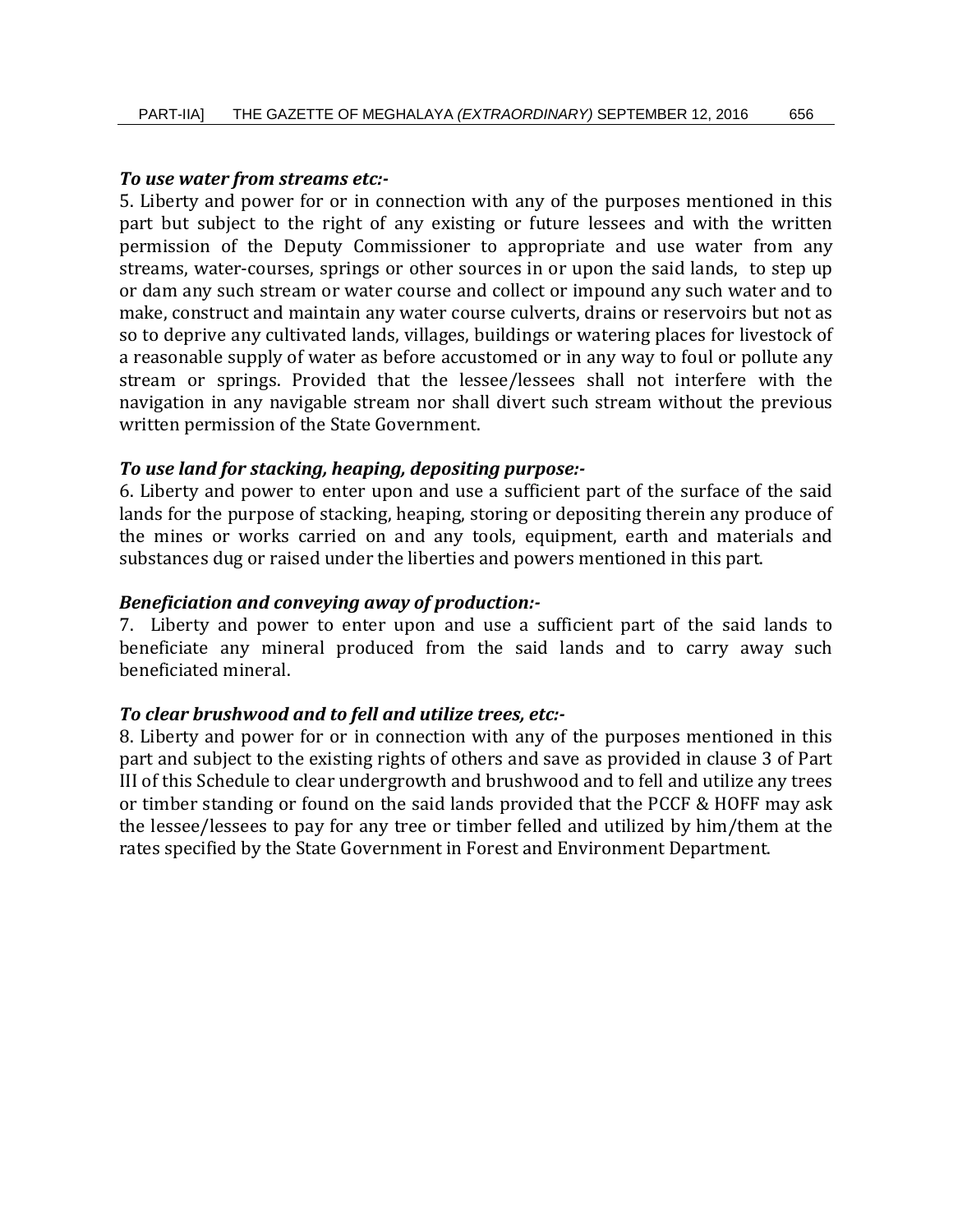# **PART III**

# **RESTRICTIONS AND CONDITIONS AS TO THE EXERCISE OF THE LIBERTIES, POWERS AND PRIVILEGES IN PARTII.**

### *No building etc. upon certain places:*

1. No building etc. shall be erected, set up or placed and no surface operations shall be carried on in or upon any public pleasure ground, burning or burial ground, or place held sacred by any class of persons or any house or village site, public road, or other place which the State Government may determine as public ground or in such a manner as to injure or prejudicially affect any buildings, works, property or rights of other persons and no land shall be used for surface operations which is already occupied by persons other than the State Government for works or purpose not included in this lease. The lessee/lessees shall not also interfere with any right of way, well or tank.

### *Permission for surface operations in a land not already in use:*

2. Before using for surface operations any land which has not already been used for such operations, the lessee/lessees shall give to the Deputy Commissioner of the District two calendar months previous notice in writing specifying the name or other description of the situation and the extent of the land proposed to be so used and the purpose for which the same is required and the said land shall not be so used if objection is issued by the Deputy Commissioner within two months after the receipt by him of such notice unless the objections so stated shall on reference to the State Government be annulled or waived.

### *To cut trees in unreserved lands:*

**3.** The lessee/lessees shall not, without the express sanction of the PCCF & HOFF, cut down or injure any timber or trees on the said lands but may without such sanction clear away any brushwood or under growth which interferes with any operations authorised by these presents. The PCCF & HOFF may require the lessee/lessees to pay for any tree or timber felled and utilized by him/them at the rates specified by the State Government in Forest and Environment Department.

### *Not to enter upon reserved forests:*

4. Notwithstanding anything contained in this Schedule the lessee/lessees shall not enter upon any reserved forest included in the said lands or fell, cut and use any timber or trees.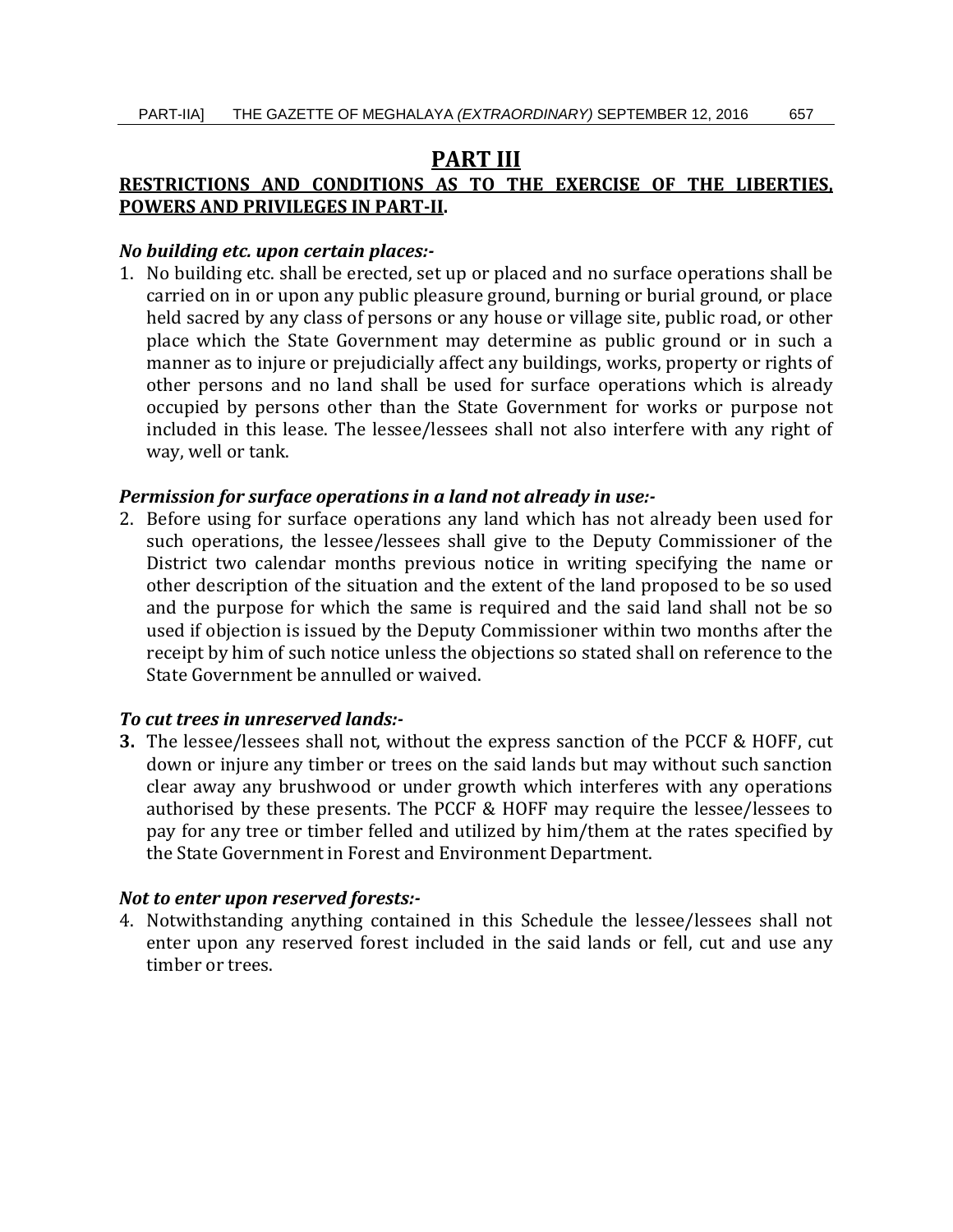### *No mining operations within 50 metres of public works etc.:*

5. The lessee/lessees shall not work or carry on or allow to be worked or carried on any mining operations at or to any point within a distance of 50 metres from any railway line except with the previous written permission of the Railway Administration concerned or under or beneath any rope way or any ropeway trestle or station, except under and in accordance with the written permission of the authority owning the ropeway or from any reservoir, canal or other public works such as public roads and buildings or inhabited site except with the previous written permission of the Deputy Commissioner or any other officer authorised by the State Government in this behalf and otherwise than in accordance with such instructions, restrictions and conditions, either general or special, which may be attached to such permission. The said distance of 50 metres shall be measured in the case of railway, reservoir or canal horizontally from the outer toe of the bank or the outer edge of the cutting as the case may be and in case of a building horizontally from the plinth thereof. In the case of village roads no working shall be carried on within a distance of 10 metres of the outer edge of the cutting except with the previous permission of the Deputy Commissioner or any other officer duly authorised by the State Government in this behalf and otherwise than in accordance with such directions, restrictions and additions, either general or special, which may be attached to such permission.

Explanation: For the purpose of the clause the expression Railway Administration shall have the same meaning as it is defined to have in the Indian Railway Act, 1890 by clause (6) of section 3 of that Act. 'Public Road' shall mean a road which has been constructed by artificially surfaced as distinct from a track resulting from repeated use. Village road will include any track shown in the Revenue record as village road.

#### *Facilities for adjoining Government licenses and leases:*

6. The lessee/lessees shall allow existing and future holders of Government licenses or leases over any land which is comprised in or adjoins or reached or is reached by the land held by the lessee/lessees reasonable facilities of access thereto:

PROVIDED THAT no substantial hindrance or interference shall be caused by such holders of licenses or leases to the operations of the lessee/lessees under these presents and fair compensation (as may be mutually agreed upon or in the event of disagreement, as may be decided by the State Government) shall be made to the lessee/lessees for loss or damage sustained by the lessee/lessees by reason of the exercise of this liberty.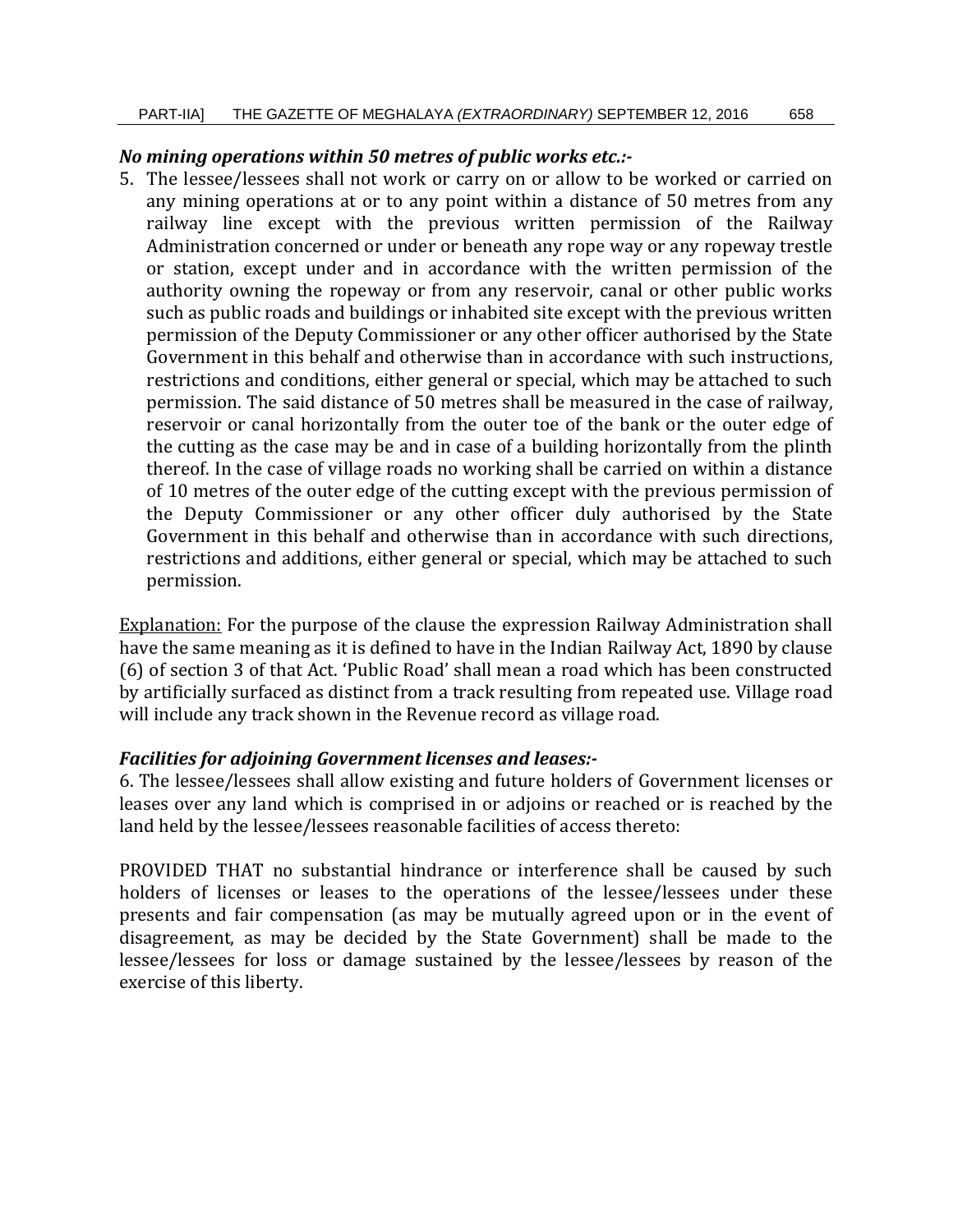# **PART IV**

# **LIBERTIES, POWER AND PRIVILEGES RESERVED TO THE STATE GOVERNMENT.**

### *To work other minerals:*

1. Liberty and power for the State Government, or to any lessee or persons authorised by it in that behalf to enter into and upon the said lands and to search for, win, work, dig, get, raise, dress, process, convert and carry away minerals other than the said minerals and any other substances and for those purposes to sink, drive, make erect, construct, maintain and use such pits, shafts, inclines, drifts, levels and other lines, waterways, airways, water courses, drains, reservoirs, engines, machinery, plant, buildings, canals, tramways, railways, roadways and other works and conveniences as may be deemed necessary or convenient.

PROVIDED THAT in the exercise of such liberty and power no substantial hindrance or interference shall be caused to or with the liberties powers and privileges of the lessee/lessees under these presents and that fair compensation (as may be mutually agreed upon or in the event of disagreement as may be decided by the State Government) shall be made to the lessee/lessees for all loss or damage sustained by the lessee/lessees by reasons or in consequence of the exercise of such liberty and power.

## *To make railway and roads, etc.:*

2. Liberty and power for the State Government or any lessee or person authorized by it on that behalf to enter into and upon the said lands and to make upon over or through the same any railways, tramways, roadways , electric lines, telephone lines or pipelines for any purpose other than those mentioned in Part II of these presents and to get from the said lands, stones, gravel, earth and other materials for making, maintaining and repairing such railways, tramways and roads or any existing railways and roads and to go and repass at all times with or without horses, cattle or other animals, carts, wagons, carriages, locomotive or other vehicles over or along any such railways, tramways, road lines and other ways for all purpose and as occasion may require:

PROVIDED THAT in the exercise of such liberty and power by such other lessee or person no substantial hindrance or interference shall be caused to or with the liberties, powers and privileges of the lessee/lessees under these presents and that the fair compensation (as may be mutually agreed upon or in the event of disagreement, as may be decided by the State Government) shall be made to the lessee/lessees for all loss or damage sustained by the lessee/lessees by reasons or in consequence of the exercise of such liberty and power by such lessee or person of such liberty and power.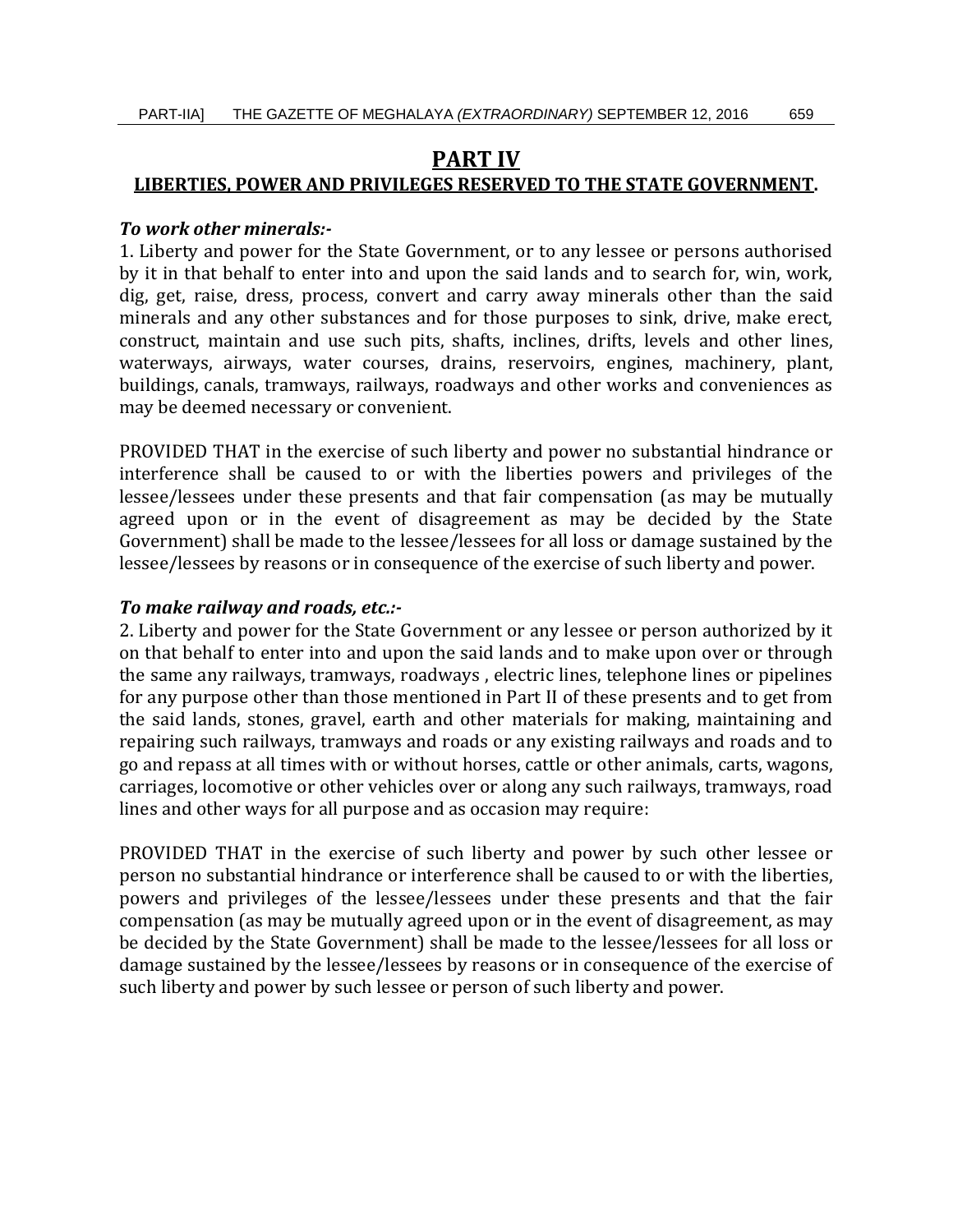## **PART V RENTS AND ROYALTIES RESERVED BY THIS LEASE**

#### *To pay dead or royalty whichever is higher:*

1. The lessee shall pay for every year except the first year of the lease, dead rent specified in clause 2 of this Part.

Provided that the lessee shall be liable to pay the dead rent or royalty in respect of each mineral whichever is higher in amount but not both.

# *Rate and mode of payment of dead rent:*

2. Subject to the provisions of clause 1 of this Part, during the subsistence of the lease, the lessee/lessees shall pay to the State Government annual dead rent for the land demised and described in Part I of this Schedule, at a rate for the time being specified in Schedule V of the said Rules.

## *Rate and mode of payment of royalty:*

 3. Subject to the provision of clause 1 of this part, the lessee/lessees shall during the subsistence of this lease pay to the State Government at such times and in such manner as the State Government may prescribe, royalty in respect of any mineral/minerals removed by him/them from the leased area at the rate for the time being specified in the Schedule IV of the said Rules.

#### *Payment of surface rent, and water rate:*

4. The lessee/lessees shall pay rent and water rate to the State Government in respect of all parts of the surface of the said lands which shall from time to time be occupied or used by the lessee/lessees under the authority of these presents at the rate of Rs...................... and Rs. .................................... respectively per annum per hectare of the area so occupied or used and so in proportion for any area less than a hectare during the period from the commencement of such occupation or used until the area shall cease to be so occupied or used and shall as far as possible restore the surface land so used to its original condition. Surface rent and water rate shall be paid as hereinbefore detailed in clause 2:

PROVIDED THAT NO such rent/water rate shall be payable in respect of the occupation and use of the area comprised in any roads or ways to which the public have full right of access.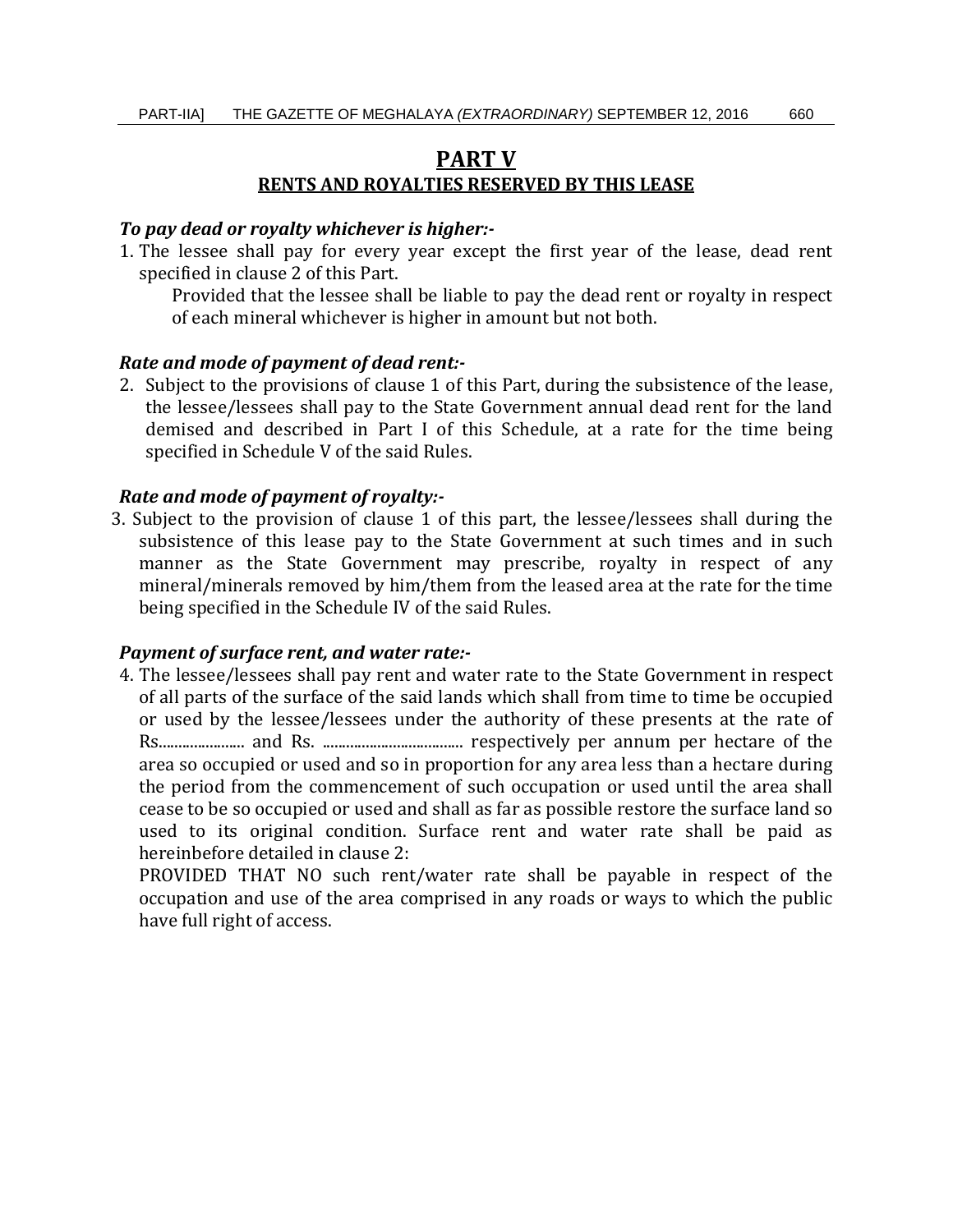# **PART VI PROVISIONS RELATING TO THE RENTS AND ROYALTIES**

### *Rent and royalties to be from deduction etc:*

1. The rent, water rate and royalties mentioned in Part V of this Schedule shall be paid free from any deductions to the State Government at .............................. and such manner as the State Government may prescribe.

### *Mode of computation of royalty:*

2. For the purposes of computing the said royalties the lessee/lessees shall keep a correct account of the mineral/minerals produced and dispatched. An Account as well as the weight of the mineral/minerals in stock or the process of export may be checked by an officer authorised by the State Government.

### *Course of action if rents and royalties are not paid in time:*

3. Should any rent, royalty or other sums due to the State Government under the terms and conditions of these presents be not paid by the lessee/lessees within the prescribed time the same, together with simple interest due thereon at the rate of eighteen per cent per annum may be recovered on a certificate of such officer as may be specified by the State Government by general or special order, in the same manner as an arrear of land revenue.

# **PART VII THE COVENANTS OF THE LESSEE/LESSEES**

#### *Lessee to pay rents and royalties taxes, etc:*

1. The lessee/lessees shall pay the rent, water rate and royalties reserved by this lease at such times and in the manner provided in PARTS V and VI of these presents and shall also pay and discharge all taxes, rates, assessments and impositions whatsoever being in the nature of public demands which shall, from time to time, be charged, assessed or imposed by the authority of the Central and State Governments upon or in respect of the premises and works of the lessee/lessees in common with other premises and works of a like nature except demands for land revenues.

### *To maintain and keep boundary marks in good order:*

2. The lessee/lessees shall at his/their own expense, erect and at all times maintain and keep in repair, boundary marks and pillars according to the demarcation to be shown in the plan annexed to this lease. Such marks and pillars shall be sufficiently clear of the shrubs and other obstructions as to allow easy identification.

### *To commence operations within six months and work in a workmanlike manner:*

3. The lessee/lessees shall commence operation within six months from the date of execution of the lease and shall thereafter at all times during the continuance of his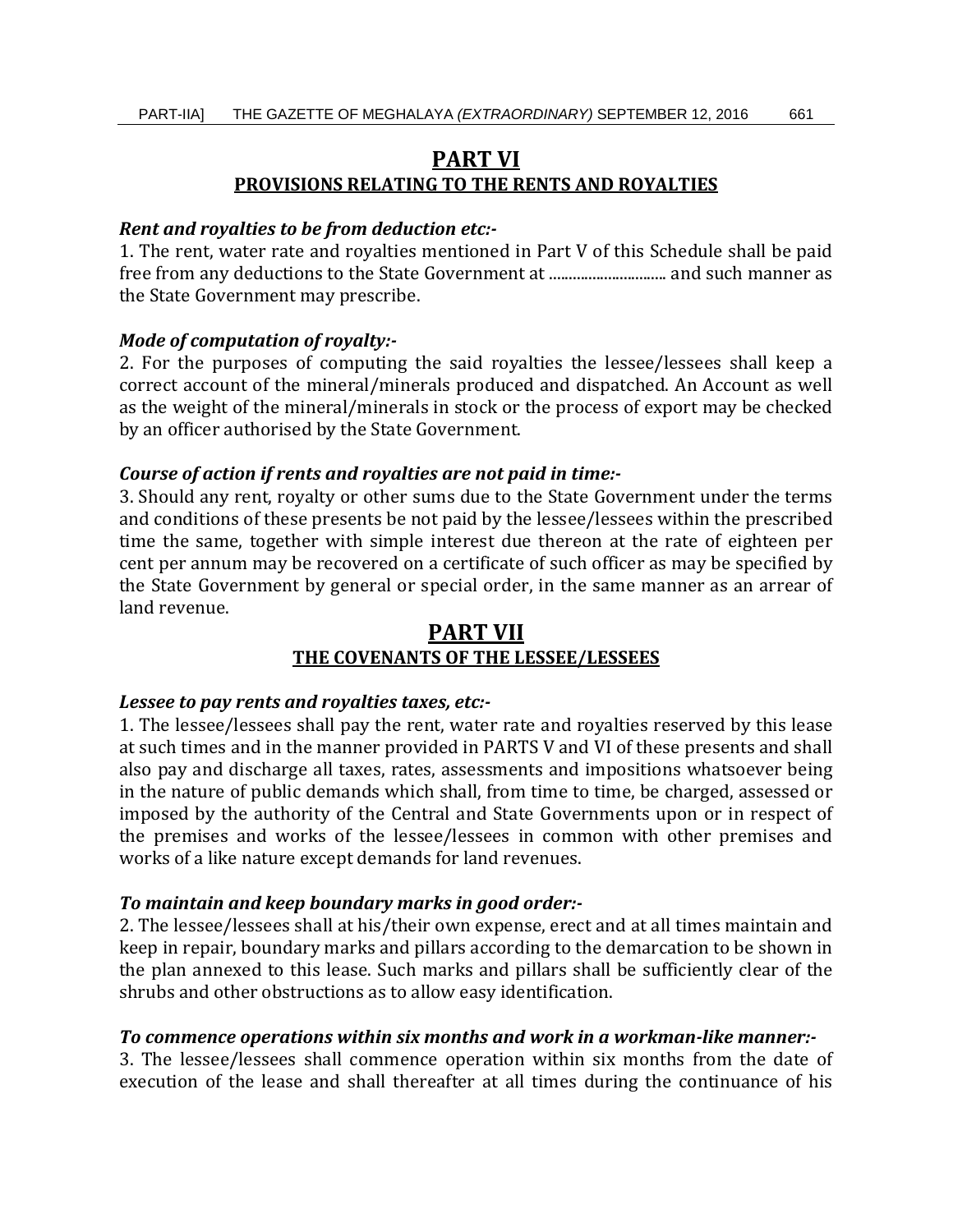lease search for, win, work and develop the said minerals without voluntary intermission in a skillful and workman-like manner and as prescribed under clause 12 hereinafter without doing or permitting to be done any unnecessary or avoidable damage to the surface of the said lands or the crops, buildings, structures or other property thereon. For the purposes of this clause, operations shall include the erection of machinery, laying of a tramway or construction of a road in connection with the mine.

# *To indemnify Government against all claims:*

4. The lessee/lessees shall make and pay such reasonable satisfaction and compensation as may be assessed by lawful authority in accordance with the law in force on the subject for all damage, injury or disturbance which may be done by him/them in exercise of the powers granted by this lease and shall indemnify and keep indemnified fully and completely the State Government against all claims which may be made by any person or persons in respect of any such damage, injury or disturbance and all costs and expenses in connection therewith.

# *To secure and keep in good condition pits, shafts, etc.:*

5. The lessee/lessees shall, during the subsistence of this lease, well and sufficiently secure and keep open with timber or other durable means all pits, shafts and workings that maybe made or used in the said lands and make and maintain sufficient fences to the satisfaction of the concerned authority of the Central or State Government round every such pit, shaft or working whether the same is abandoned or not and shall during the same period keep all workings in the said lands, except such as may be abandoned, accessible, free from water and foul air as far as possible.

# *To strengthen and support the mine to necessary extent:*

6. The lessee/lessees shall strengthen and support to the satisfaction of the Railway Administration concerned or the State Government, as the case may be, any part of the mine which in its opinion requires such strengthening or support for the safety of any railway, reservoir, canal, road and any other public works or structures.

### *To allow inspection of workings:*

7. The lessee/lessees shall allow any officer authorised by the Central Government or the State Government in that behalf to enter upon the premises including any building, excavation or land comprised in the lease for the purpose of inspecting, examining, surveying, prospecting and making plans thereof, sampling and collecting any data and the lessee/lessees shall with proper person employed by the lessee/lessees and acquainted with the mines and works effectually assist such officer, agents, servants and workmen in conducting every such inspection and shall afford them all facilities, information connected with the working of the mines which they may reasonably require and also shall and will conform to and observe all orders and regulations which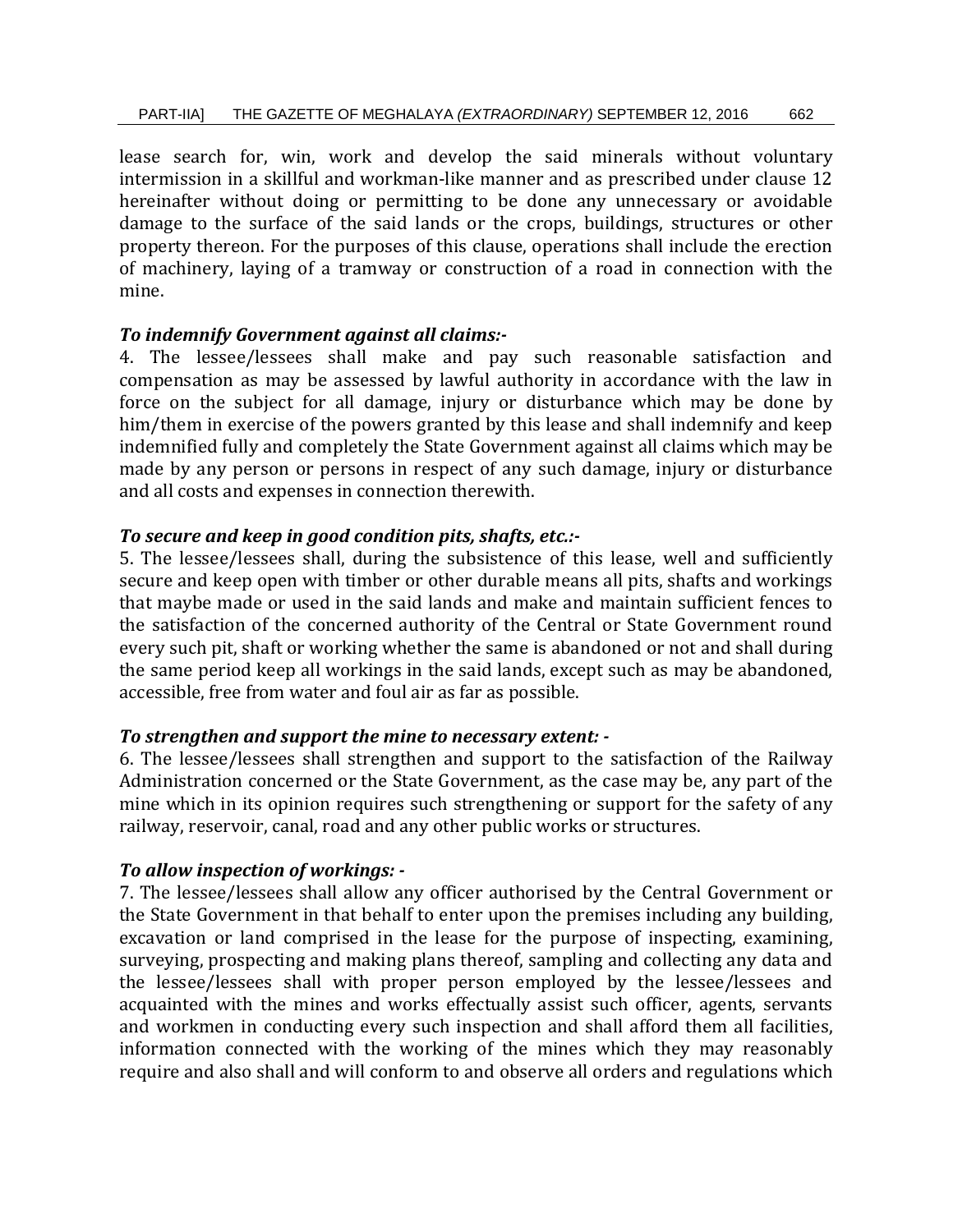the Central and State Governments as the result of such inspection or otherwise may, from time to time, see fit to impose.

## *To report accident:*

8. The lessee/lessees shall without delay, send to the Deputy Commissioner and to the Director or PCCF & HOFF or competent officer, as the case may be, a report of any accident causing death or serious bodily injury or serious injury to property or seriously affecting or endangering life or property which may occur in the course of the operations under this lease.

# *To report discovery of other minerals:*

9. The lessee/lessees shall report to the Director or PCCF & HOFF or competent officer, as the case may be, the discovery in the leased area of any mineral not specified in the lease within sixty days of such discovery along with full particulars of the nature and position of each such find. If any mineral not specified in the lease is discovered in the leased area, the lessee/lessees shall not win and dispose of such mineral unless such mineral is included in the lease or a separate lease is obtained thereof.

# *To keep records and accounts regarding production and employees etc.:*

10. The lessee/lessees shall at all time during the said term, keep or cause to be kept at an office to be situated upon or near the said lands, correct and intelligible books of accounts which shall contain accurate entries showing from time to time:-

- (1) Quantity and quality of the said mineral/minerals realised from the said lands.
- (2) Quantity of the various qualities of ores beneficiated or converted.
- (3) Quantities of the various qualities of the said mineral/minerals sold and exported separately.
- (4) Quantities of the various qualities of the said mineral/minerals otherwise disposed of and the manner and purpose of such disposal.
- (5) The prices and all other particulars of all sales of said mineral/minerals.
- (6) The number of persons employed in the mines or works upon the said lands specifying nationality, qualifications and pay of the technical personnel.
- (7) Such other facts, particulars and circumstances as the State Governments may from time to time require and shall also furnish free of charge to such officers and at such times as the State Governments may appoint, true and correct abstract of all or any such books of accounts and such information and returns to all or any of the matters aforesaid as the State Government may prescribe and shall at all reasonable times allow such officers as the State Government shall in that behalf appoint to enter into and have free access to the said officers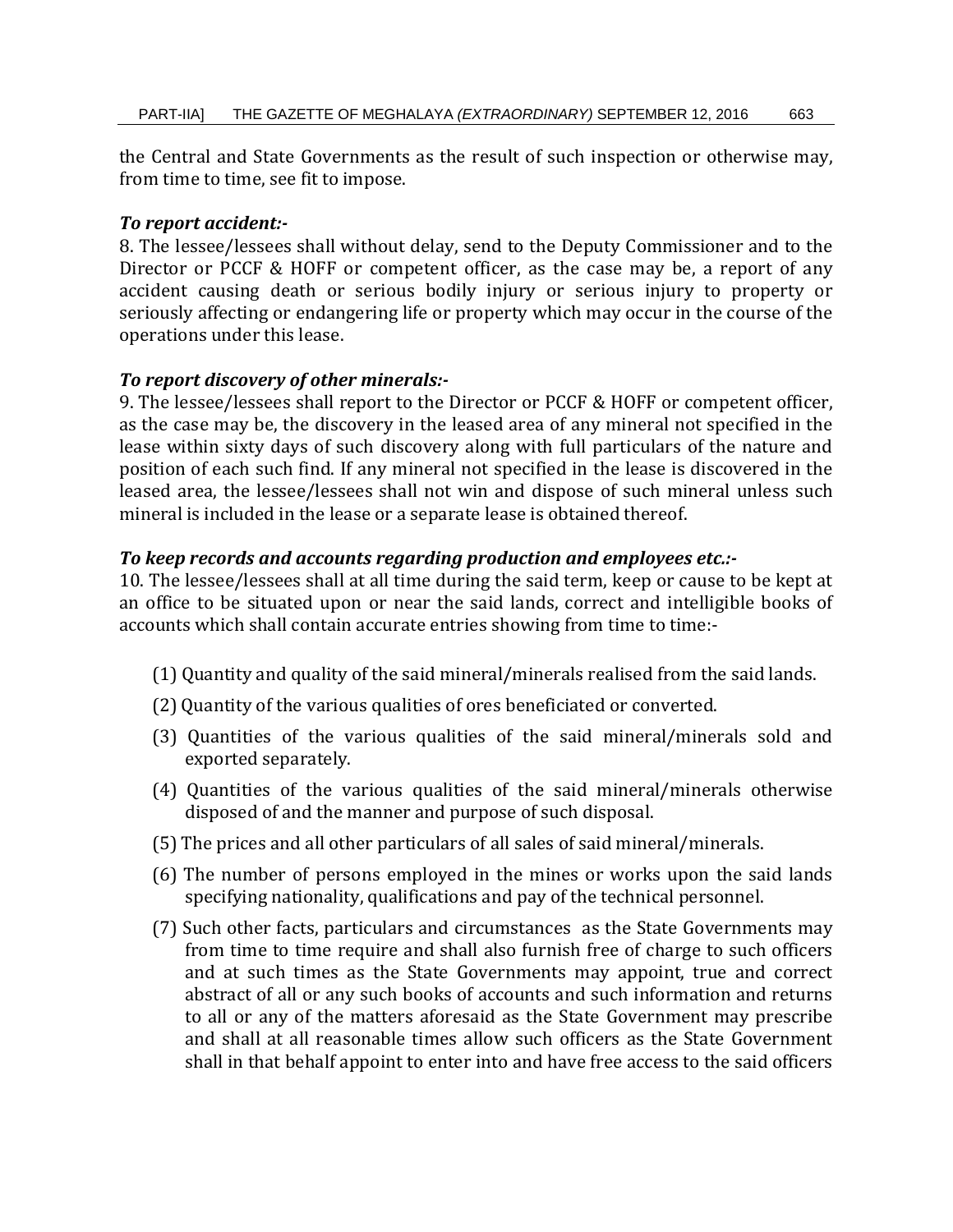for the purpose of examining and inspecting the said books of accounts, plans and records and to make copies thereof and make extracts therefrom.

## *To maintain plans, etc:*

11. The lessee/lessees shall at all times during the said term, maintain at the mine office correct, intelligible, up‐to‐date and complete plans and sections of the mines in the said lands. They shall show all the operations and workings and all the trenches, pits and drillings made by him/them in the course of operations carried on by him/them under the lease, faults and other disturbances encountered and geological data and all such plans and sections shall be amended and filled up by and from actual surveys to be made for that purpose at the end of twelve months or any period specified from time to time and the lessee/lessees shall furnish free of charge to the State Government, true and correct copies of such plans and sections whenever required. Accurate records of all trenches, pits and drillings shall show: ‐

- (a) The subsoil and strata through which they pass.
- (b) Any mineral encountered.
- (c) Any other matter of interest and all data required by the State Government, from time to time.

 The lessee/lessees shall allow any officer of the State Government to inspect the same at all reasonable times. He/they shall also supply when asked for by the State Government, Director General, Geological Survey of India, the Controller General, Indian Bureau of Mines, a composite plan of the area showing thickness, dip, inclination, etc. of all the seams as also the quantity of reserves quality‐wise.

- 11A. The lessee shall pay a wage not less than the minimum wage prescribed by the Central or State Government from time to time.
- 11B. The lessee shall comply with provisions of the Mines Act, 1952, as and when applicable and the rules made thereunder.
- 11C. The lessee shall take measures for the protection of environment like planting of trees, reclamation of land, use of pollution control devices; and such other measures as may be prescribed by the Central or State Government, from time to time, at his own expense.
- 11D. The lessee shall pay compensation to the occupier of the land on the date and in the manner as prescribed by the State Government.
- 11E. The lessee shall, in the matter of employment, give preference to the tribal and to the persons who become displaced because of the taking up of mining operations.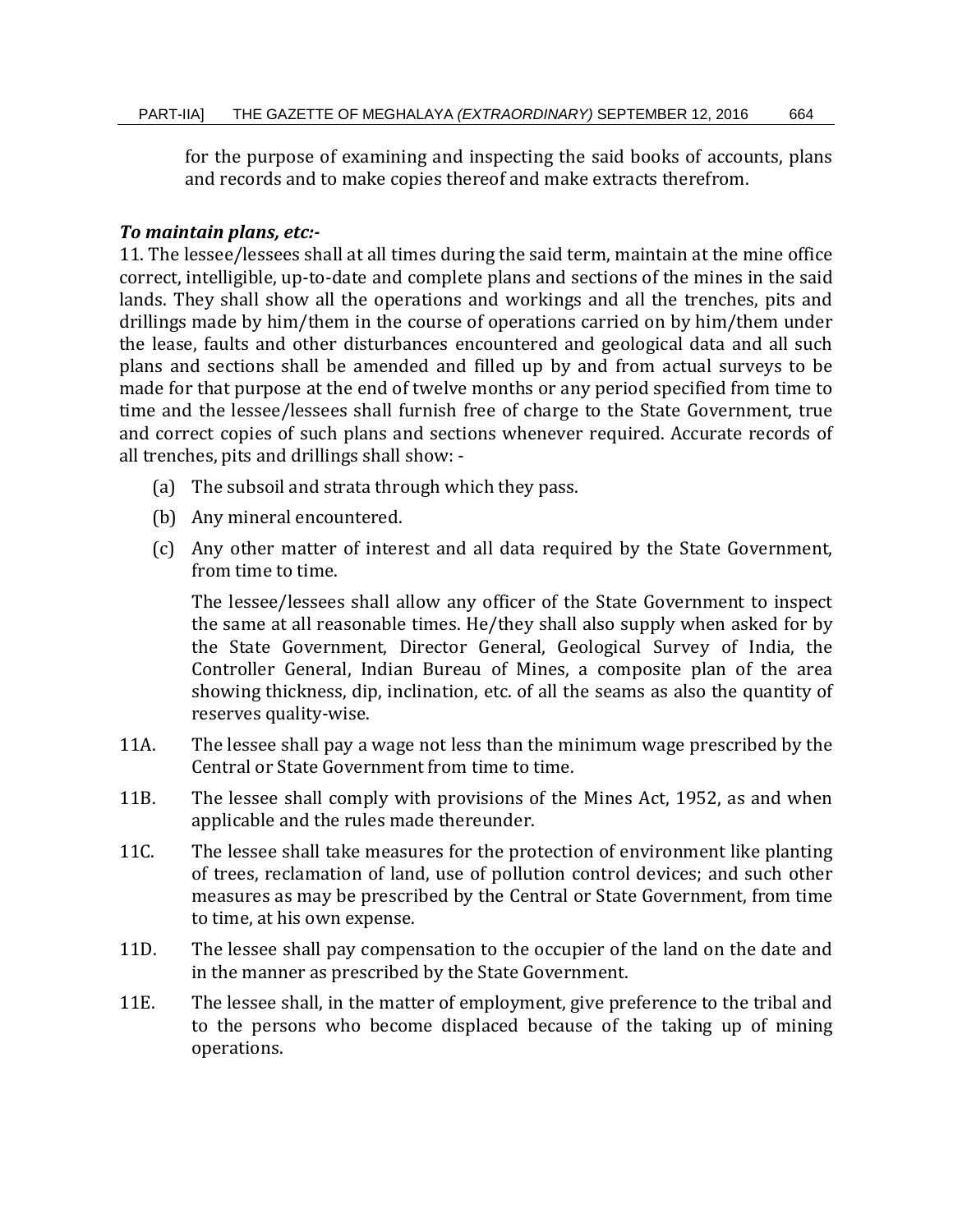### *Act 67 of 1957:*

12. The lessee/lessees shall be bound by such rules as may be issued from time to time by the Government of India under section 15 of the Mines and Minerals (Development and Regulation) Act, 1957 (Act 67 of 1957) and shall not carry on mining or other operations under the said lease in any way other than as prescribed under these rules.

### *To provide weighing machine:*

13.Unless specifically exempted by the State Government, the lessee/lessees shall provide and at all times keep at or near the pit head or each of the pit heads at which the said minerals shall be brought to bank, a properly constructed and efficient weighing machine and shall weigh or cause to be weighed thereon all the said minerals, from time to time, brought to bank, sold, exported and converted and also the converted products and shall at the close of each day cause the total weights, ascertained by such means of the said minerals, ores products raised, sold, exported and converted during the previous twenty- four hours to be entered in the aforesaid books of accounts. The lessee/lessees shall permit the State Government at all times during the said term to employ any person or persons to be present at the weighing of the said minerals as aforesaid and to keep accounts thereof and to check the accounts kept by the lessee/lessees.

### *To allow test of weighing machine:*

14. The lessee/lessees shall allow any person or persons appointed in that behalf by the State Government at any time or times during the said term, to examine and test every weighing machine to be provided and kept as aforesaid and the weights used therewith in order to ascertain whether the same respectively are correct and in good repair and order and if upon any such examination or testing any such weighing machine or weights shall be found incorrect or out of repair or order, the State Government may require that the same be adjusted, repaired and put in order by and at the expense of the lessee/lessees and if such requisition be not complied with within fourteen days after the same shall have been made, the State Government may cause such weighing machine or weights to be adjusted, repaired, and put in order and the expense of so doing shall be paid by the lessee/lessees to the State Government on demand and if upon any such examination or testing as aforesaid any error shall be discovered in any weighing machine or weights to the prejudice of the State Government such error shall be regarded as having existed for three calendar months, previous to the discovery thereof or from the last occasion of so examining and testing the same weighing machine and weights in case such occasion be within such period of three months and the said rent and royalty shall be paid and accounted for accordingly.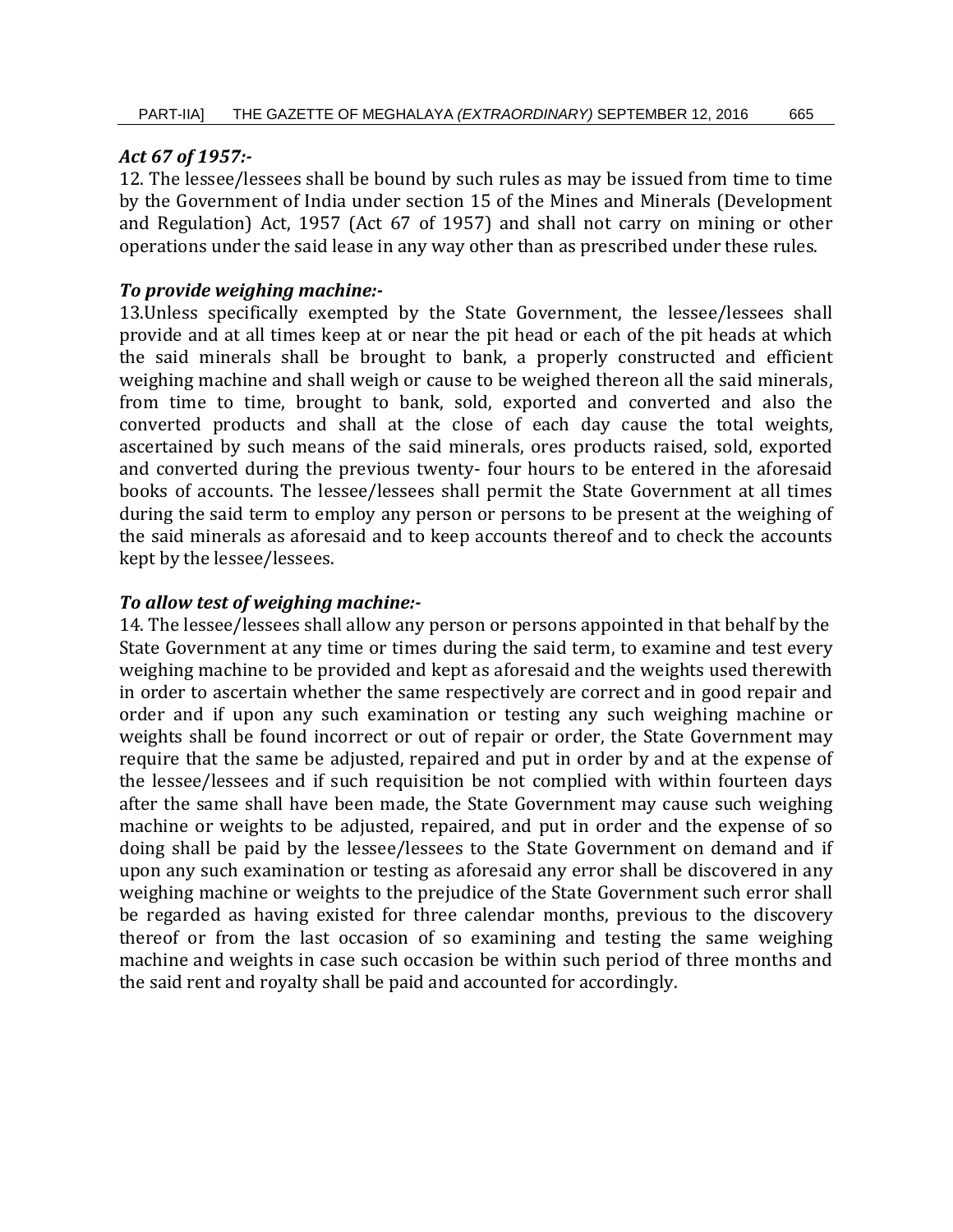# *To pay compensation for injury of third parties:*

15. The lessee/lessees shall make and pay reasonable satisfaction and compensation for all damage, injury or disturbance of person or property which may be done by or on the part of lessee/lessees in exercise of the liberties and power granted by these presents and shall at all times save harmless and keep indemnified the State Government from and against all suits, claims and demands which may be brought or made by any person or persons in respect of any such damage, injury or disturbance.

# *Not to obstruct working of other minerals:*

16. The lessee/lessees will exercise the liberties and powers hereby granted in such a manner as to offer no unnecessary or reasonably avoidable obstruction or interruption to the development and working within the said lands of any minerals not included in this lease and shall at all times afford to the State Government and to the holders of mining leases in respect of any such minerals or any minerals within any land adjacent to the said lands, as the case may be, reasonable means of access and safe and convenient passage upon and across the said lands to such minerals for the purpose of getting, working, developing and carrying away the same provided that the lessee/lessees shall receive reasonable compensation for any damage or injury which he/they may sustain by reason or in consequence of the use of such passage by such lessees.

# *Transfer of lease:*

17.(1) The lessee/lessees shall not, without the previous approval of State Government,:‐

(a) assign, sublet, mortgage, or in any other manner, transfer the mining lease, or any right, title or interest therein, or;

(b) enter into or make any arrangement, contract or understanding whereby the lessee/lessees will or may be directly or indirectly financed to a substantial extent by, or under which the lessee's operations or undertakings will or may be substantially controlled by, any person or body of persons other than the lessee/lessees:

PROVIDED THAT the State Government shall not give its approval unless‐

(a) the lessee has furnished an affidavit along with his application for transfer of the mining lease specifying therein the amount that he has already taken or proposes to take as consideration from the transferee;

(b) the transfer of the mining lease is to be made to a person or body directly undertaking mining operations.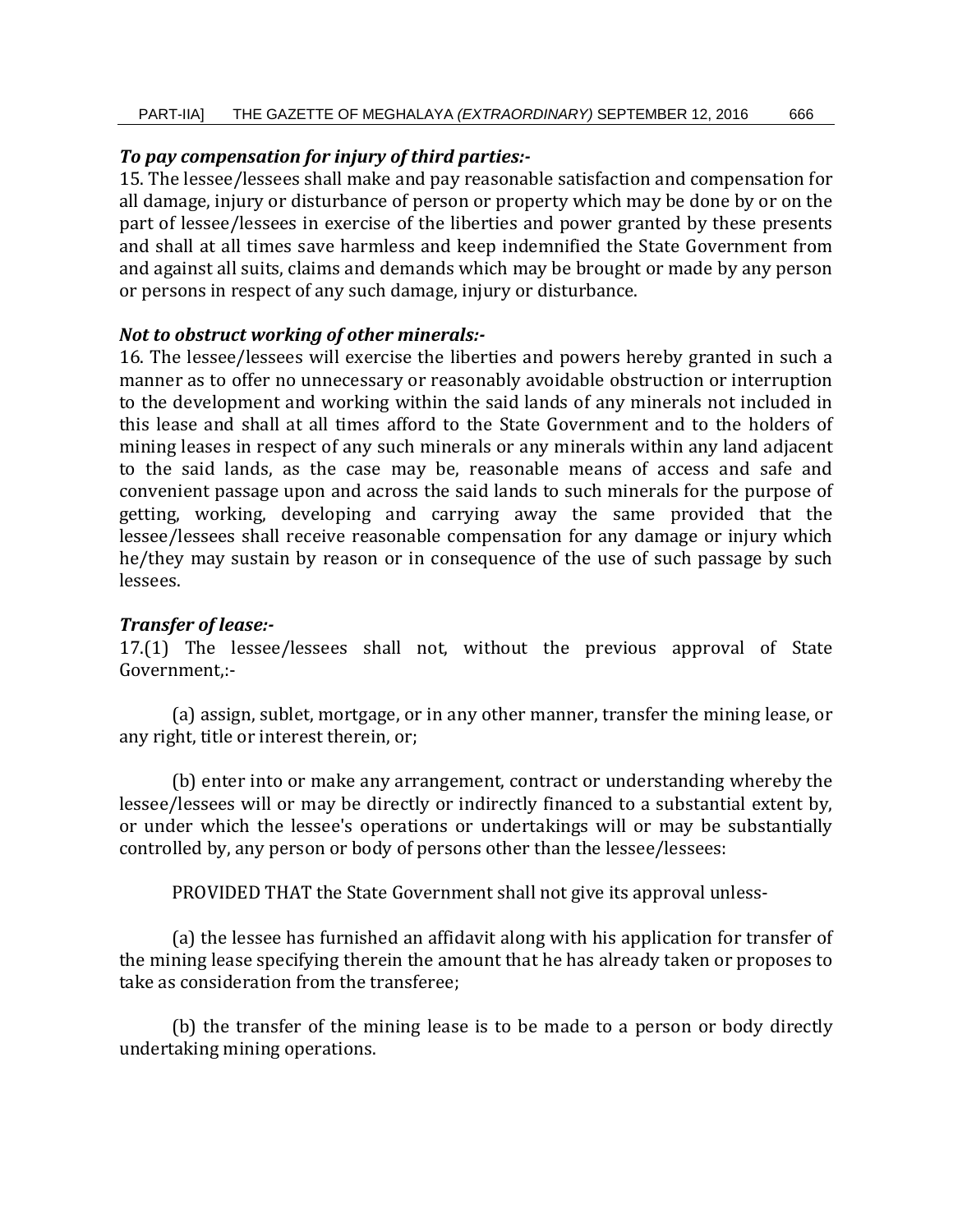(2) The lessee/lessees shall make available to the transferee the original or certified copies of all plans of abandoned workings in the area and in a belt 65 metres wide surrounding it.

(3) The State Government may by order in writing, determine the lease at any time if the lessee/lessees has/have committed a breach of any of the above provisions.

PROVIDED that no such order shall be made without giving the lessee/lessees a reasonable opportunity of stating his/their case.

# *Not to be financed or controlled by a Trust, Corporation, Firm or person:*

18. The lease shall not be controlled and the lessee/lessees shall not allow themselves to be controlled by any Trust, Syndicate, Corporation, Firm or person except with the written consent of the State Government. The lessee/lessees shall not enter into or make any arrangement, compact or understanding, whereby the lessee/lessees will or may be directly or indirectly financed by or under which the lessee's/lessees' operations or undertakings will or may be carried on directly or indirectly by or for the benefit of or subject to the control of any Trust, Syndicate, Corporation, Firm or person unless with the written sanction given prior to such arrangement, compact or understanding, being entered into or made, of the State Government and any or every such arrangement, compact or understanding, as aforesaid (entered into or made with such sanction as aforesaid) shall only be entered into or made and shall always be subject to an express condition binding upon the other party or parties thereto that it shall be terminable if so required in writing by the State Government and shall in the event of any such requisition being made be forthwith thereafter determined by the lessee/lessees accordingly.

# *Lessee shall deposit any additional amount necessary:*

19. Whenever the security deposit as provided in Rule 15 of the said Rules or any part thereof or any further sum hereafter deposited with the State Government in replenishment thereof shall be forfeited or applied by the State Government pursuant to the power hereinafter declared in that behalf the lessee/lessees shall deposit with the State Government such further sum as may be sufficient with the unappropriated part thereof to bring the amount in deposit with the State Government up to the sum equal to the full security deposit amount.

# *Delivery of workings in good order to State Governments after determination of lease:*

20. The lessee/lessees shall at the expiration or sooner determination of the said term or any renewal thereof deliver up to the State Government all mines, pits, shafts, inclines, drifts, levels, water ways, airways and other works now existing or hereafter to be sunk or made on or under the said lands except such as have been abandoned with the sanction of the State Government and in any ordinary and fair course of working all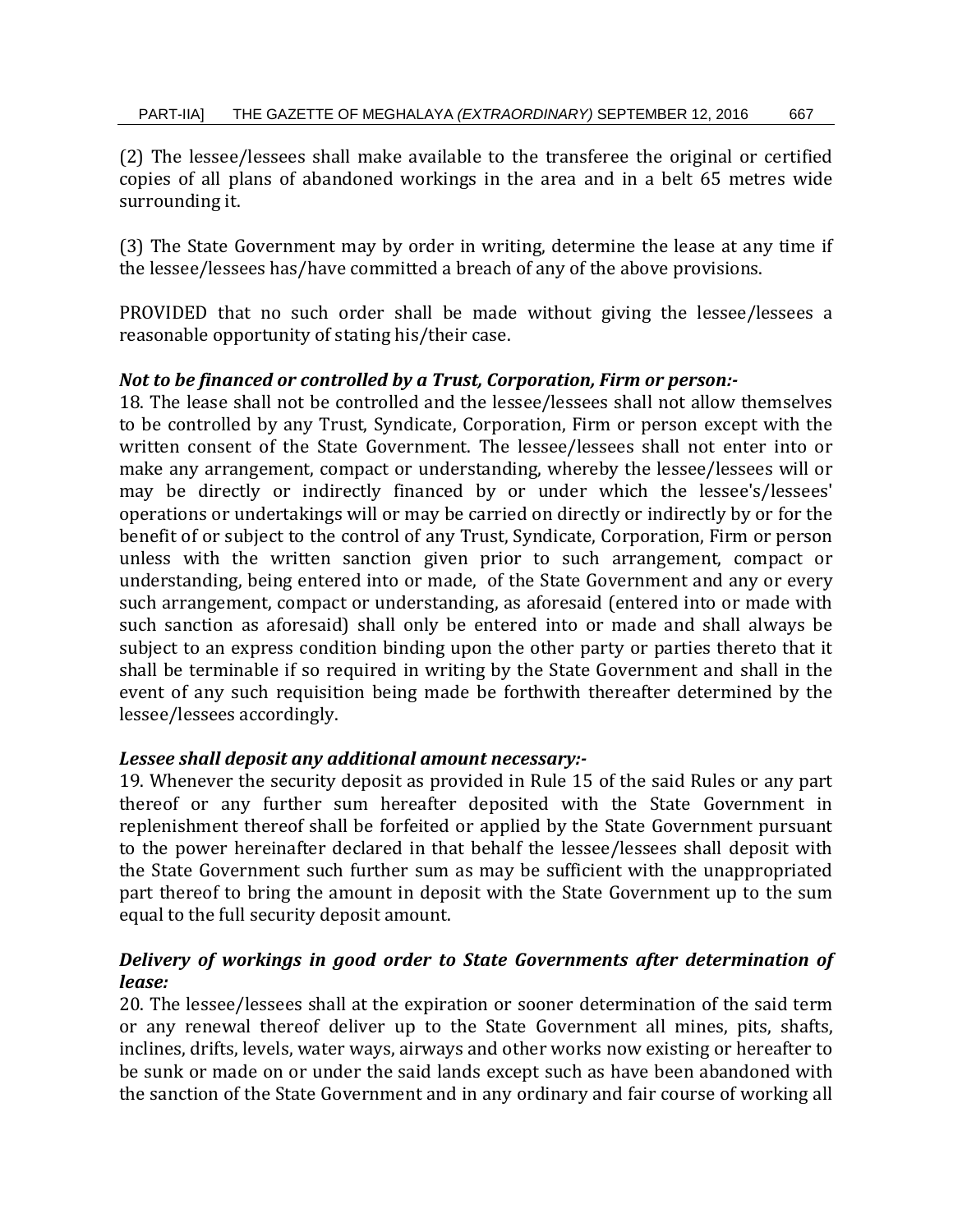engines, machinery, plant, buildings, structures, other works and conveniences which at the commencement of the said term were upon or under the said lands and all such machinery set up by the lessee/lessees below ground which cannot be removed without causing injury to the mines or works under the said lands (except such of the same as may with the sanction of the State Government have become disused) and all buildings and structures of bricks or stone erected by the lessee/lessees above ground level in good repair order and condition and fit in all respects for further working of the said mines and the said minerals.

# *Right of preemption:*

21 (a) The State Government shall from time to time and all times during the said term have the right (to be exercised by notice in writing to the lessee/lessees) of preemption of the said minerals (and all products thereof) lying in or upon the said lands hereby demised or elsewhere under the control of the lessee/lessees and the lessee/lessees shall with all possible expedition deliver all minerals or products or minerals purchased by the State Government under the power conferred by this provision in the quantities at the times in manner and at the place specified in the notice exercising the said right.

(b) Should the right of pre‐emption conferred by this present provision be exercised and a vessel chartered to carry the minerals or products thereof procured on behalf of the State Government or the Central Government be detained on demurrage at the port of loading, the lessee/lessees shall pay the amount due for demurrage according to the terms of the charter party of such vessel unless the State Government shall be satisfied that the delay, is due to causes beyond the control of the lessee/lessees.

(c) The price to be paid for all minerals or products of minerals taken in pre‐emption by the State Government in exercise of the right hereby conferred shall be the fair market price prevailing at the time of pre‐emption provided that in order to assist in arriving at the said fair market price the lessee/lessees shall if so required furnish to the State Government for the confidential information of the Government, particularly of the quantities, descriptions and prices of the said minerals or products thereof sold to other customers and of charters entered into for freight, for carriage of the same and shall produce to such officer or officers as may be directed by the State Government original or authenticated copies of contracts and charter parties entered into for the sale or freightage of such minerals or products.

(d) In the event of the existence of a state of war or emergency (of which existence and President of India shall be the sole judge and a notification to this effect in the Gazette of India shall be conclusive proof), the State Government with the consent of the Central Government shall from time to time and all times during the said term have the right (to be exercised by a notice in writing to the lessee/lessees forthwith take possession and control of the works plant machinery and premises of the lessee/lessees on or in connection with the said lands or operations under this lease and during such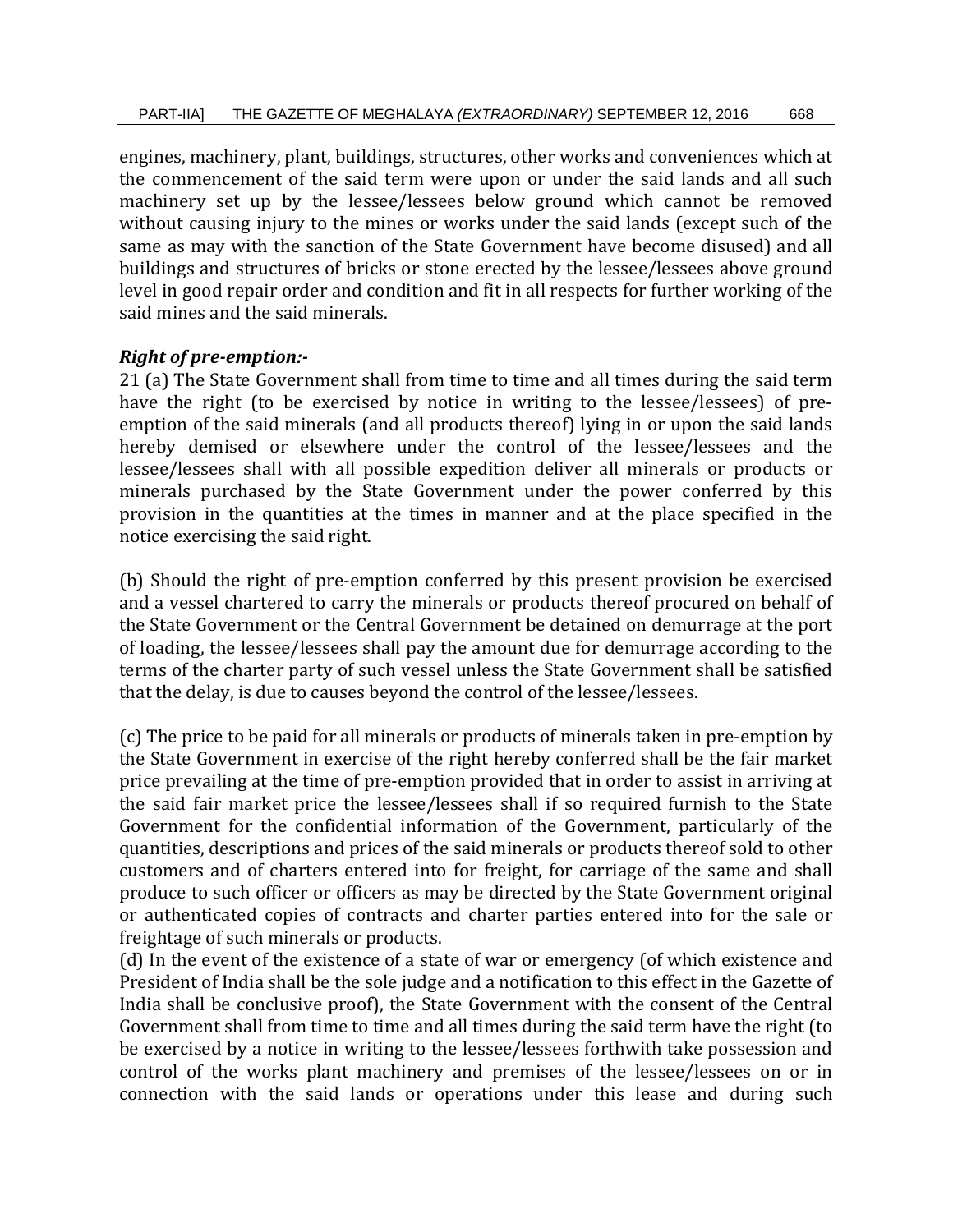possession or control the lessee/lessees shall conform to and obey all directions given by or on behalf of the Central Government or State Government regarding the use or employment of such works, plants, premises and minerals provided that fair compensation which shall be determined in default of agreement by the State Government shall be paid to the lessee/lessees for all loss or damage sustained by him/them by reason or in consequence of the exercise of the powers conferred by this clause and PROVIDED ALSO that the exercise of such powers shall not determine the said term hereby granted or affect the terms and provisions of these presents further than may be necessary to give effect to the provisions of this clause.

## *Employment of foreign national:*

22. The lessee/lessees shall not employ, in connection with the mining operations any person who is not an Indian national except with the previous approval of the State Government.

### *Recovery of expenses incurred by the State Government:*

23. If any of the works or matters which in accordance with the covenants in that behalf hereinbefore contained are to be carried or performed by the lessee/lessees be not so carried out or performed within the time specified in that behalf, the State Government may cause the same to be carried out or performed and the lessee/lessees shall pay the State Government on demand all expenses which shall be incurred in such carrying out or performance of the same and the decision of the State Government as to such expenses shall be final.

### **Furnishing of geophysical data:**

24. The lessee/lessees shall furnish:

(a) all geophysical data relating to mining fields, or engineering and ground water surveys, such as anomaly maps, sections, plans, structures, contour maps, logging, collected by him/them during the course of mining operations to the State Government and Director‐ General, Geological Survey of India.

(b) all information pertaining to investigations of radioactive minerals collected by him/them during course of mining operations to the Secretary, Department of Atomic Energy, New Delhi and to the State Government.

Data or information referred to above shall be furnished every year reckoned from the date of commencement of the period of the mining lease.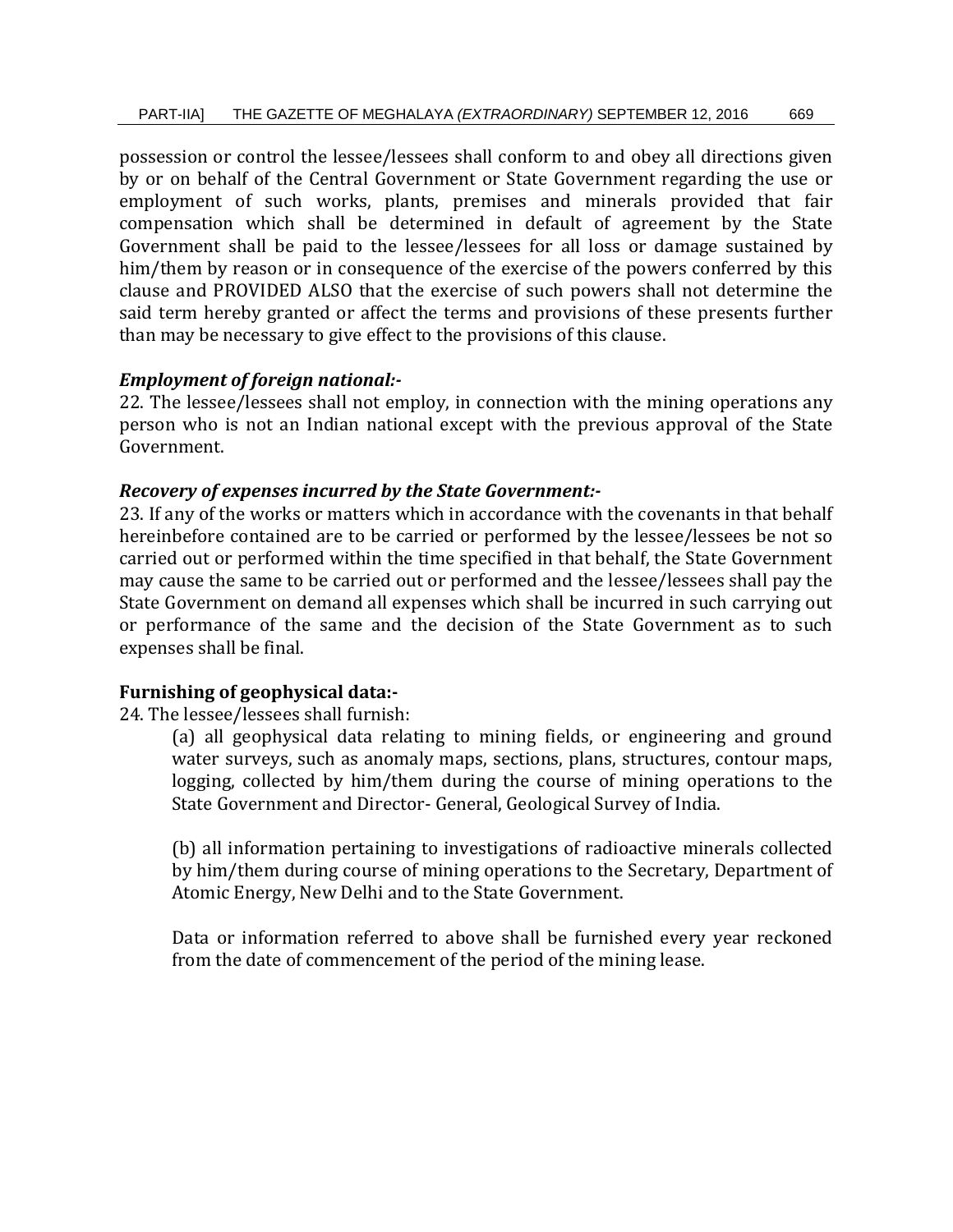# **PART VIII THE COVENANTS OF THE STATE GOVERNMENT**

### *Lessee/lessees may hold and enjoy rights quietly:*

1. The lessee/lessees paying the rents, water rate and royalties hereby reserved and observing and performing all the covenants and agreements herein contained and on the part of the lessee/lessees to be observed and performed shall and may quietly hold and enjoy the rights and premises hereby demised for and during the term hereby granted without any unlawful interruption from or by the State Government, or any person rightfully claiming under it.

### *Acquisition of land of third parties and compensation thereof:*

2. If in accordance with the provision of clause 4 of Part VII of this Schedule the lessee/lessees shall offer to pay to an occupier of the surface of any part of the said lands compensation for any damage or injury which may arise from the proposed operations of the lessee/lessees and the said occupier shall refuse his consent to the exercise of the right and powers reserved to the State Government and demised to the lessee/lessees by these presents and the lessee/lessees shall report the matter to the State Government and shall deposit with it the amount offered as compensation and if the State Government is satisfied that the amount of compensation offered is fair and reasonable or if it is not so satisfied and the lessee/lessees shall have deposited with it such further amount as the State Government shall consider fair and reasonable, the State Government shall order the occupier to allow the lessee/lessees to enter the land and to carry out such operations as may be necessary for the purpose of this lease. In assessing the amount of such compensation, the State Government shall be guided by the principles of the Land Acquisition Act.

#### *To renew mining lease:*

3. The mining lease shall be renewable for a single period not exceeding twenty years:

Provided that the Director or PCCF & HOFF or competent officer, as the case may be, may for reasons to be recorded in writing reduce the area applied for, or refuse to grant such renewal or renewals.

If the lessee/lessees be desirous of taking a renewed lease of the premises hereby demised or of any parts of them for a further term from the expiration of the term hereby granted and is otherwise eligible, they shall prior to expiration of the last mentioned term give to the Director or PCCF & HOFF or competent officer, as the case may be, six months previous notice in writing and shall pay the rent, rates and royalties hereby reserved and shall observe and perform the several covenants and agreements herein contained and on the part of the lessee/lessees to be observed and performed up to the expiration of the term hereby granted. The Director or PCCF & HOFF or competent officer, as the case may be, on receipt of application for renewal shall consider it in accordance with the provisions of the said Rules and shall pass orders as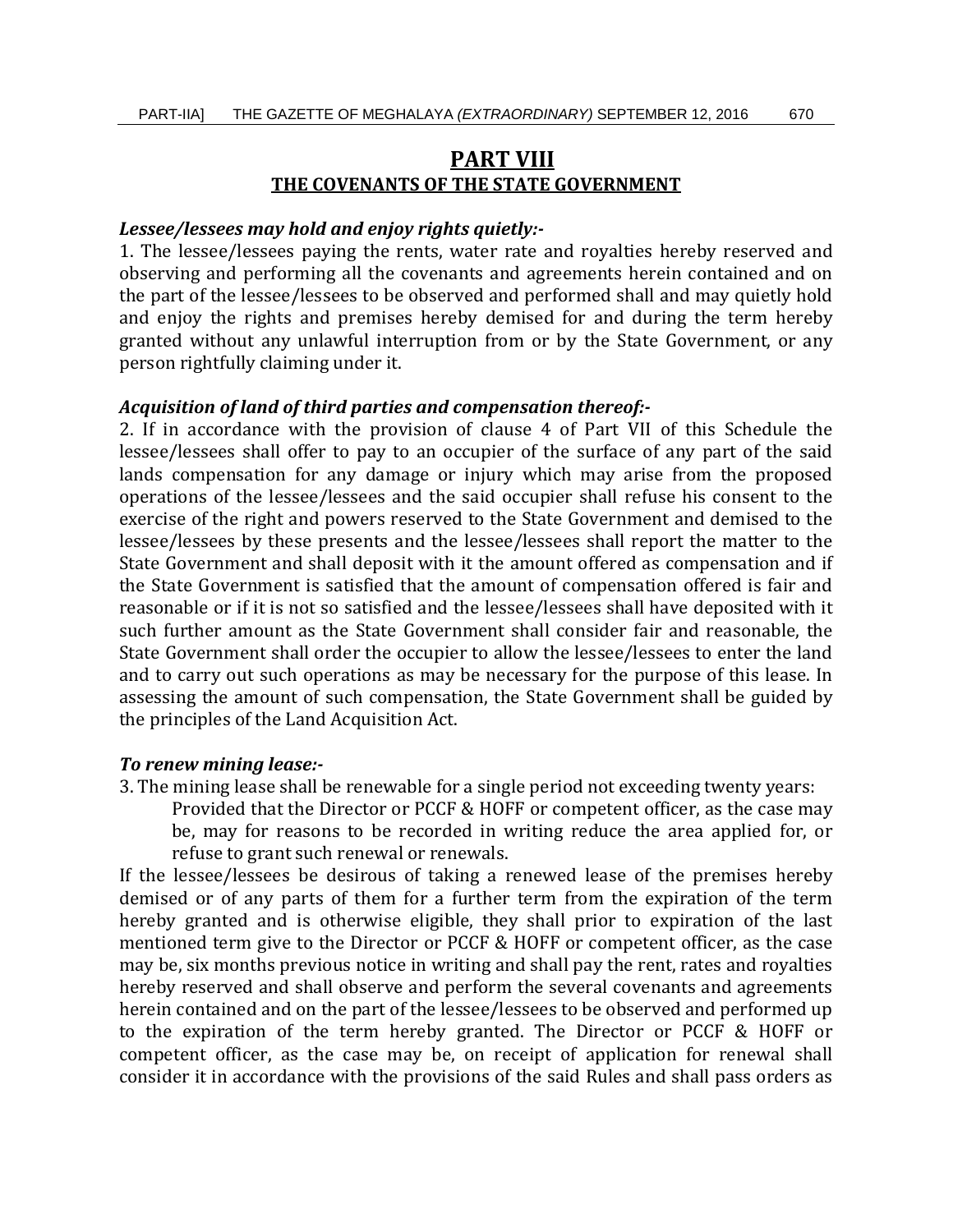it deems fit. If renewal is granted, the Director or PCCF & HOFF or competent officer, as the case may be, will at the expense of the lessee/lessees and upon his executing and delivering to the State Government if required a counterpart thereof execute and deliver to the lessee/lessees a renewed lease of the said premises or part thereof for the further term of................. years at such rents, rates and royalties and on such terms and subject to such rents, rates and royalties and on such terms and subject to such covenants and agreements, including this present covenant to renew as shall be in accordance with the said Rules applicable to............................ (Name of minor minerals) on the day next following the expiration of the term hereby granted.

# *Liberty to surrender the lease:*

4. (1)The lessee/lessees may at any time surrender this lease by giving not less than sixty days notice in writing to the Director or PCCF & HOFF or competent officer, as the case may be, and upon the expiration of such notice provided that the lessee/lessees shall upon such expiration render and pay all rents, water rates, royalties, compensation for damages and other moneys which may then be due and payable under these presents to the lessor or any other person or persons and shall deliver these presents to the State Government then this lease and the said term and the liberties, powers and privileges hereby granted shall absolutely cease and determine but without prejudice to any right or remedy of the lessor in respect of any breach of any of the covenants or agreements contained in these presents.

4. (2) The Director or the PCCF & HOFF or competent officer may on an application made by the lessee, permit him to surrender one or more minerals from his lease which is for a group of minerals on the ground that deposits of that mineral have since exhausted or depleted to such an extent that it is no longer possible to work the mineral economically, subject to the condition that the lessee‐

(a) Makes an application for such surrender of mineral at least sixty days before the intended date of surrender; and

(b) Gives an undertaking that he will not cause any hindrance in the working of the mineral surrendered by any other person who is subsequently granted a mining lease for that mineral.

# *Refund of security deposits:*

5. On such date as the State Government may elect within 12 calendar months after the determination of this lease or of any renewal thereof, the amount of the security deposit paid in respect of this lease and then remaining in deposit with the State Government and not required to be applied to any of the purposes mentioned in this lease shall be refunded to the lessee/lessees. No interest shall run on the security deposit.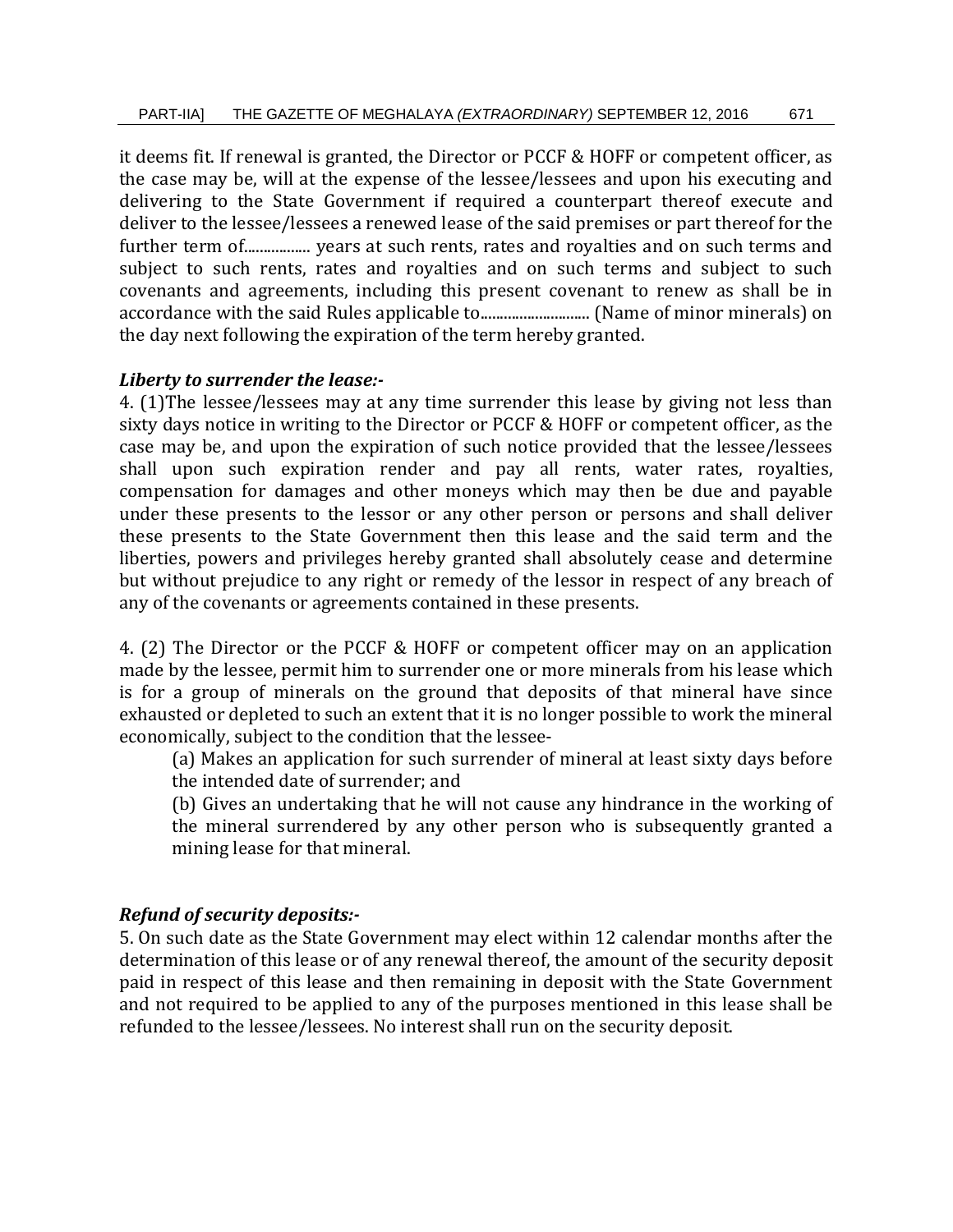# **PART IX GENERAL PROVISIONS**

### *Obstructions to inspection:*

**1.** In case the lessee/lessees or his/their transferee/assignee does/do not allow entry or

inspection by the officers authorised by the State Government under clauses (c) of rule 34 of the said Rules, the State Government shall give notice in writing to the lessee/lessees requiring him/them to show cause within such time as may be specified in the notice why the lease should not be terminated and his/their security deposit forfeited; and if the lessee/lessees fails/fail to show cause within the aforesaid time to the satisfaction of the State Government, the State Government may terminate the lease and forfeit the whole or part of the security deposit.

### *Penalty in case of default in payment of royalty and breach of covenants:*

**2.** If the lessee/lessees or his/their transferee or assignee makes/make any default in payment of rent or water rate or royalty or commits a breach of any of the conditions and covenants other than those referred to in covenant (1) above, the State Government shall give notice to the lessee/lessees requiring him/them to pay the rent, water rate, royalty or remedy the breach, as the case may be, within sixty days from the date of receipt of the notice and if the rent, water rate and royalty are not paid or the breach is not remedied within such period, the State Government without prejudice to any proceedings that may be taken against him/them, determine the lease and forfeit the whole or part of the security deposit.

### *Penalty for repeated breaches of covenants:*

**3**. In cases of repeated breaches of covenants and agreements by the lessee/lessees for which notice has been given by the State Government in accordance with clauses (1) and (2) aforementioned on earlier occasion, the State Government without giving any further notice, may impose such penalty not exceeding twice the amount of annual dead rent specified in clause 2, Part V.

### *Failure to fulfill the terms of leases due to "Force Majeure":*

**4.** Failure on the part of the lessee/lessees to fulfill any of the terms and conditions of this lease shall not give the State Government any claim against the lessee/lessees or be deemed a breach of this lease, in so far as such failure is considered by the said Government to arise from force majeure, and if through force majeure the fulfillment by the lessee/lessees of any of the terms and conditions of this lease be delayed, the period of such delay shall be added to the period fixed by this lease. In this clause the expression "Force Majeure" means act of God, war, insurrection, riot, civil commotion, strike, earth quake, tide, storm, tidal wave, flood, lightning, explosion, fire, earthquake and any other happening which the lessee/lessees could not reasonably prevent or control.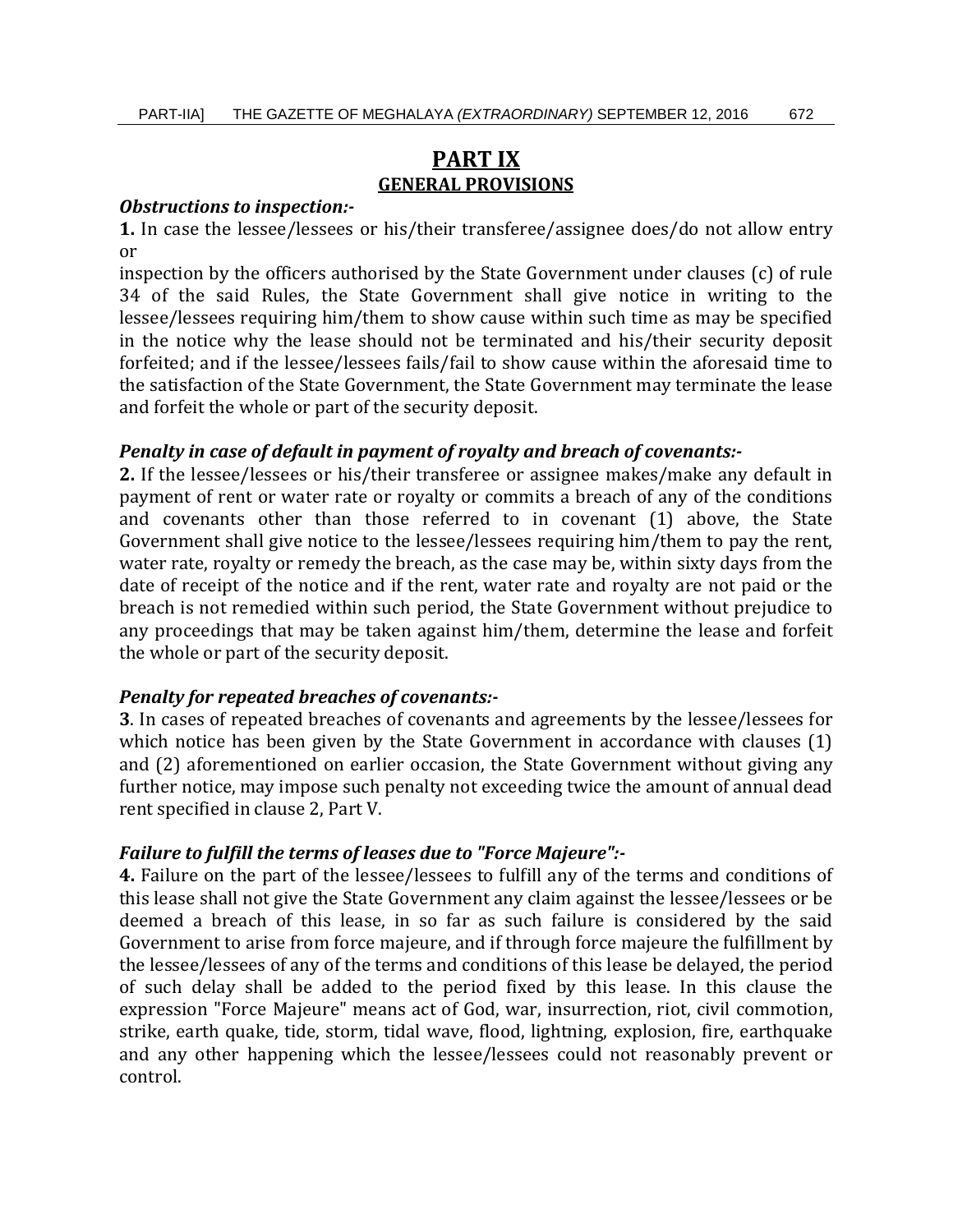## *Lessee/lessees to remove his/their properties on the expiry of lease:*

**5.** The lessee/lessees having first paid discharged rents, rates and royalties payable by virtue of these presents may at the expiration or sooner determination of the said term or within six calendar months thereafter (unless the lease shall be determined under clauses 1 and 2 of this Part and in that case at any time not less than three calendar months nor more than six calendar months after such determination) take down and remove for his/their own benefit all or any mineral excavated during the currency of lease, engines, machinery, plant, buildings structures, tramways, railways and other works, erections and conveniences which may have been erected, set up or placed by the lessee/lessees in or upon the said lands and which the lessee/lessees is/are not bound to deliver to the State Government under clause 20 of Part VII of this Schedule and which the State Government shall not desire to purchase.

### *Forfeiture of property left more than six months after determination of lease:*

**6.** If at the end of six calendar months after the expiration or sooner determination of the said term under the provision contained in clause 4 of Part VIII of this Schedule become effective there shall remain in or upon the said land any mineral, engines, machinery, plant, buildings structures, tramways, railways and other work, erections and conveniences or other property which are not required by the lessee/lessees in connection with operations in any other lands held by him/them under mining lease the same shall if not removed by the lessee/lessees within one calendar month after notice in writing requiring their removal has been given to lessee/lessees by the State Government be deemed to become the property of the State Government and may be sold or disposed of in such manner as the State Government shall deem fit without liability to pay any compensation or to account to the lessee/lessees in respect thereof.

### *Notices:*

7. Every notice by these presents required to be given to the lessee/lessees shall be given in writing to such person resident on the said lands as the lessee/lessees may appoint for the purpose of receiving such notices and if there shall have been no such appointment then every such notice shall be sent to the lessee/lessees by registered post addressed to the lessee/lessees at the address recorded in this lease or at such other address in India as the lessee/lessees may from time to time in writing to the State Government designate for the receipt of notices and every such service shall be deemed to be proper and valid service upon the lessee/lessees and shall not be questioned or challenged by him.

## *Immunity of State Government from liability to pay compensation:*

8. If in any event the orders of the Director or PCCF & HOFF or any other competent officer are revised, reviewed or cancelled in pursuance of the proceedings under rule 37 of the said Rules, the lessee/lessees shall not be entitled to compensation for any loss sustained by the lessee/lessees in exercise of the powers and privileges conferred upon him/them by these presents.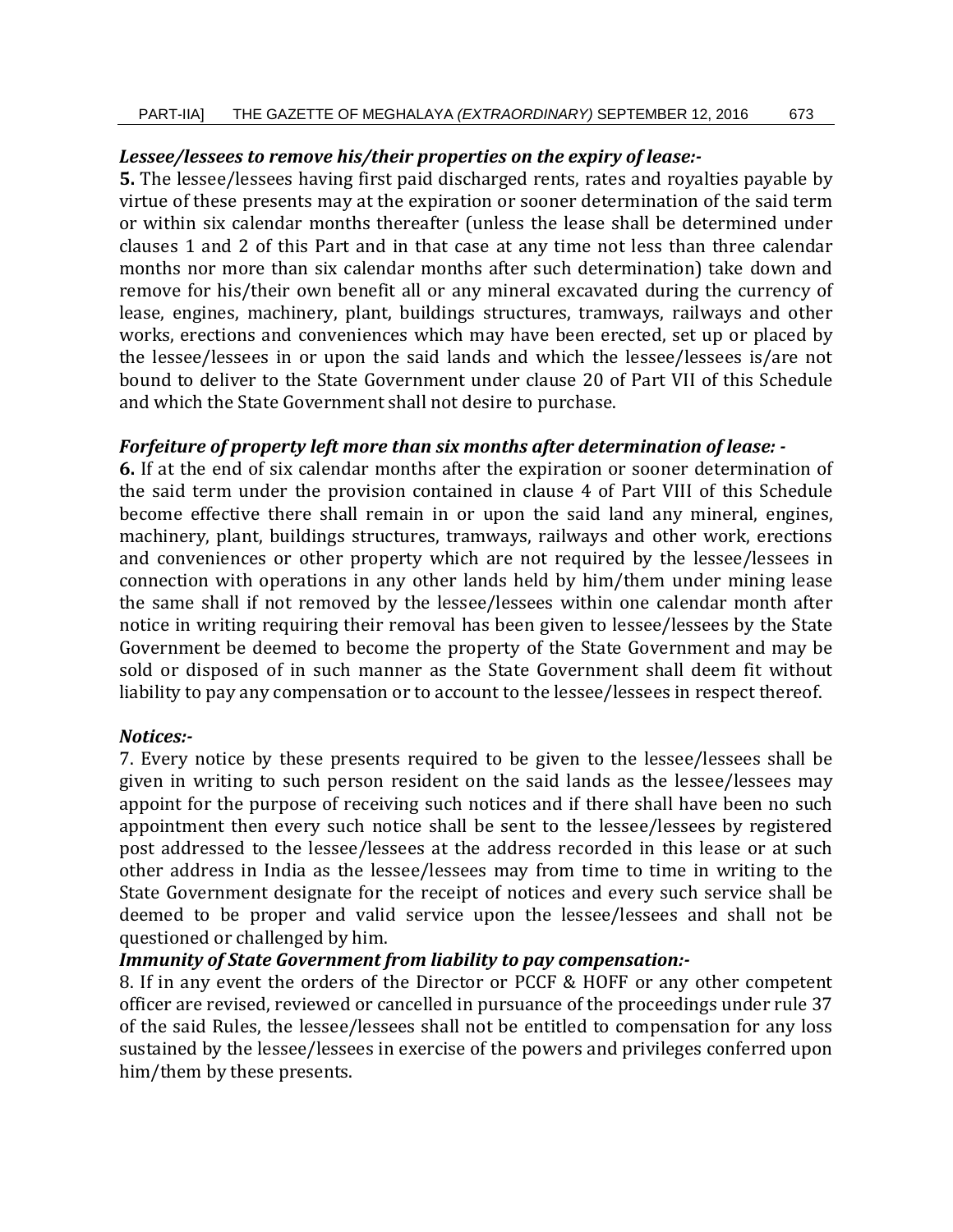9. The lease is executed at.…………… (name of city/town) in the State of Meghalaya and subject to the provision of Article 226 of the Constitution of India, it is hereby agreed upon by the lessee and the lessor that in the event of any dispute in relation to the area and lease, condition of lease, the dues realisable under the lease and in respect of all matters touching the relationship of the lessee and the lessor, the suits (or appeals) shall be filed in the civil courts at ……………………….. (name of the city/town) and it is hereby expressly agreed that neither party shall be competent to file a suit or bring any action or file any petition at any place other than the courts named above at…………………………

10. For the purpose of stamp duty the anticipated royalty from the demised land is Rs......................................................per year.

IN WITNESS WHEREOF these presents have been executed in the manner hereunder appearing the day and year first above written.

Signed by…………

For and on behalf of the Governor of Meghalaya in the presence of:

1.

2.

Signed by….. for and behalf of………………………………………………………… in presence of:

1.

2.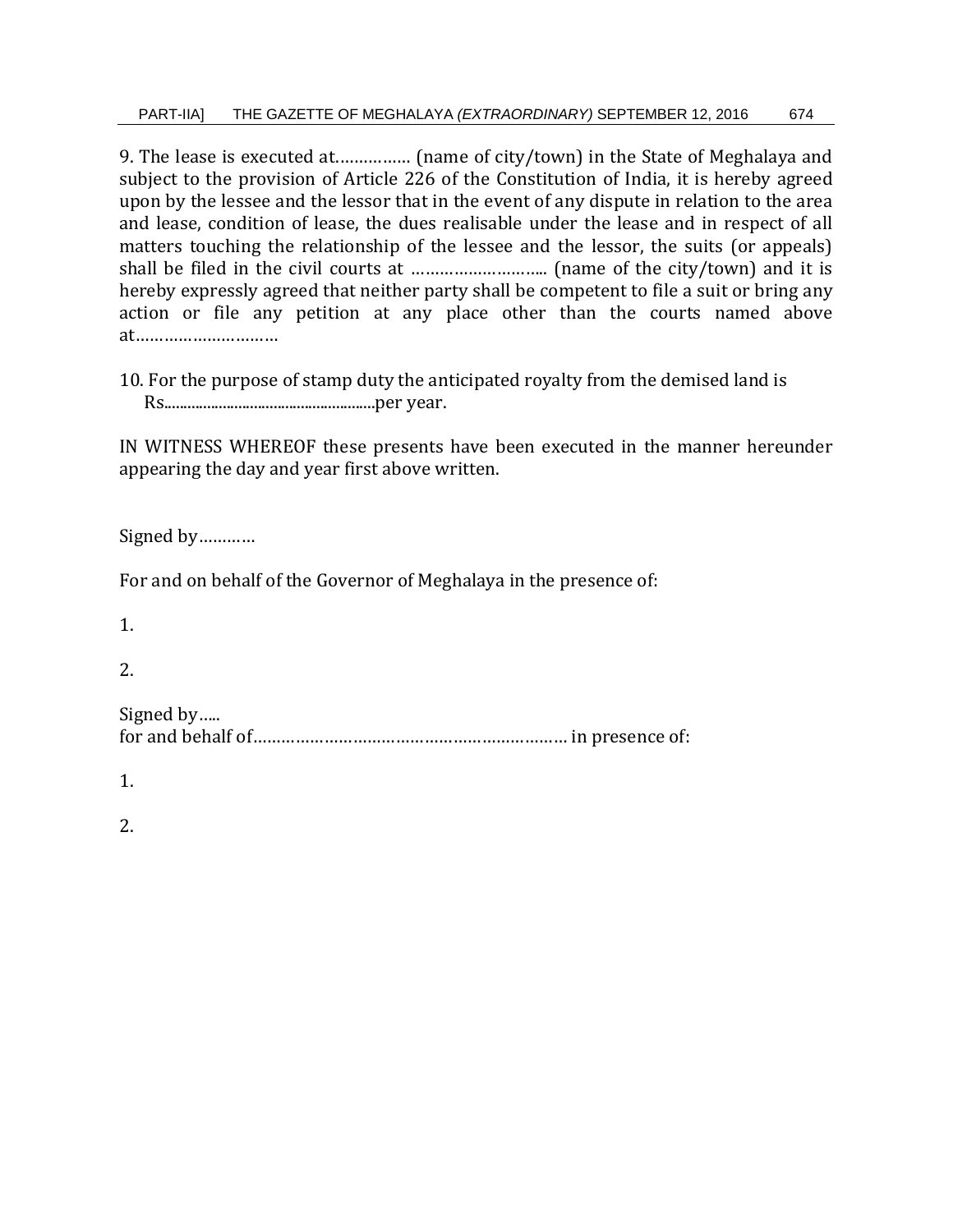### **FORM F APPLICATION FOR QUARRY PERMIT**  [see rule 23(1)]

Received at……………………. (Place) On.…………………….. (Time)

Initial of Receiving Officer

| To |  |
|----|--|
|    |  |
|    |  |

Sir,

- 1. I/We request that a quarry permit under the Meghalaya Minor Mineral Concession Rules, 2016 may be granted to me/us.
- 2. A sum of Rs. \_\_\_\_\_\_( in words……….) being the fees in respect of this application under clause (a) of sub-rule (1) of Rule 23 of the said Rules, have been deposited (vide Treasury challan No.........dated...................of ……………….Treasury)
- 3. (i) Name of the applicant:
	- (iii) Profession:
	- (iv) Address:

| 4. |                                                                                   |
|----|-----------------------------------------------------------------------------------|
| 5. |                                                                                   |
| 6. |                                                                                   |
| 7. | Period during which the extraction of the mineral/minerals is/are to be completed |
| 8. |                                                                                   |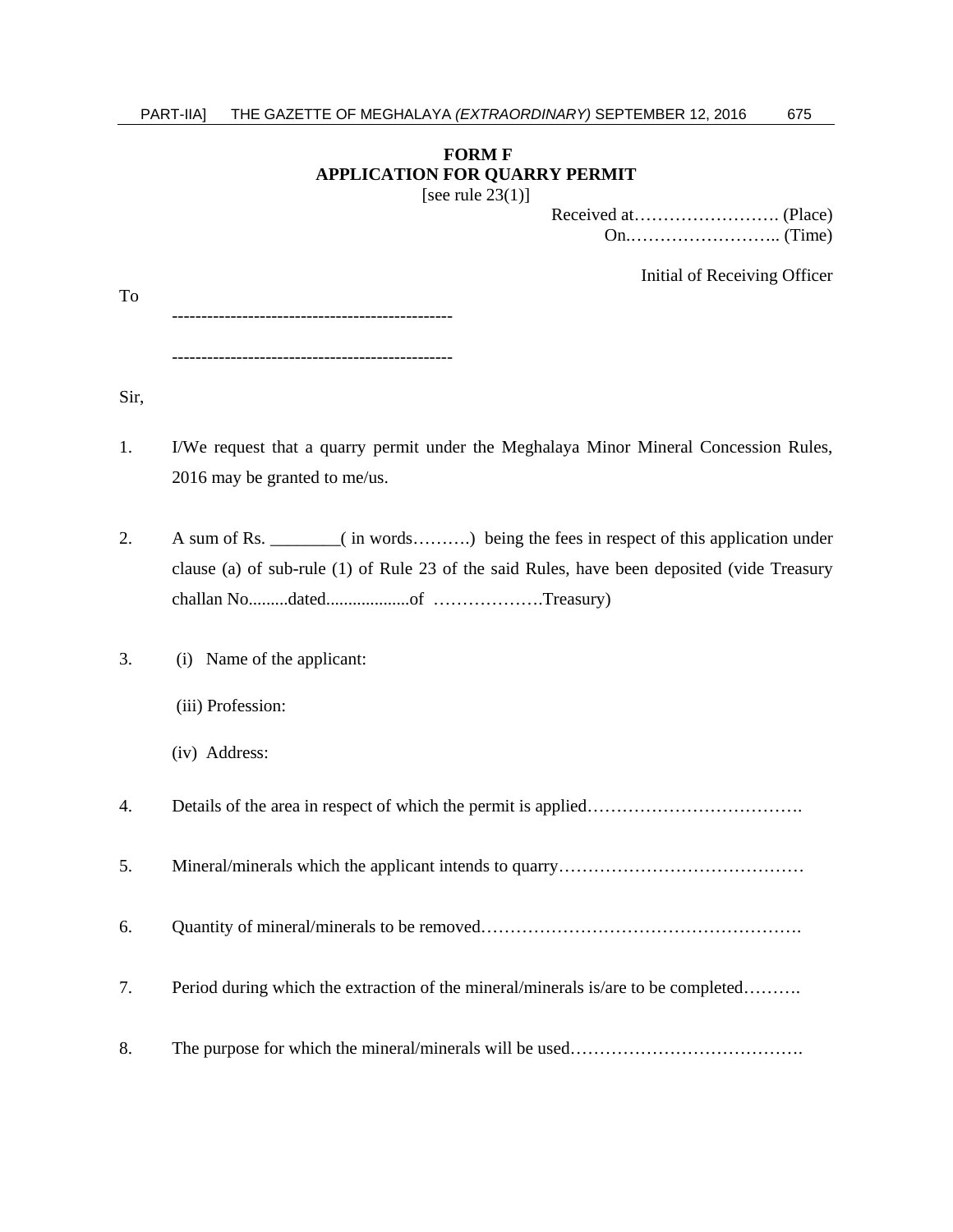- 9. An affidavit should be enclosed to the effect that the applicant has, where the land is not owned by him, obtained surface rights over the area or has obtained the consent of the landowner/ landowners for the grant of quarry permit.
- 10. A Certificate of Registration (under the Registration Act, 1908) in respect of the land applied for quarry permit shall be enclosed.
- 11. A certificate as to the status of land whether it is forest or non-forest from the PCCF&HOFF shall be enclosed.
- 12. Whether No-objection Certificate from the concerned Autonomous District Council for the grant of quarry permit have been obtained (Yes/No)...................... (If so, copy should be enclosed).

I/We declare that particulars given above are correct and I/We will furnish any other details as required in this connection. I/We do further declare that I/We shall adhere to the terms and conditions as laid down in the Rules and any other condition as imposed by competent authority.

Yours faithfully

Signature

Date: Name: Place: Address: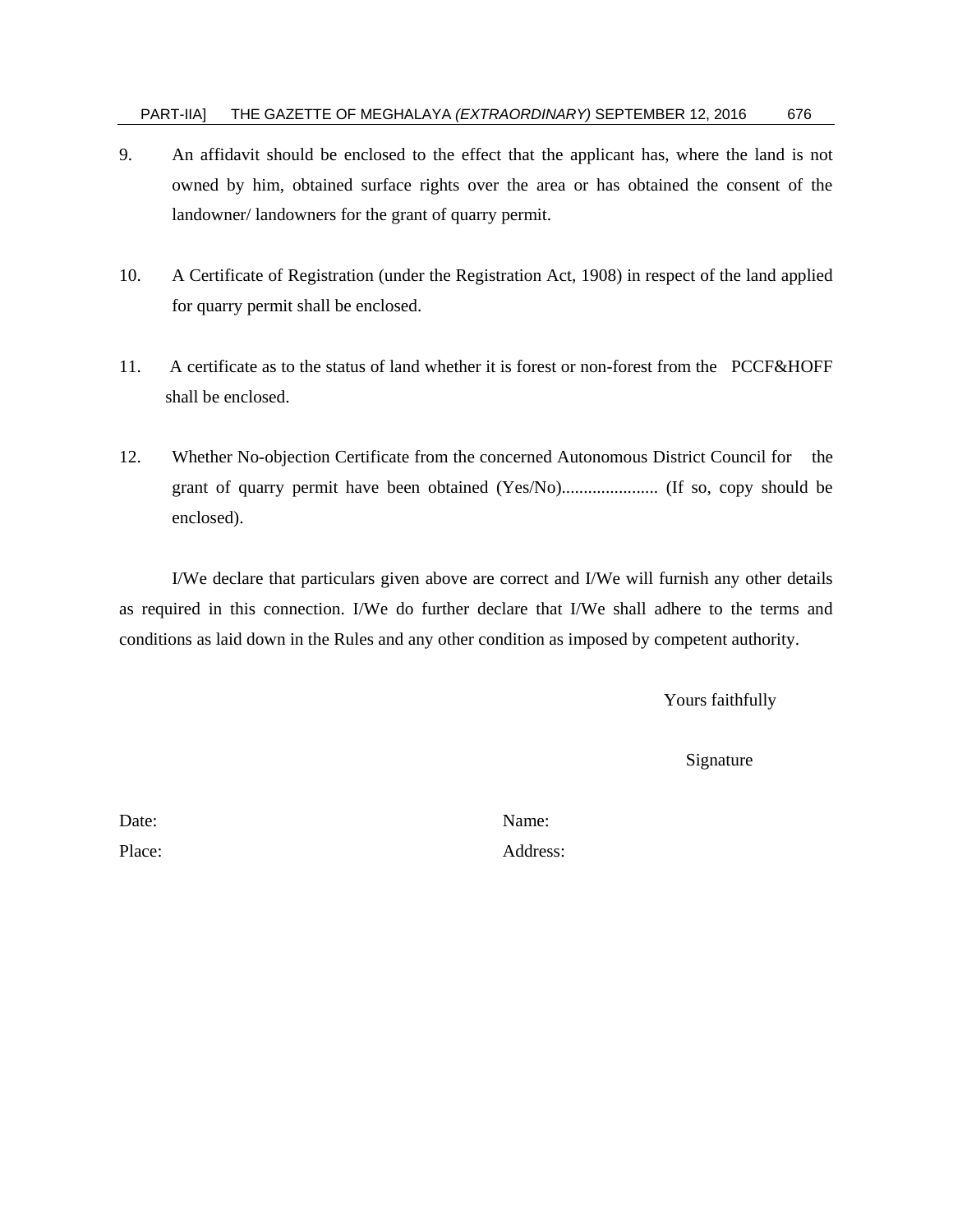# **FORM G QUARRY PERMIT**

[see rule  $25(1)$ ]

Permit No.\_\_\_\_\_\_\_\_\_\_\_\_\_\_\_\_\_\_\_\_\_\_\_\_\_\_\_\_\_\_\_\_\_\_\_\_\_ of 20\_\_\_\_.

Date of issue \_\_\_\_\_\_\_\_\_\_\_\_\_\_\_\_\_\_\_\_\_\_\_\_\_\_\_\_\_\_\_\_\_\_\_

Name and address of the permit holder \_\_\_\_\_\_\_\_\_\_\_\_\_\_\_\_\_\_\_\_\_\_\_\_\_\_\_\_\_\_\_\_\_\_

| Location of the<br>area granted<br>under the<br>permit | Date of expiry<br>of the permit. | Name $\&$<br>Description of<br>minor mineral. | Purpose for<br>which minor<br>mineral will be<br>used. | Quantity of minor<br>mineral to be<br>removed. |
|--------------------------------------------------------|----------------------------------|-----------------------------------------------|--------------------------------------------------------|------------------------------------------------|
|                                                        |                                  |                                               |                                                        |                                                |

\_\_\_\_\_\_\_\_\_\_\_\_\_\_\_\_\_\_\_\_\_\_\_\_\_\_\_\_\_\_\_\_\_\_\_\_\_\_\_\_\_\_\_\_\_\_\_\_\_\_\_\_\_\_\_\_\_\_\_\_\_\_\_\_\_\_

Seal Director/PCCF &HOFF/competent officer

#### **Terms and Conditions of the Permit**

- 1. This permit shall not be transferable.
- 2. Minor minerals shall be removed within the time limit specified in the permit.
- 3. Minor minerals shall not be removed beyond the quantity specified in the permit.
- 4. The area of the quarry shall not exceed two hectares.
- 5. Quarrying shall not exceed the depth of three metres from the surface.
- 6. Challans in Form H appended in the Rules shall be used by the permit holder for despatch of the minor minerals from the quarry permit area.
- 7. Proper records shall be maintained by the permit holder of the quantity of minor minerals removed and despatched including the number of persons employed daily, wages paid, details of any machinery deployed, use of any explosives, etc. Such records shall be submitted to the Director or PCCF &HOFF or competent officer as and when required.
- 8. Compensation shall have to be paid for damage, if any, to the land covered by the permit.
- 9. Felling of tress is not allowed without prior permission of the Competent Authority.
- 10. Surface operation shall not be done on any public prohibited and restricted place.
- 11. The permit holder shall comply with provisions of the Mines Act, 1952 as and when applicable.
- 12. Accidents shall be reported forthwith to the District Magistrate and competent authority.
- 13. The permit holder shall be liable to indemnify the claims of the third parties. The State Government shall not be responsible for such claims in any way.

#### **14. Prescribed royalty, VAT, reclamation fund and District Mineral Foundation Fund shall be paid before transportation.**

**N.B:** Breach of any of the above conditions shall be liable for cancellation of the permit, forfeiture of the minerals extracted and such other action as may be deemed necessary. \_\_\_\_\_\_\_\_\_\_\_\_\_\_\_\_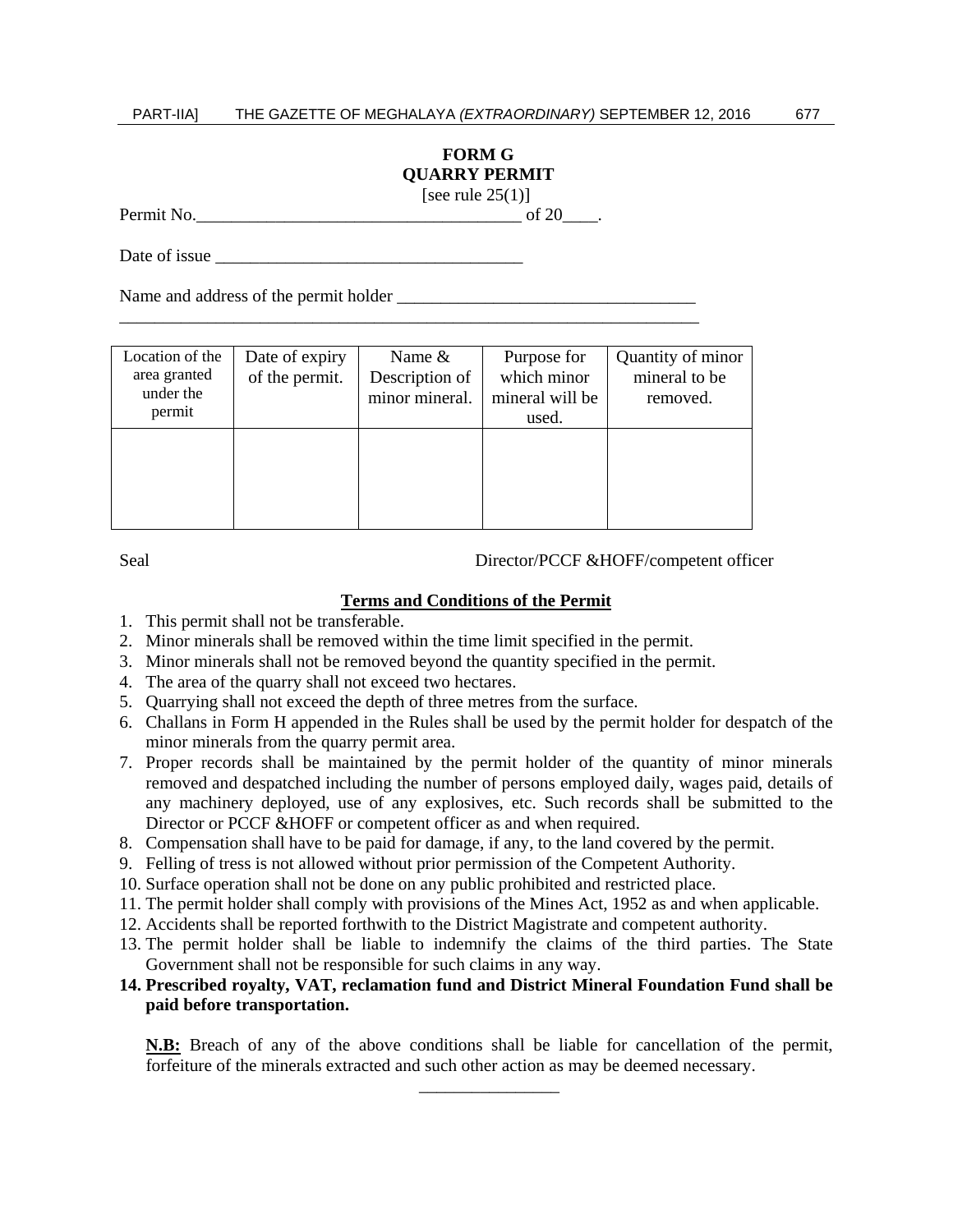## PART-IIA] THE GAZETTE OF MEGHALAYA (EXTRAORDINARY) SEPTEMBER 12, 2016 678

## **FORM H CHALLAN FOR TRANSPORT OF MINOR MINERALS**  [see rule 26]

#### (IN TRIPLICATE)

|                | Book No                                    | Serial No |
|----------------|--------------------------------------------|-----------|
|                |                                            |           |
| $\mathbf{1}$   | permit holder.                             |           |
| $\overline{2}$ | quarry permit.                             |           |
| 3              | Name of minor mineral.                     |           |
| 4              | Quantity.                                  |           |
| 5              | Vehicle Registration No.                   |           |
| 6              |                                            |           |
| $\overline{7}$ | Place of delivery of the minor<br>mineral. |           |

Office seal Signature of the Issuing Authority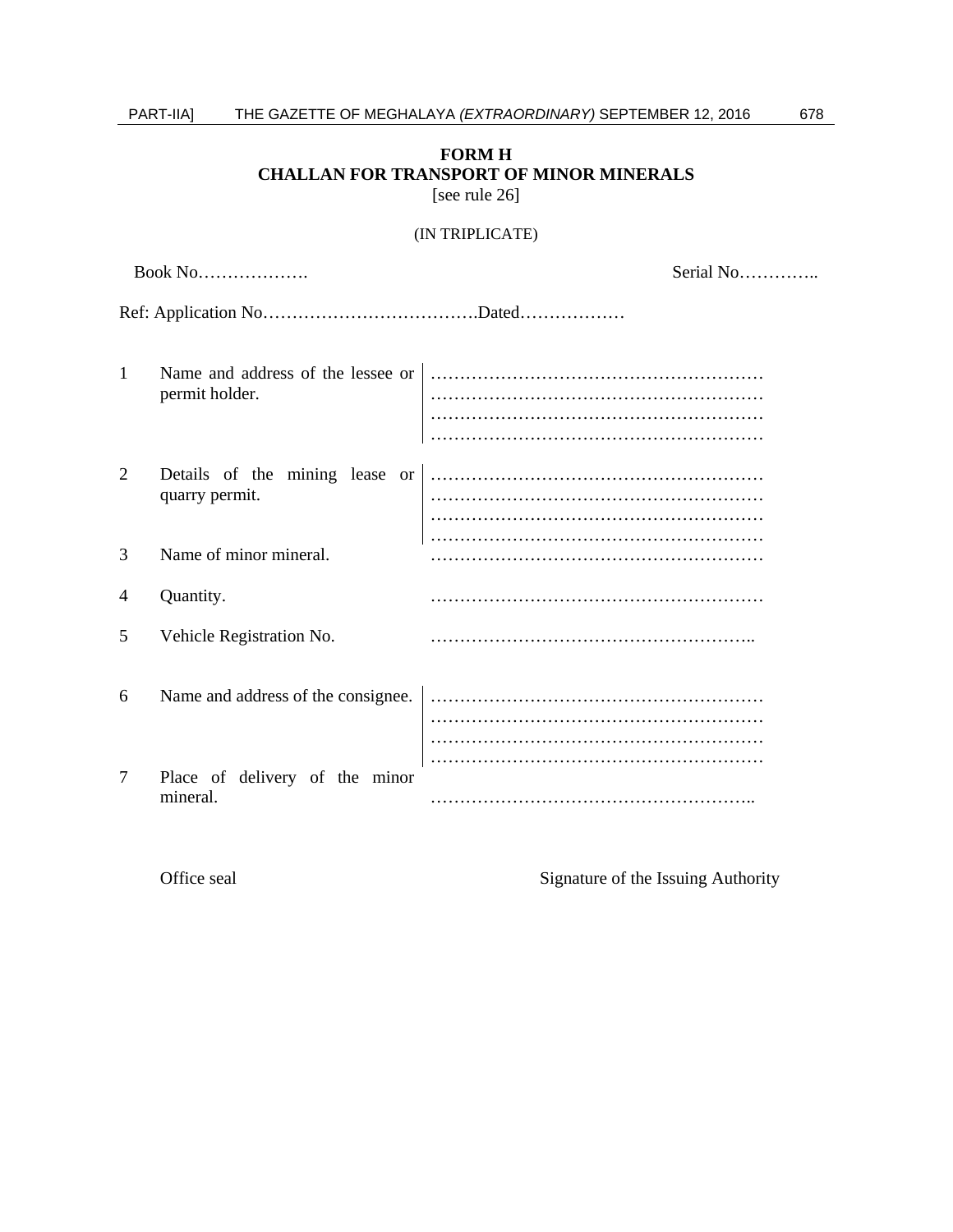#### **(To be filled up at the Checkpost)**

|               | Vehicle No.                 |                                                                  |
|---------------|-----------------------------|------------------------------------------------------------------|
| 2             | <b>Quantity Transported</b> |                                                                  |
| $\mathcal{R}$ | Remark.                     |                                                                  |
|               |                             | Countersignature by the officer in-charge<br>Checkpost.<br>)ate: |

## **N.B:**

- 1) The Triplicate copy of this Transport Challan is to be retained at the office of the Director or PCCF & HOFF or competent officer, as the case may be.
- 2) Original and Duplicate copies of this Transport Challan are to be produced by the consignor at the checkpost. After necessary verification, stamping and countersignature on the body of this Transport Challan, the original copy is to be retained at the checkpost whereas the Duplicate copy is to be retained by the consignor.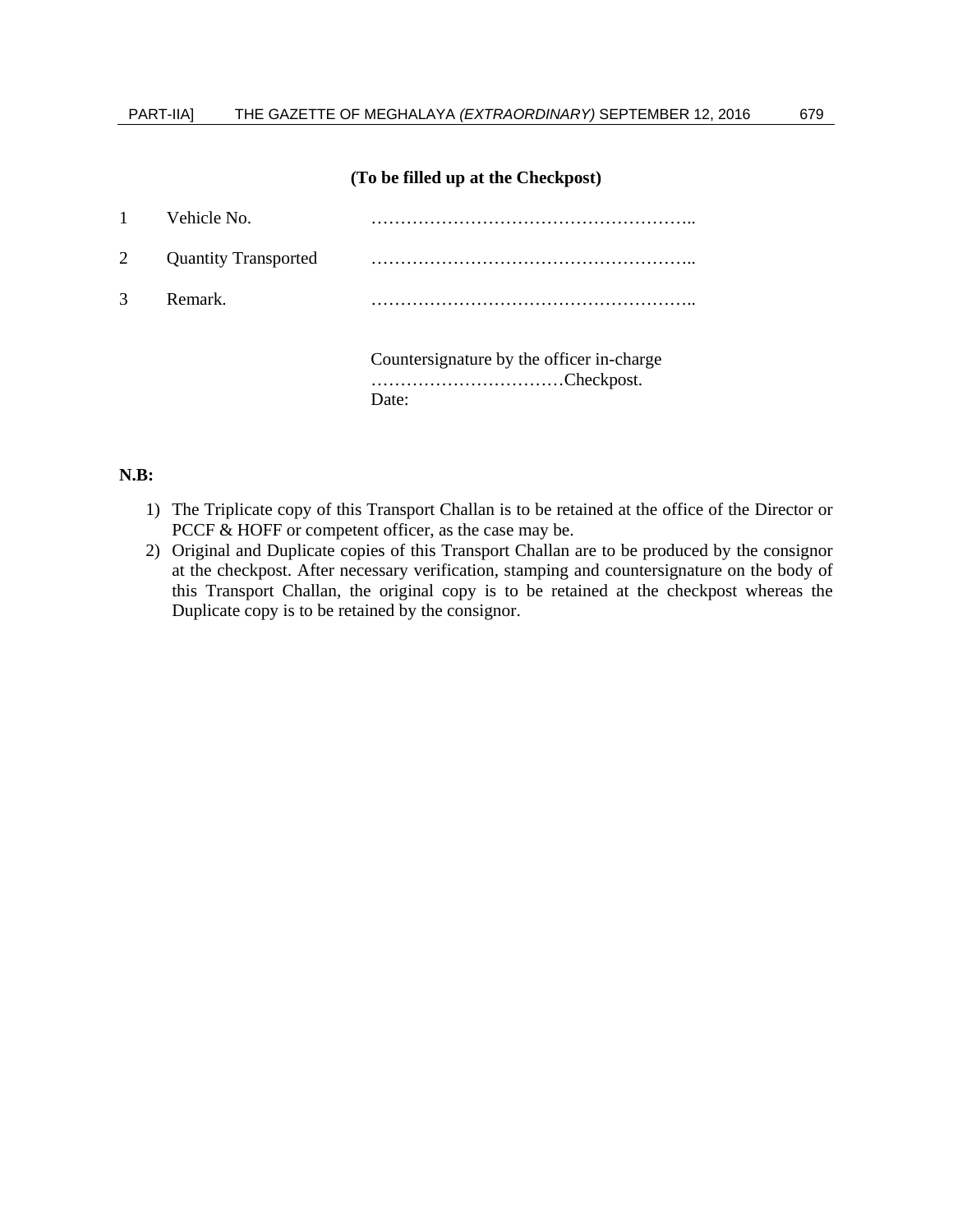### **FORM I**

### **DAILY LOG BOOK**

(see sub-rule 5 of rule 29)

| Serial No. | Date | <b>Stock</b><br>Opening | Production | Consumption | Despatch | stock<br>Closing s | of labourers<br>engaged<br>ż | Signature of the<br>lessee/permit<br>holder or any<br>person<br>authorised by<br>him |
|------------|------|-------------------------|------------|-------------|----------|--------------------|------------------------------|--------------------------------------------------------------------------------------|
|            |      |                         |            |             |          |                    |                              |                                                                                      |
|            |      |                         |            |             |          |                    |                              |                                                                                      |
|            |      |                         |            |             |          |                    |                              |                                                                                      |
|            |      |                         |            |             |          |                    |                              |                                                                                      |
|            |      |                         |            |             |          |                    |                              |                                                                                      |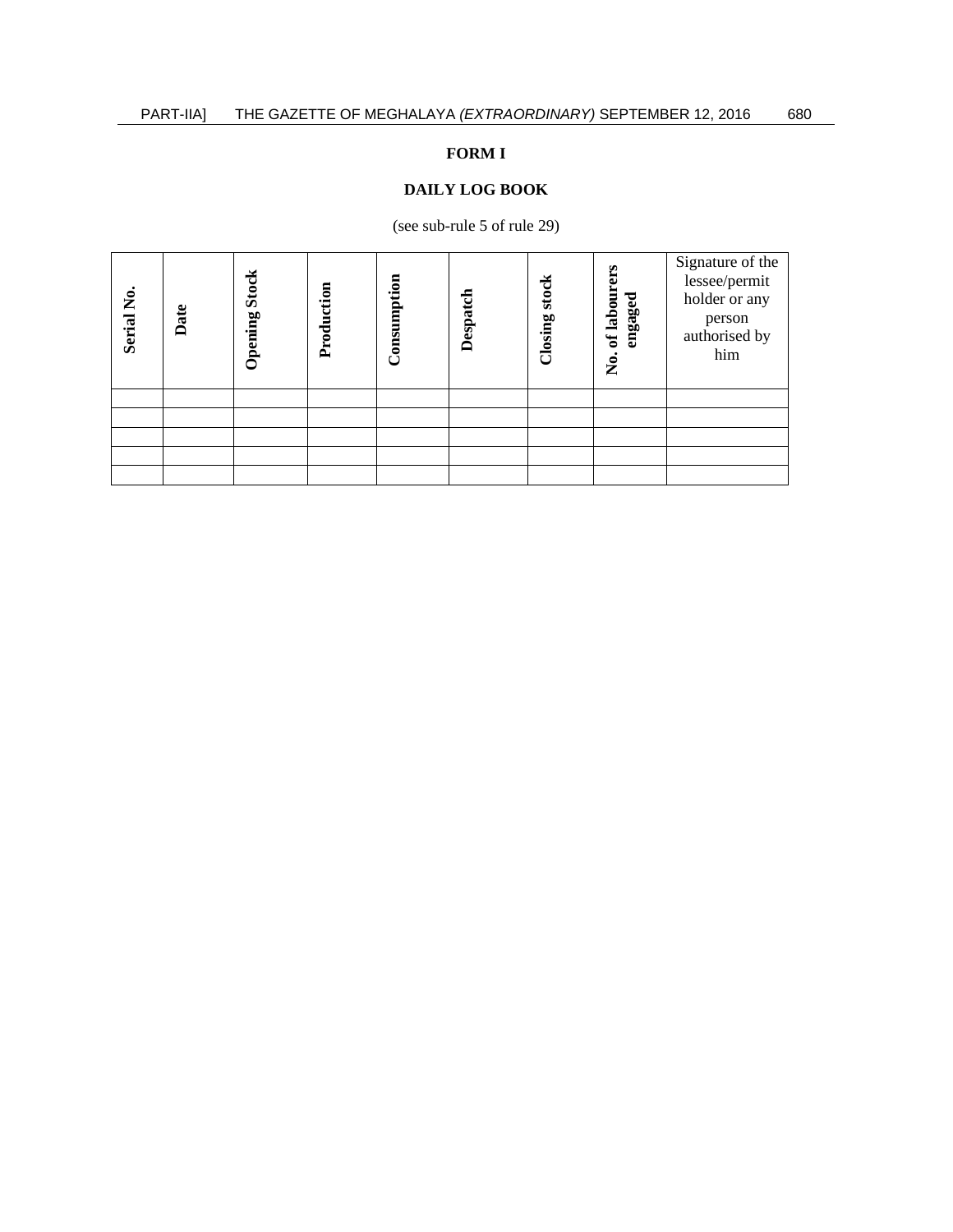## **FORM – J**

(See Rule 32)

#### **MODEL FORM FOR TRANSFER OF MINING LEASE**

#### **THIS INDENTURE made this.............. day of..........…….…20………..between**

**When the transferor is an individual** ………………………………………………….……… (Name of the person with address and occupation) (hereinafter referred to as the "transferor" which expression shall where the context so admits be deemed to include his heirs, executors, administrators, representatives and permitted assigns). **When the transferors are more than one individual** ………………………………………………………................(Name of person with address and occupation) and ……………………………………………..............(Name of person with address and occupation) (hereinafter referred to as the "transferor" which expression shall where the context so admits be deemed to include their respective heirs, executors, administrators, representatives and permitted assigns). **When the transferor is a registered firm** ………………………………………………..............(Name of the person with address of all the partners) all carrying on business in partnership under the firm name and style of............................(Name of the firm) registered under the Indian Partnership Act, 1932 (9 of 1932) and having their registered office at...................................(hereinafter referred to as the "transferor" which expression where the context so admits be deemed to include all the said partners, their respective heirs, executors, legal representatives and permitted assigns).

**When the transferor is a registered company** ……………………………….…….Name of Company) a company registered under .................................................(Act under which incorporated) and having its registered office at…………………………(Address)(hereinafter referred to as the "transferor" which expression shall where the context so admits be deemed to include its successors and permitted assigns)

#### **OF THE FIRST PART:**

#### **AND**

**When the transferee is an individual** ........................................... (name of person with address and occupation) (hereinafter referred to as the "transferee" which expression shall where the context so admits be deemed to include his heirs, executors, administrators, representatives and permitted assigns.)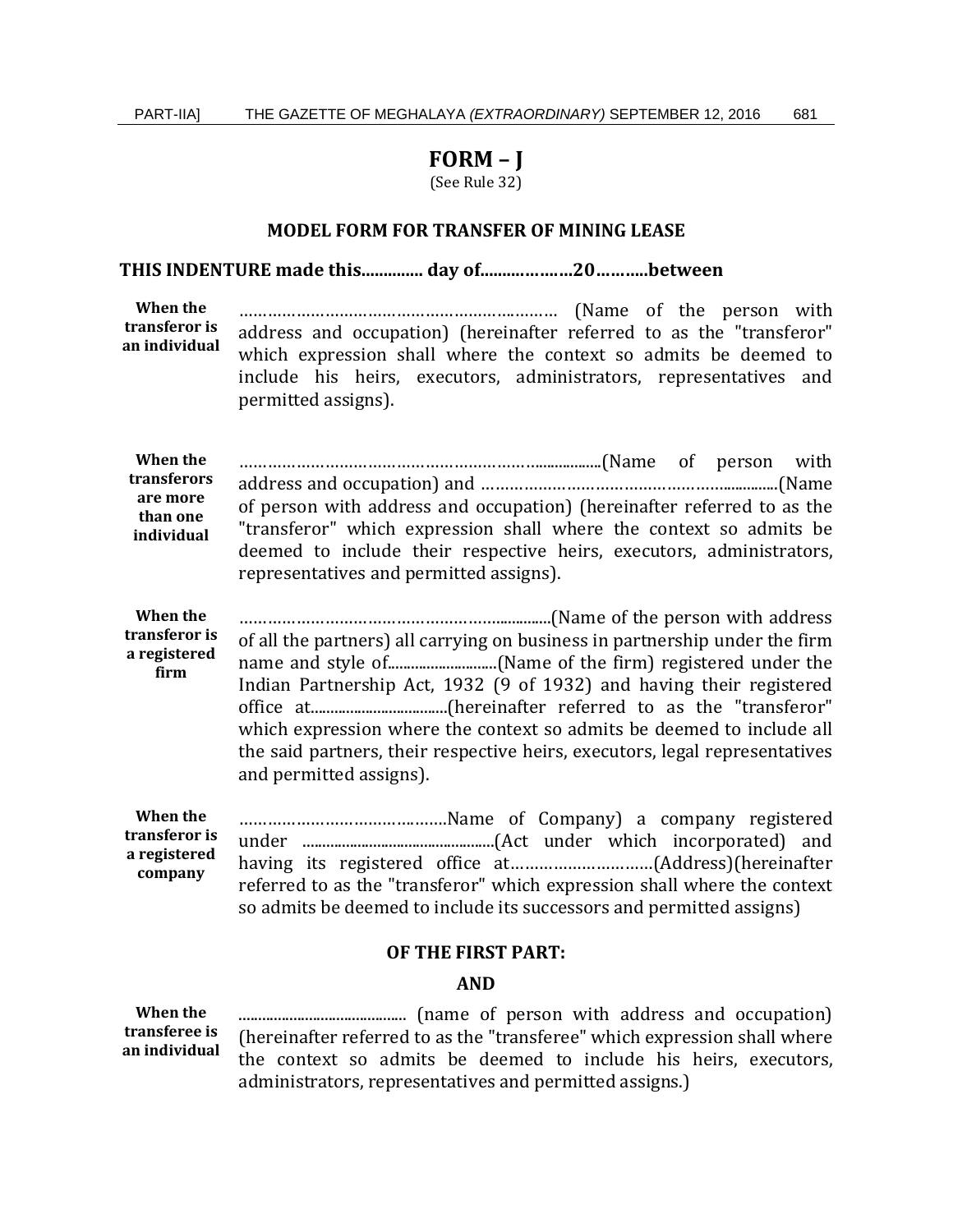**When the transferees are more than one individual** ………………………………............(name of the person with address and occupation) and …………………….................(Name of person with address and occupation)(hereinafter referred to as the "transferee" which expression shall where the context so admits be deemed to include their respective heirs, executors, administrators, representatives and permitted assigns).

**When the transferee is a registered firm** ....................................(Name and address of all the partners)all carrying on business in partnership under the firm name and style of ...................(name of the firm) registered under the Indian Partnership Act, 1932(9 of 1932)and having their registered office at......................(hereinafter referred to as the "transferee" which expression where the context so admits be deemed to include all the said partners, their respective heirs, executors, legal representatives and permitted assigns).

**When the transferor is a registered company** …………………………………..............(Name of the Company) a company registered under……………….… (Act under which incorporated) and having its registered office at ...................... (Address) (hereinafter referred to as the "transferee" which expression shall where the context so admits be deemed to include its successors and permitted assigns)

### **OF THE SECOND PART: AND**

The Governor of Meghalaya (hereinafter referred to as the 'State Government' which expression shall where the context so admits be deemed to include the successors and assigns) **OF THE THIRD PART.**

WHEREAS BY virtue of an indenture of lease dated the ............................ and registered as No. .................on ......………… (Date) at……………………………… (Office and place) (hereinafter referred to as "lease") the original whereof is attached hereto entered into between the State Government (therein called the lessor) and the transferor (therein called the lessee), the transferor is entitled to search for, win and work the mines and minerals in respect of..............................(Name of minor mineral/minerals) in the lands described in the Schedule thereto and also in Schedule annexed hereto for the term and subject to the payment of the rents and royalties and observance and performance of the lessee's covenant and conditions in the said deed of lease reserved and contained including a covenant not to assign the lease or any interest thereunder without the previous sanction of the State Government.

And whereas the transferor is now desirous of transferring and assigning the lease to the transferee and the State Government has, at the request of the transferor, granted permission to the transferor vide order No....................dated ............. to such a transfer and assignment of the lease upon the condition of the transferees entering into an agreement in and containing the terms and conditions hereinafter set forth.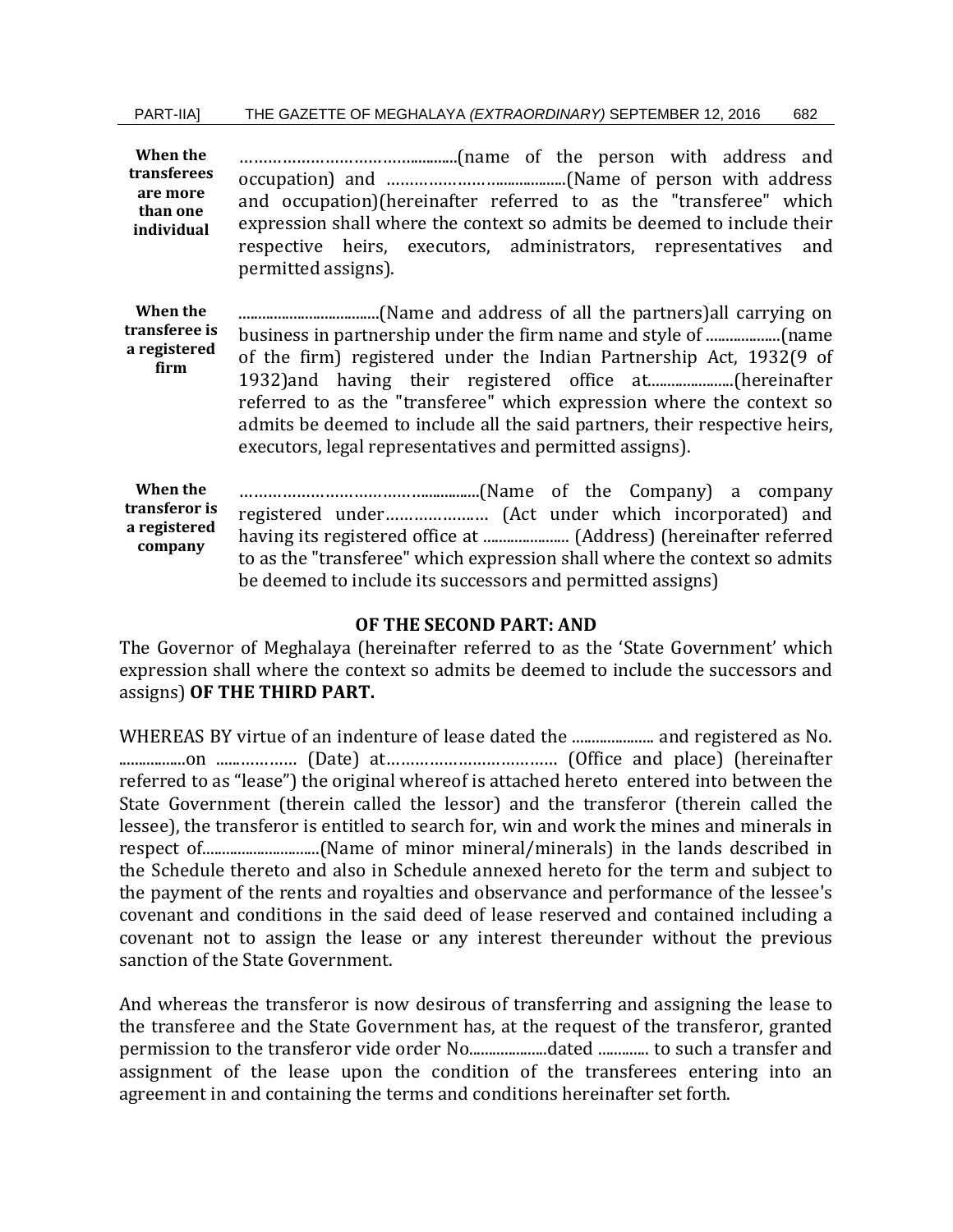#### **NOW THIS DEED WITHNESSETH AS FOLLOWS:**

- 1. In consideration of Rs…………………………….. paid by the transferee to the transferor, the receipt of which the transferor hereby acknowledges, the transferor hereby conveys, assigns and transfers unto the transferee all the rights and obligations under the said lease and to hold the same unto the transferee with effect from………………………. for the unexpired period of the said lease.
- 2. The transferee hereby covenants with the State Government that from and after the transfer and assignment of the lease the transferee shall be bound by, and be liable to perform, observe and conform and be subject to all the provisions of all the covenants, stipulations and conditions contained in said hereinbefore recited lease in the same manner in all respects as if the lease had been granted to the transferee as the lessee there under and he had originally executed it as such.
- 3. It is further hereby agreed and declared by the transferor of the one part and the transferee of the other part that:‐
	- (i) The transferor and the transferee declare that they have ensured that the mineral rights over the area for which the mining lease is being transferred vest in the State Government.
	- (ii) The transferor hereby declares that he has not assigned, sublet, mortgaged or in any other manner transferred the mining lease now being transferred and that no other person or persons has any right, title or interest where under in the present mining lease being transferred.
	- (iii) The transferor further declares that he has not entered into or made any agreement, contract or understanding whereby he had been or is being directly or indirectly financed to a substantial extent by or under which the transferor's operation or understandings were or are being substantially controlled by any person or body of persons other than the transferor.
	- $(iv)$  The transferee hereby declares that  $he/she$  has accepted all the conditions and liabilities which the transferor was having in respect of such mining lease.
	- (v) The transferee hereby declares that he has furnished an affidavit along with his application for transfer of the present mining lease specifying therein the amount that he has already taken/proposes to take as consideration from the transferee.
	- (vi) The transferee further declares that he is financially capable of and will directly undertake mining operations.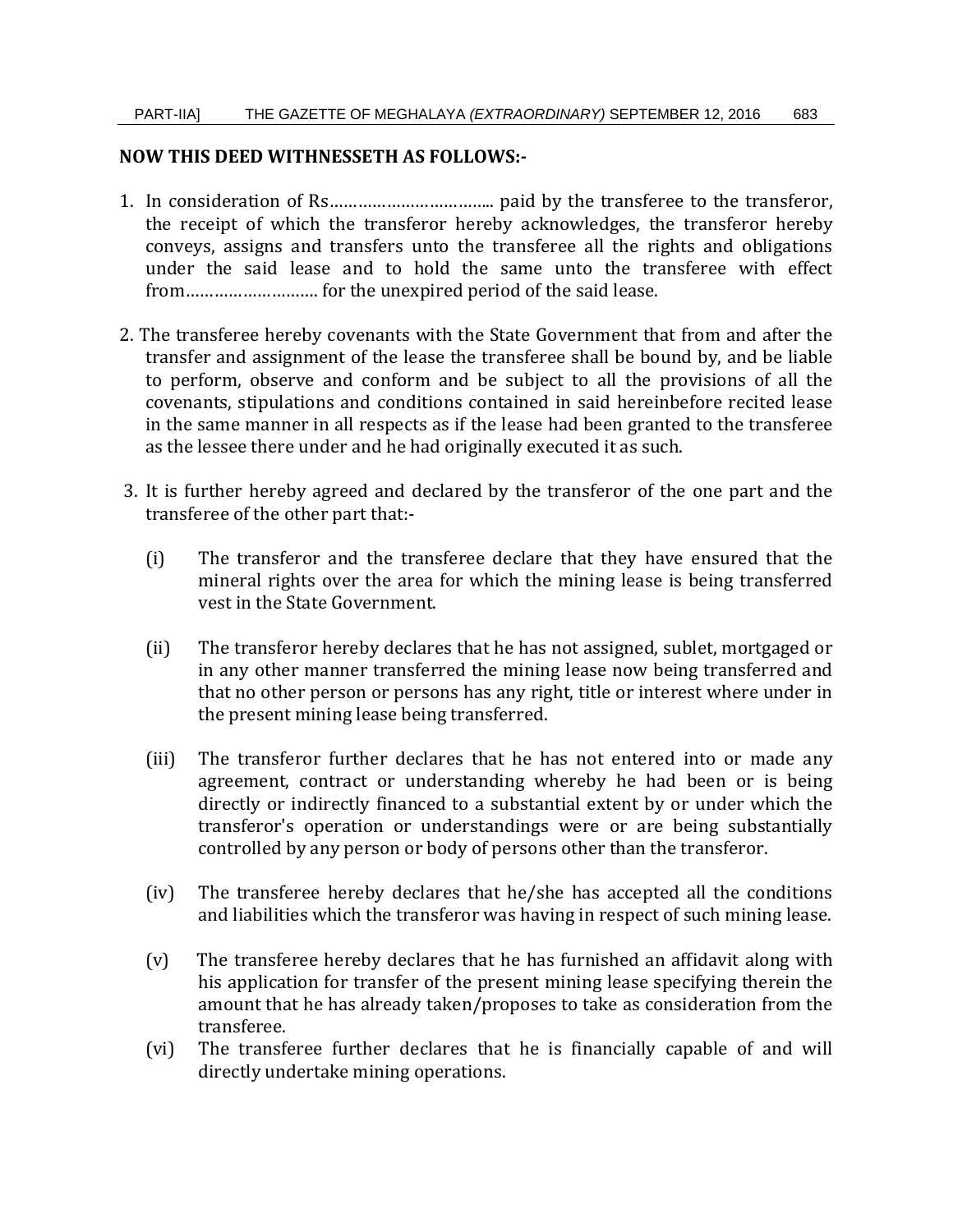- (vii) The transferor has supplied to the transferee the original or certified copies of all plans of abandoned workings in the area and in a belt 50 metres wide surrounding it.
- (viii) The transferor has paid all the rent, royalties, and other dues towards Government till this date, in respect of this lease.

**IN WITNESS WHEREOF** the parties hereto have signed on the date and year first above written.

# **SCHEDULE**

## **Location and area of the lease:**

| follows:-                                                                                                        |          |  |  |  |
|------------------------------------------------------------------------------------------------------------------|----------|--|--|--|
| ON THE NORTH BY<br>ON THE SOUTH BY<br>ON THE EAST BY<br><b>AND</b><br>ON THE WEST BY                             |          |  |  |  |
| presence of:<br>1.<br>2.                                                                                         |          |  |  |  |
| Signature of transferor in the presence of Signature of transferee in the presence of-<br>witnesses-<br>1.<br>2. | 1.<br>2. |  |  |  |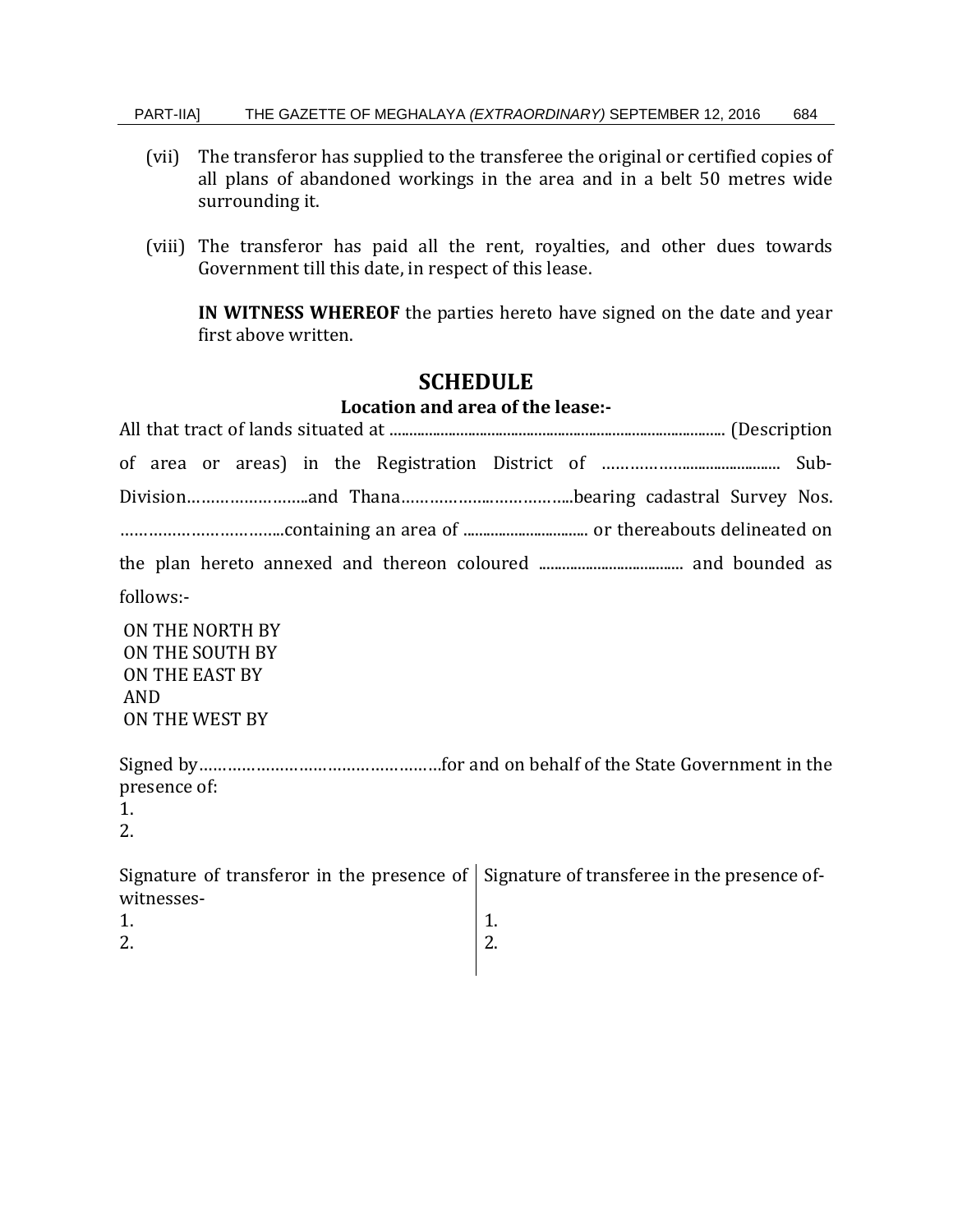### **FORM- K MONTHLY RETURN**

[see rule 35(a)]

(*To be submitted before the*  $15<sup>th</sup>$  *day of every month in respect of preceeding month*)

| $\mathbf{1}$   | Return for the month:                                                                  | (name of month and year) |
|----------------|----------------------------------------------------------------------------------------|--------------------------|
| $\overline{2}$ | Name of the lessee with address:                                                       |                          |
|                |                                                                                        |                          |
|                |                                                                                        |                          |
|                |                                                                                        |                          |
| 3              | Details of the mining lease:                                                           |                          |
|                | a) Grant order No.& Date                                                               |                          |
|                | b) Date of execution of the lease                                                      |                          |
|                | c) Location of the mining lease<br>d) Area of the mining lease                         |                          |
|                | e) Period of the mining lease                                                          |                          |
| 4              | Name of the Minor Mineral:                                                             |                          |
|                |                                                                                        |                          |
| 5              | Opening stock on the first day of the month                                            |                          |
|                |                                                                                        |                          |
| 6              | Quantity produced:                                                                     |                          |
| 7              | a) Quantity consumed:                                                                  |                          |
|                | b) Quantity dispatched:                                                                |                          |
|                |                                                                                        |                          |
| 8              | Closing stock at the end of the month:                                                 |                          |
|                |                                                                                        |                          |
| 9              | Pits mouth value $(\overline{\zeta})$                                                  |                          |
| 10             | Number of days the mine worked:                                                        |                          |
| 11             |                                                                                        |                          |
|                | The number of days of work stoppage in the<br>mine. Indicate reason for such stoppage. |                          |
| 12             | No. of mandays worked:                                                                 |                          |
|                |                                                                                        |                          |
| 13             | Average daily employment:                                                              |                          |
|                | Remarks:                                                                               |                          |
|                |                                                                                        |                          |
|                |                                                                                        |                          |

Date: Place:

Signature of the lessee Or his Authorized Agent or Manager with Seal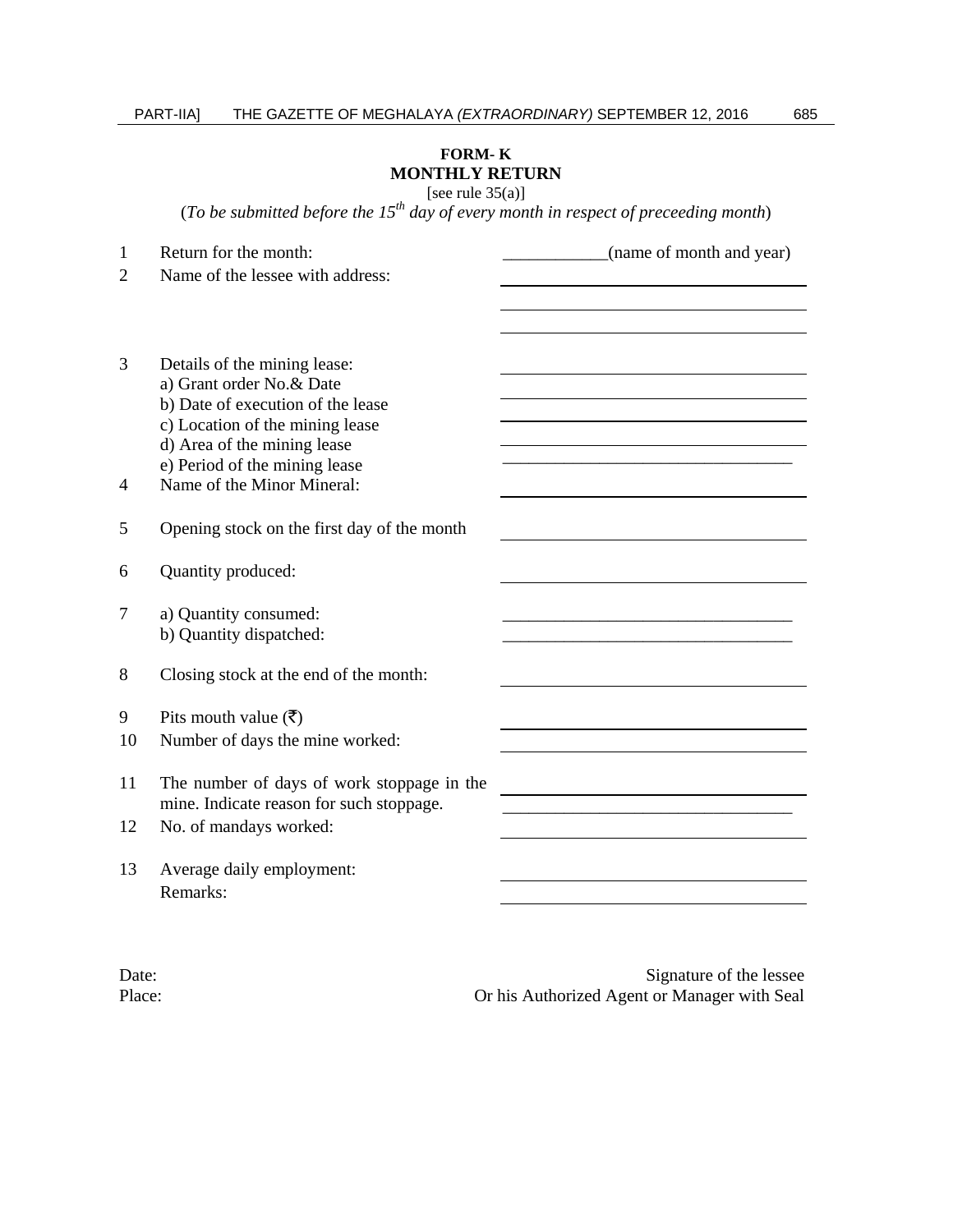## **FORM- L ANNUAL RETURN**

[see rule 35 (b)]

(*To be submitted by*  $15<sup>th</sup>$  *May of each year in respect of the preceeding financial year*)

| 1  | Annual Return for the year                                                                                                                                                                       | 1 <sup>st</sup> April 20_to 31 <sup>st</sup> March 20_ |
|----|--------------------------------------------------------------------------------------------------------------------------------------------------------------------------------------------------|--------------------------------------------------------|
| 2  | Name of lessee with address:                                                                                                                                                                     |                                                        |
|    |                                                                                                                                                                                                  |                                                        |
|    |                                                                                                                                                                                                  |                                                        |
| 3  | Details of the mining lease:<br>a) Grant order No.& Date<br>b) Date of execution of the lease<br>c) Location of the mining lease<br>d) Area of the mining lease<br>e) Period of the mining lease |                                                        |
| 4  | Name of minor mineral                                                                                                                                                                            |                                                        |
| 5  | Opening stock on the first day of the year                                                                                                                                                       |                                                        |
| 6  | Quantity produced during the year:                                                                                                                                                               |                                                        |
| 7  | a) Quantity consumed during the year:                                                                                                                                                            |                                                        |
|    | b) Quantity dispatched during the year:                                                                                                                                                          |                                                        |
| 8  | Closing stock at the end of the year:                                                                                                                                                            |                                                        |
| 9  | Average Pits mouth value $(\overline{\mathbf{\overline{z}}})$ :                                                                                                                                  |                                                        |
| 10 | Royalty $(\overline{\mathbf{\zeta}})$ paid:<br>(a) for the current year:<br>(b) towards past arrears:                                                                                            |                                                        |
| 11 | Dead Rent $(\overline{\mathbf{x}})$ paid:<br>(a) for the current year:<br>(b) towards past arrears:                                                                                              |                                                        |
| 12 | Number of days the mine worked during the<br>year:                                                                                                                                               |                                                        |
| 13 | The number of days of work stoppage during<br>Indicate<br>reason(s)<br>year.<br>for<br>such<br>the<br>stoppage(s).                                                                               |                                                        |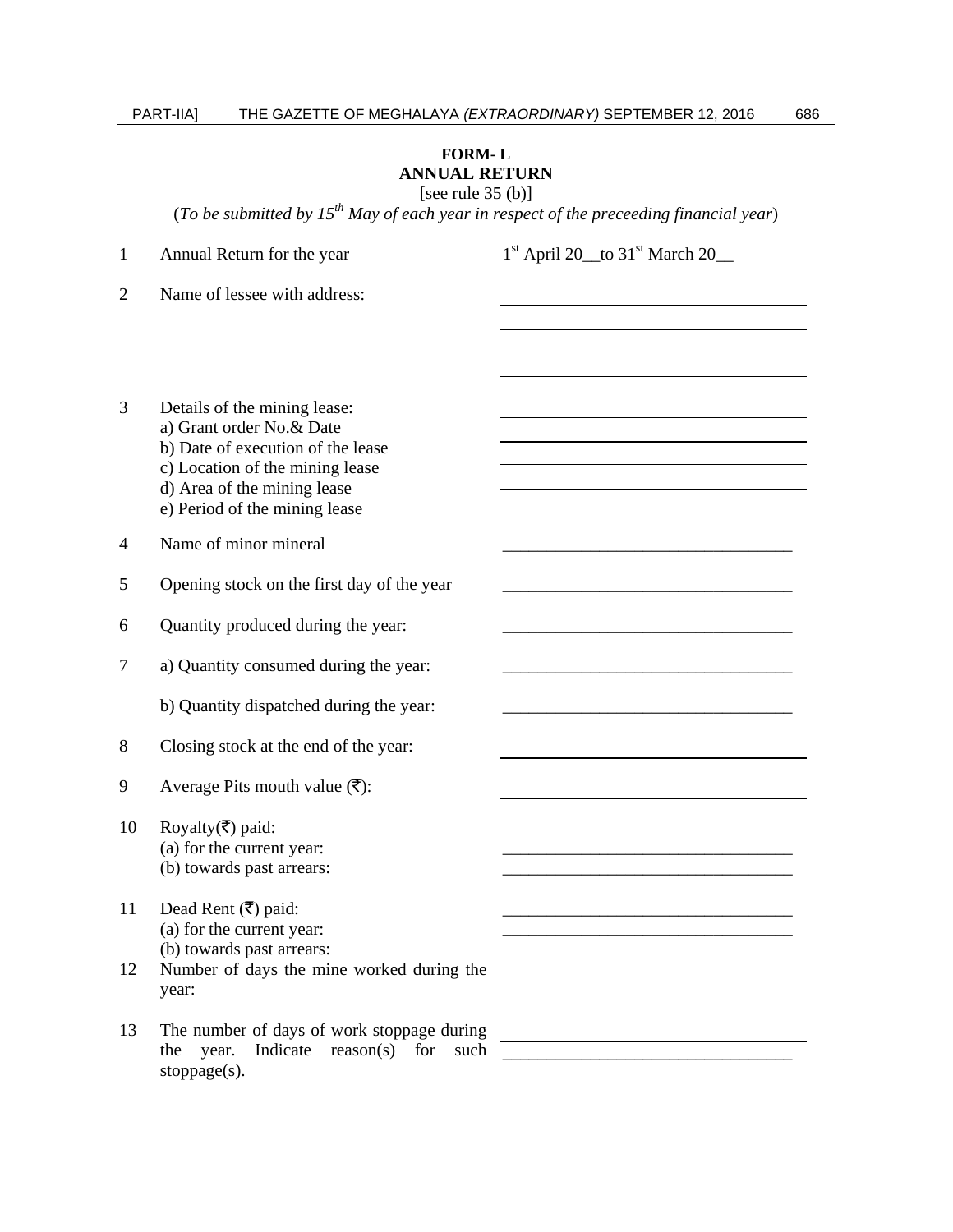|  | PART-IIAI | THE GAZETTE OF MEGHALAYA (EXTRAORDINARY) SEPTEMBER 12, 2016 | 687 |
|--|-----------|-------------------------------------------------------------|-----|
|--|-----------|-------------------------------------------------------------|-----|

| 14 | No. of mandays worked:                    |  |
|----|-------------------------------------------|--|
| 15 | Average daily employment:                 |  |
| 16 | Accidents (if any):                       |  |
| 17 | Details of machinery & equipment deployed |  |
|    |                                           |  |
|    |                                           |  |
| 18 | Details of explosives used with quantity: |  |
|    |                                           |  |
|    | Remarks:                                  |  |

Date: Place:

Signature of the lessee Or his Authorized Agent or Manager with Seal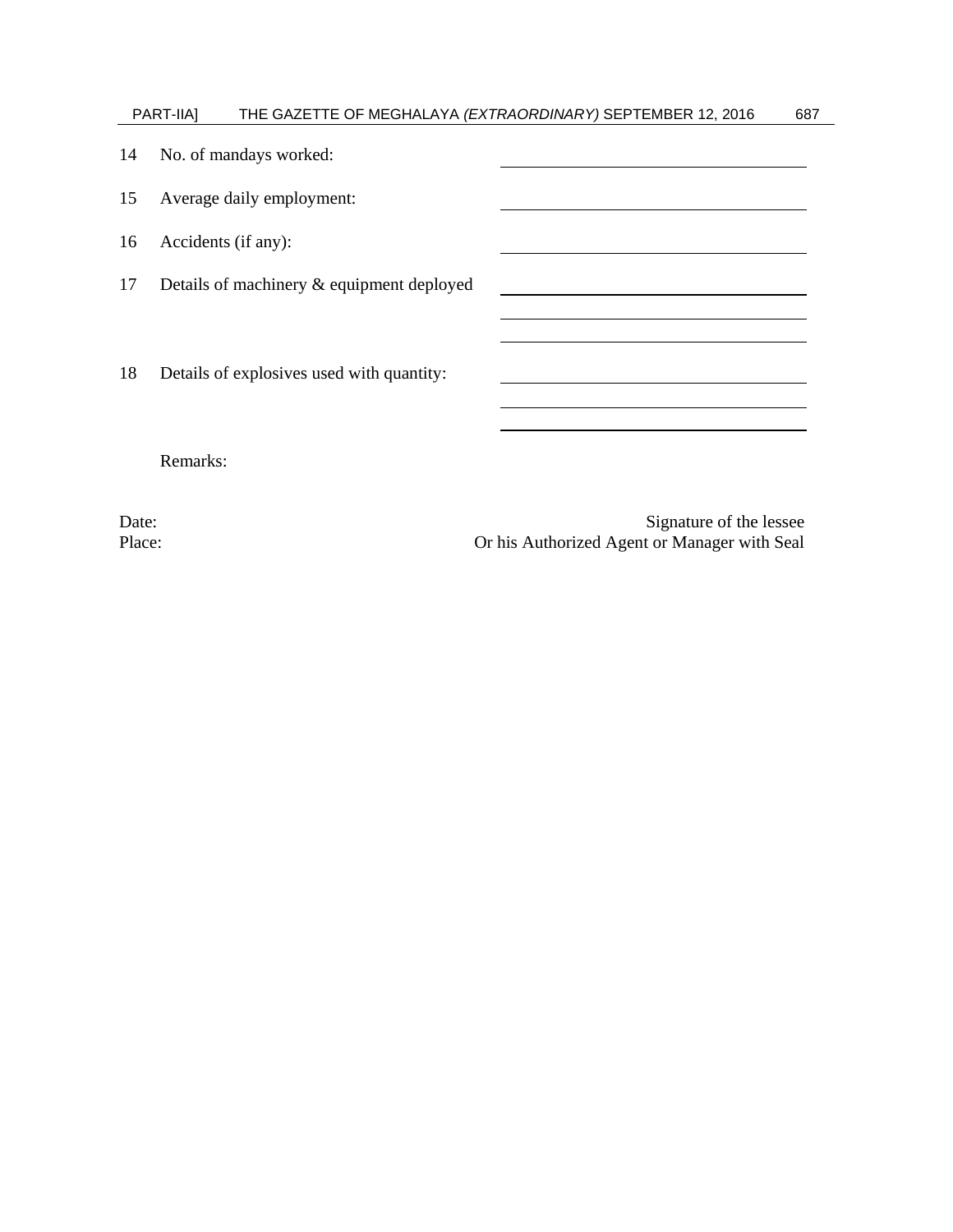### **FORM M FORM FOR APPEAL**

[see sub-rule (1) and sub-rule (2) of Rule 37]

| 1      | Name and address of individual (s) /firm or<br>company                                                                                                                                                                                                      | <u> 1989 - Johann Barbara, martin amerikan basar dan berasal dalam basar dalam basar dalam basar dalam basar dala</u>                                                               |
|--------|-------------------------------------------------------------------------------------------------------------------------------------------------------------------------------------------------------------------------------------------------------------|-------------------------------------------------------------------------------------------------------------------------------------------------------------------------------------|
| 2      | Number $\&$ date of order against which appeal is<br>made. (certified copy to be enclosed)                                                                                                                                                                  |                                                                                                                                                                                     |
| 3      | Designation of the authority that passed the order.                                                                                                                                                                                                         |                                                                                                                                                                                     |
| 4      | (i) Whether the appeal has been filed within<br>30(thirty) days from the date of communication of<br>the order in terms of sub-rule 1 and sub-rule 2 of<br>Rule 37?                                                                                         |                                                                                                                                                                                     |
|        | (ii) If not, the reasons thereof as per proviso to sub-<br>rules $(1)$ and $(2)$ of Rule 37.                                                                                                                                                                |                                                                                                                                                                                     |
| 5      | Whether application fee of Rs.1000/- as prescribed<br>in sub-rule (3) of Rule 37 has been deposited?<br>If so, Treasury challan in original should be<br>attached.                                                                                          | T.C. NoDate                                                                                                                                                                         |
| 6<br>7 | Name(s) of mineral or minerals for which appeal is<br>made<br>Details of the area in respect of which appeal is<br>made (A Plan of the area to be attached)<br>(a) Village/Locality:<br>(b) P.O/Thana:<br>(c) Pin code:<br>(d) Block/Sub-Division/District: | <u> 1989 - Johann Barn, mars ann an t-Amhair ann an t-A</u><br><u> 1980 - Johann Barn, amerikan besteman besteman besteman besteman besteman besteman besteman besteman bestema</u> |
| 8      | Grounds for appeal.                                                                                                                                                                                                                                         | $\mathbf{c}$ .                                                                                                                                                                      |
|        | 9 Name and address of the party/parties impleaded.<br>Reasons for impleading him/them to be mentioned.                                                                                                                                                      |                                                                                                                                                                                     |
|        |                                                                                                                                                                                                                                                             | Yours faithfully,                                                                                                                                                                   |
|        |                                                                                                                                                                                                                                                             |                                                                                                                                                                                     |

Dated ………………….

Signature of the applicant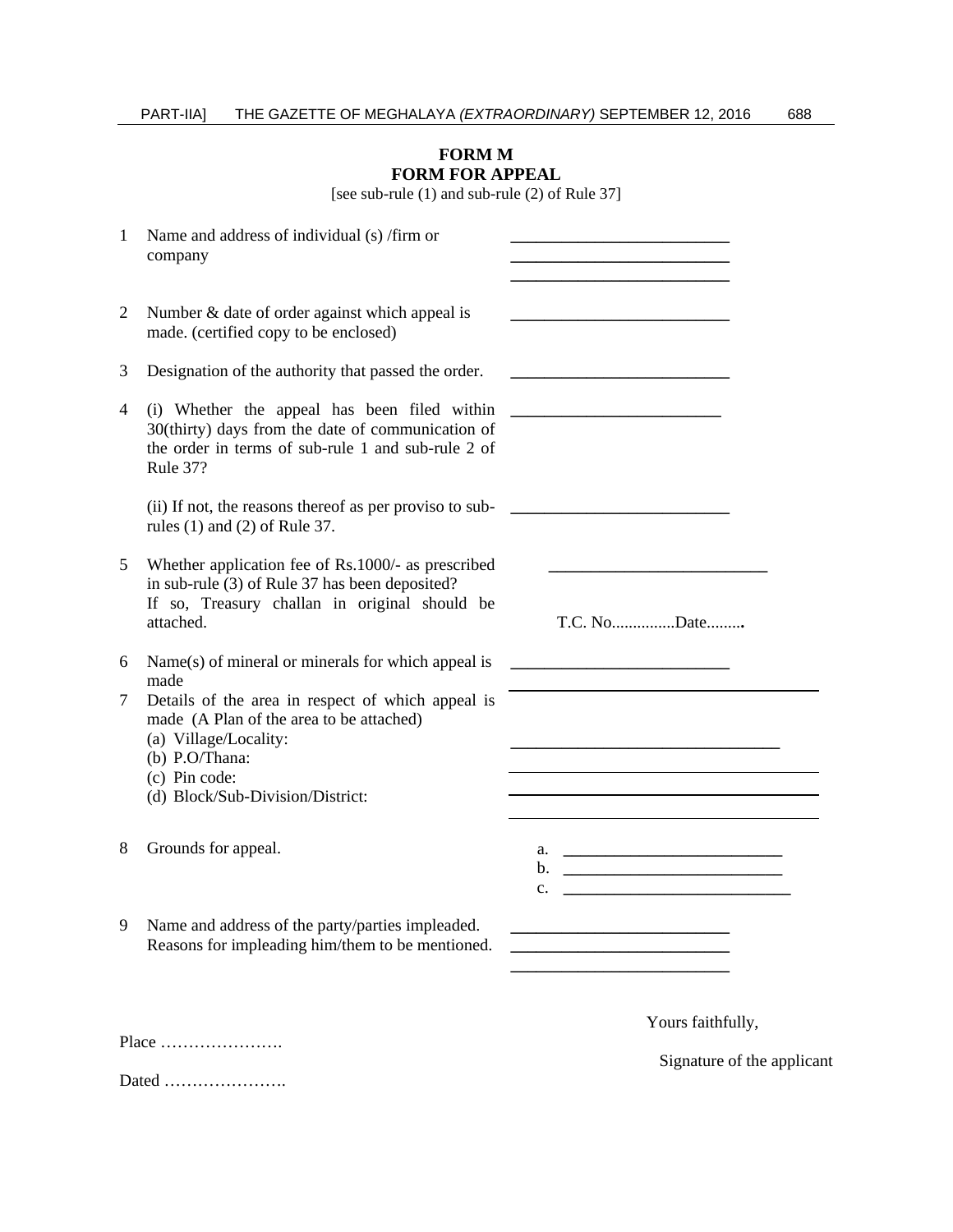# **SCHEDULE I INDEX**

[see rule 2(n)]

| $\mathbf{1}$   | <b>Application for Mining Lease</b>       | Form A |
|----------------|-------------------------------------------|--------|
| $\overline{2}$ | Register of applications for Mining Lease | Form B |
| 3              | <b>Register of Mining Leases</b>          | Form C |
| $\overline{4}$ | Application for renewal of Mining Lease   | Form D |
| 5              | Mining Lease Deed                         | Form E |
| 6              | <b>Application for Quarry Permit</b>      | Form F |
| $\overline{7}$ | <b>Quarry Permit</b>                      | Form G |
| 8              | Minor Mineral Transport Challan           | Form H |
| 9              | Daily Log Book                            | Form I |
| 10             | Model Form for Transfer of Mining Lease   | Form J |
| 11             | <b>Monthly Returns</b>                    | Form K |
| 12             | <b>Annual Returns</b>                     | Form L |
| 13             | Form for Appeal                           | Form M |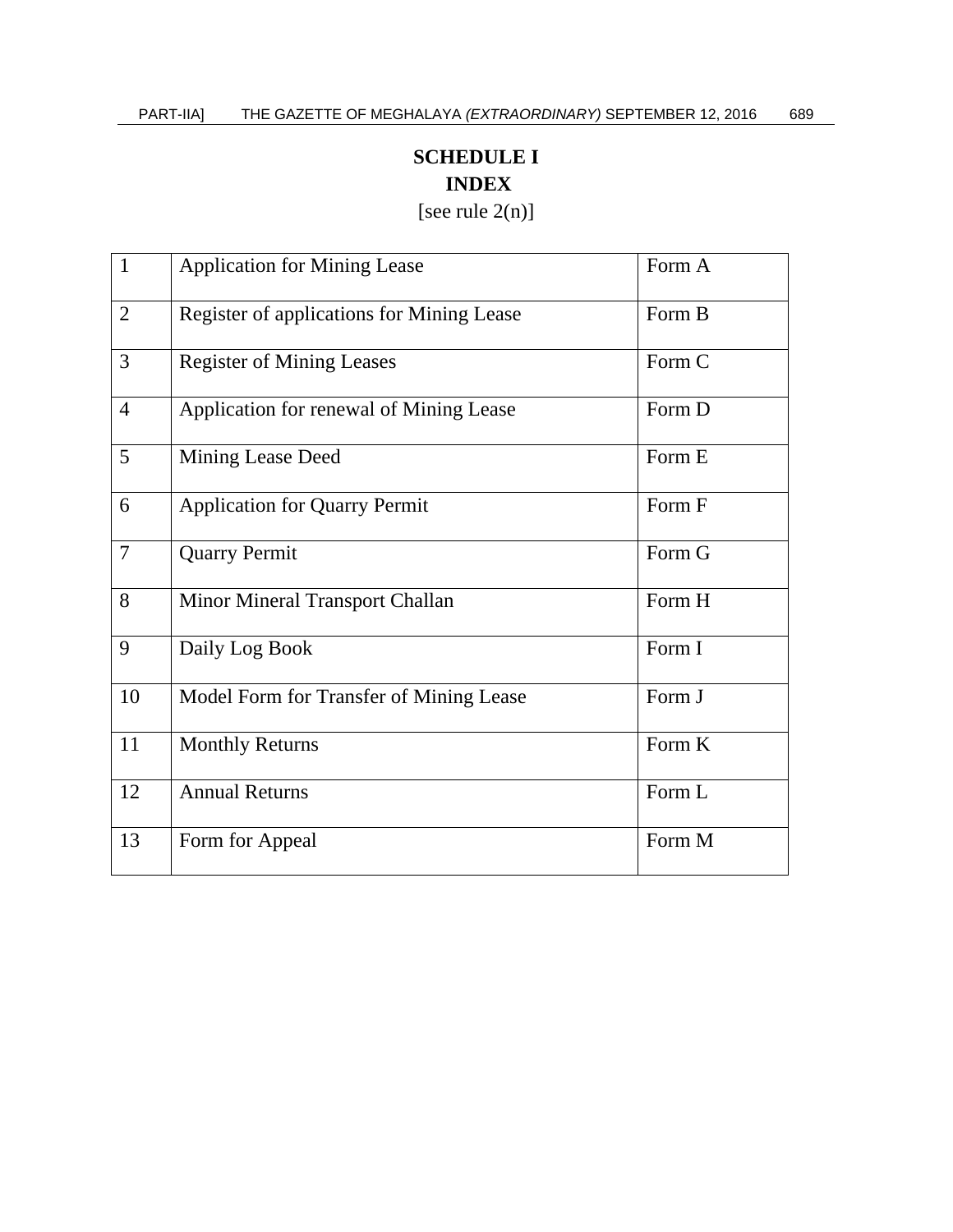### **SCHEDULE – II**

[see rule  $2(g)$ , $2(h)$  and rule  $5(a)$ ]

#### **Minor minerals for industrial and specific uses: -**

(1) Marble

- (2) Fuller's earth
- (3) Bentonite
- (4) Brick earth When used in mechanised brick plants.
- (5) Quartzite and Sand Stone When used in cement manufacturing or in any other manufacturing Industry.
- (6) Ordinary clay When used in cement manufacturing or in any other industry other than cottage industry. (7) Slate and Shale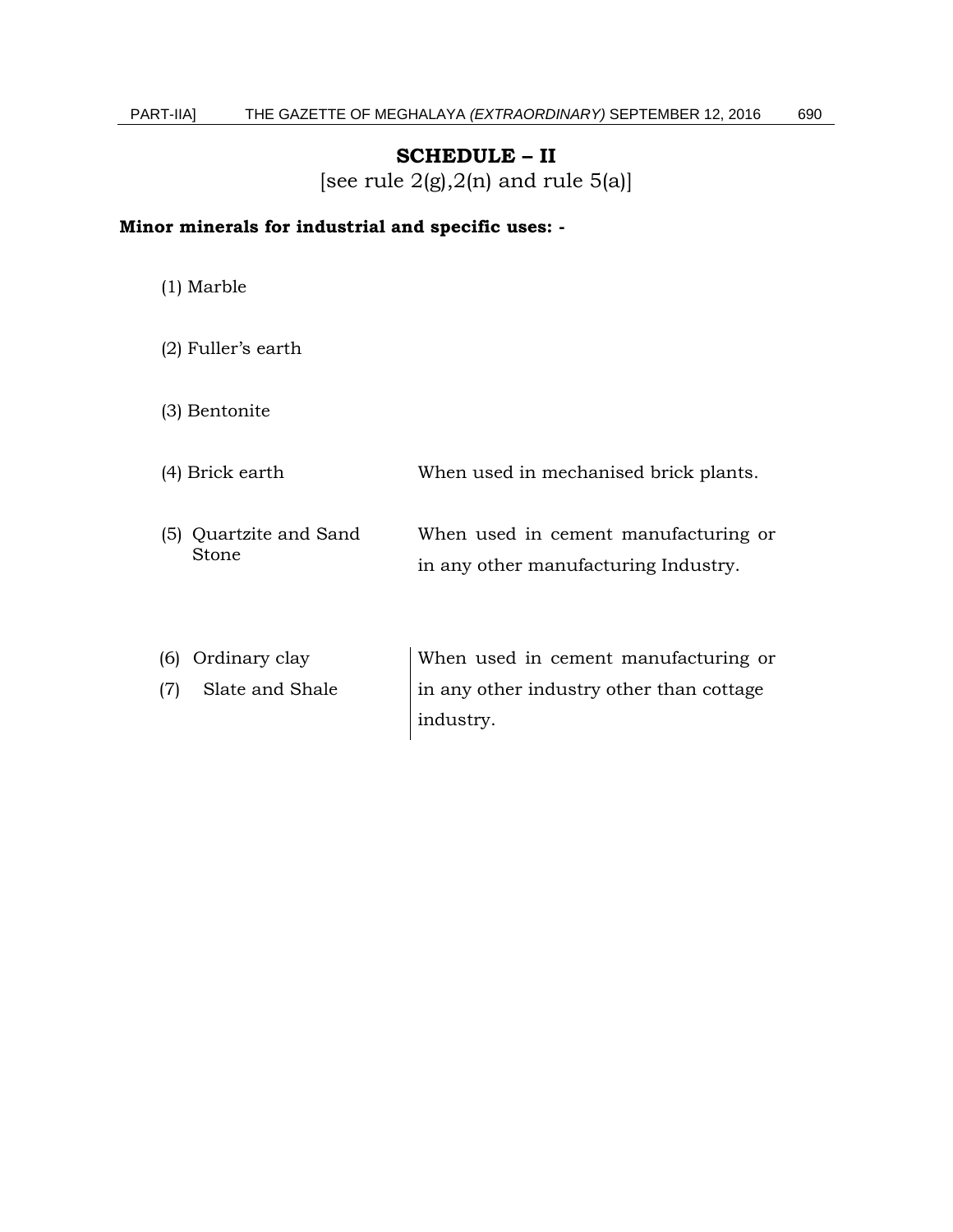### **SCHEDULE – III**

[see rule  $2(g)$ , $2(h)$  and rule  $5(b)$ ]

#### **Minor minerals for uses other than in Industry: -**

| $(1)$ Gravel      |                                     |  |           |    |                                  |
|-------------------|-------------------------------------|--|-----------|----|----------------------------------|
| (2) Ordinary clay | Other                               |  | than used | in | cement                           |
|                   |                                     |  |           |    | manufacturing or in any industry |
|                   | except cottage industry.            |  |           |    |                                  |
| (3) Ordinary Sand | Other than sand used for prescribed |  |           |    |                                  |
|                   | purposes:                           |  |           |    |                                  |

#### **[Rule 70 of the Mineral Concession Rules, 1960 ]**

**Sand not to be treated as minor mineral when used for certain purposes***: -* Sand shall not be treated as a minor mineral when used for any of the following purposes, namely:-

- (i) Purposes of refractory and manufacture of ceramic;
- (ii) Metallurgical purposes;
- (iii) Optical Purposes;
- (iv) Purposes of stowing in coal mines;
- (v) For manufacture of silvicrete cement;
- (vi) For manufacture of Sodium silicate;
- (vii) For manufacture of pottery and glass.

#### (4) Boulder

- (5) Shingle
- (6) Chalcedony or impure quartz pebbles When used for ball mill purposes or filling of bore wells or for decorative purposes in buildings.
- (7) Murram
- (8) Brick-earth Other than brick-earth used in mechanised brick plants.
- (9) Road metal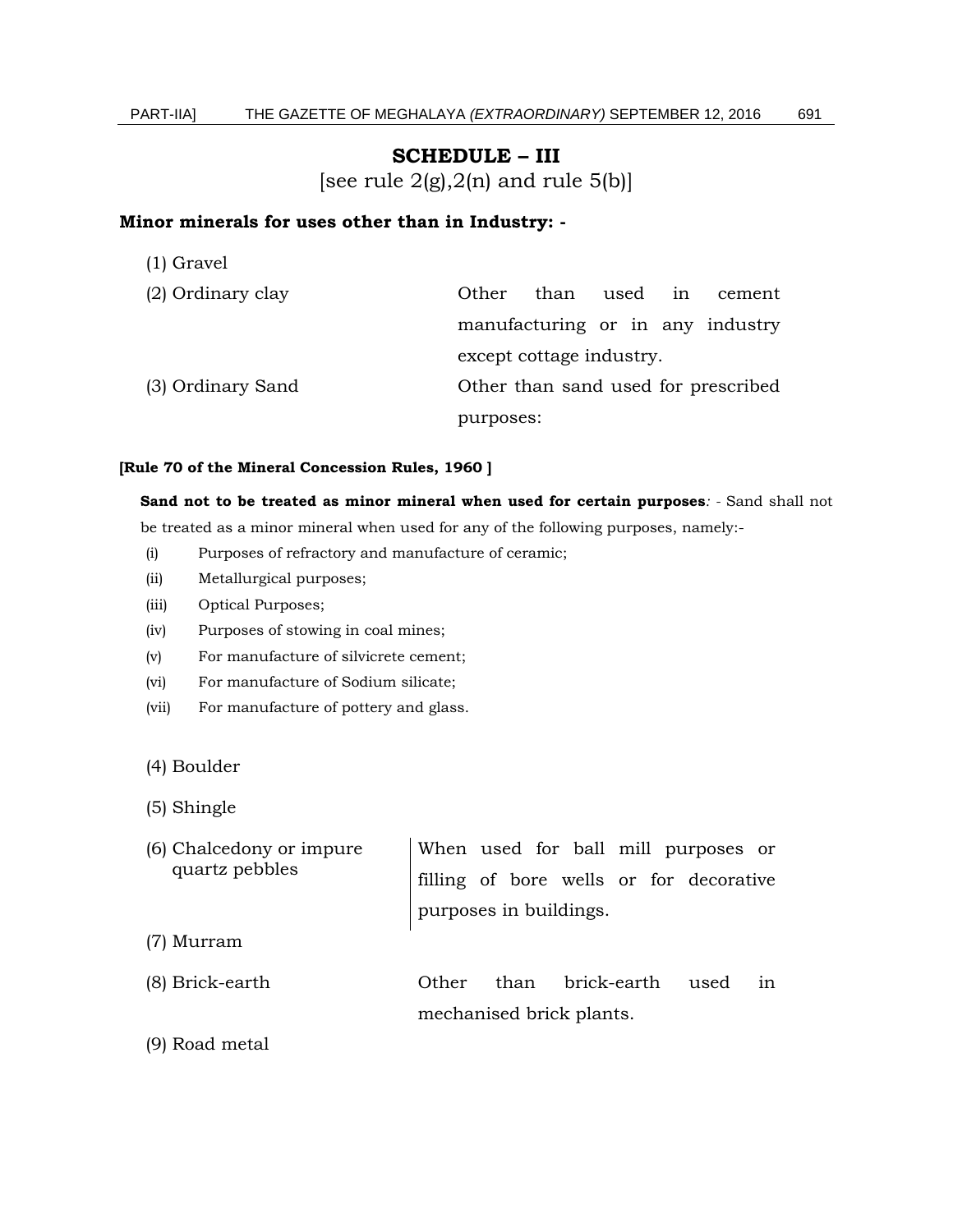- (10) Reh matti
- (11) Slate and Shale When used as building material and other than used in cement or other industry except Cottage Industry.
- (12) Stones When used for making household utensils.
- (13) Building stones including granite
- (14) Quartzite and Sandstone When used for purposes of building or for making road metal and household utensils other than used in cement manufacturing or in any other manufacturing industry.

| $(15)$ Lime Shell           |                                         |  |
|-----------------------------|-----------------------------------------|--|
| $(16)$ Kankar               | When used in kilns for manufacturing of |  |
| (17) Limestone of any grade | lime used as building materials         |  |
|                             |                                         |  |

(18) Salt-petre.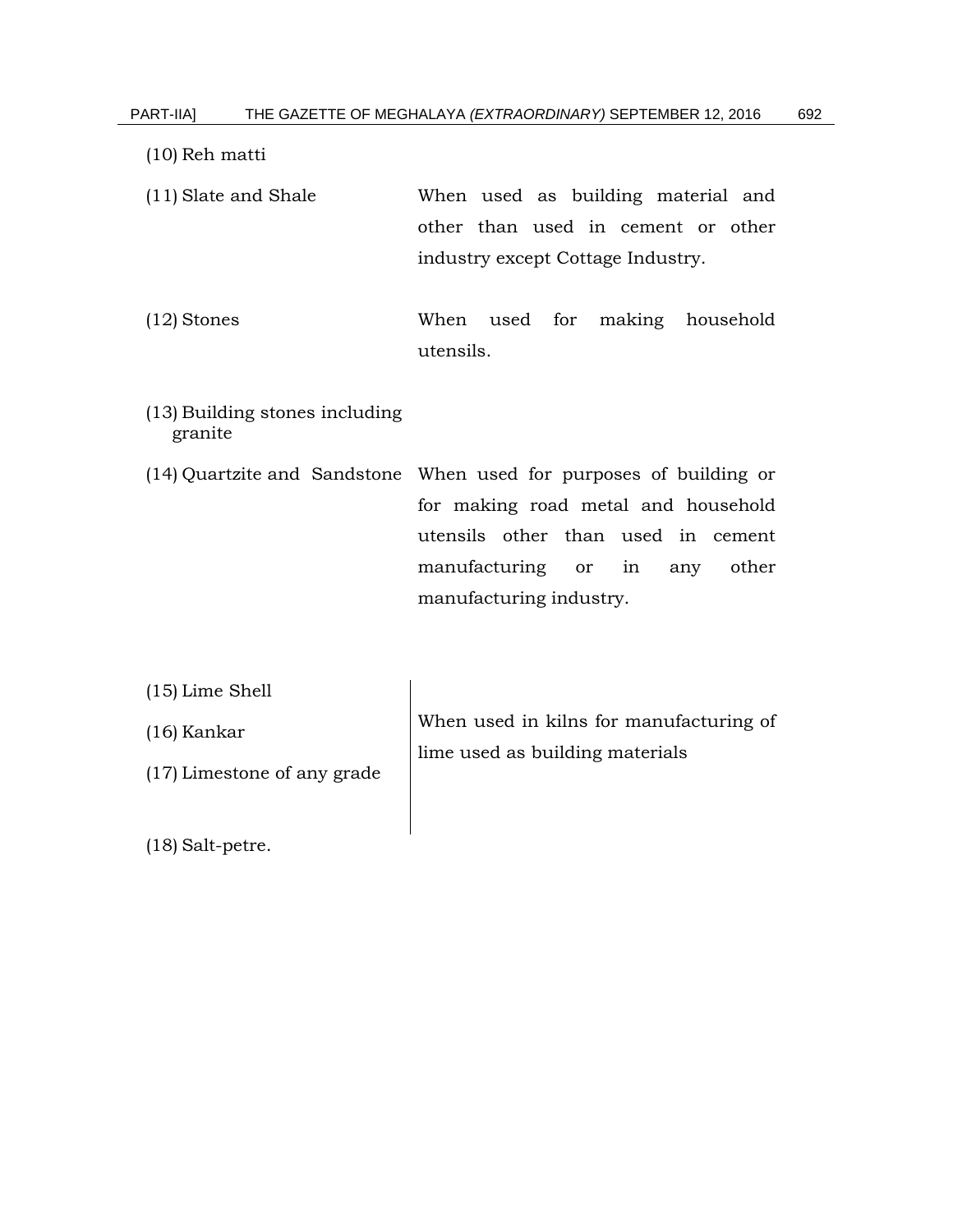## **SCHEDULE – IV**

[see rule 2(n) and rule 28] **Rates of Royalty**

| Name of Minor mineral                                | <b>Rate of Royalty</b>                           |  |  |
|------------------------------------------------------|--------------------------------------------------|--|--|
| (1) Building stone including Granite<br>$(2)$ Gravel | Rs.240 per cubic metre<br>Rs.240 per cubic metre |  |  |
| (3) Ordinary clay                                    | Rs.100 per cubic metre                           |  |  |
| (4) Ordinary sand other than sand used for           | Rs.90 per cubic metre                            |  |  |
| prescribed purposes                                  |                                                  |  |  |
| (5) Boulder                                          | Rs.240 per cubic metre                           |  |  |
| (6) Shingle                                          | Rs.240 per cubic metre                           |  |  |
| (7) Limestone of any grade                           | Rs.80 per tonne                                  |  |  |
| (8) Kankar                                           | Rs.80 per tonne                                  |  |  |
| (9) Limeshell                                        | Rs.80 per tonne                                  |  |  |
| $(10)$ Murram                                        | Rs.100 per cubic metre                           |  |  |
| $(11)$ Brick earth                                   | Rs.100 per cubic metre                           |  |  |
| $(12)$ Fuller's earth<br>$(13)$ Slate                | Rs.100 per cubic metre<br>Rs.45 per tonne        |  |  |
| $(14)$ Shale                                         | Rs.60 per tonne                                  |  |  |
| (15) Stone used for making household<br>utensils     | Rs.240 per cubic metre                           |  |  |
| (16) Quartzite and sandstone                         | Rs.240 per cubic metre                           |  |  |